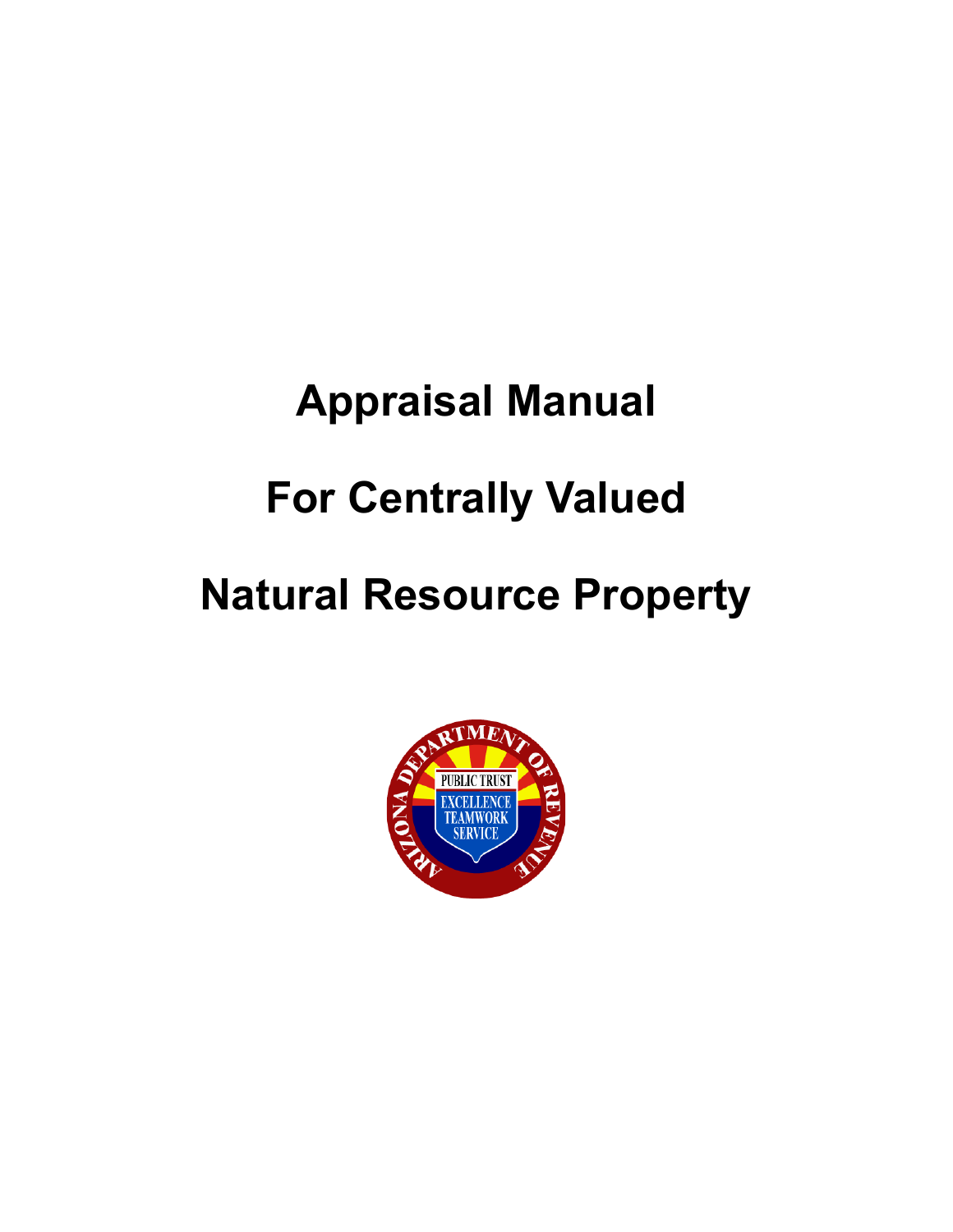#### <span id="page-1-0"></span>**Preface**

The Department of Revenue's Local Jurisdictions District is responsible for ensuring fair, accurate, and uniform property valuations as prescribed by Arizona statutes. The Local Jurisdictions District contains the Centrally Valued Property Unit which is responsible for producing this manual.

The Centrally Valued Property Unit is responsible for determining the full cash value of certain utilities, railroads, airlines, private rail cars, mines, and other complex or geographically diverse property. With the exception of airline and private rail car valuations, the values are then transmitted for entry on the individual county tax rolls for levy and collection of property taxes.

The manual is produced each year to serve as a guide in the appraisal of mines and other natural resource property. The techniques, procedures, and factors described in the manual are reviewed annually and revised in accordance with standard appraisal methods and techniques along with changes in statutes, rules, and regulations. Revisions are also made based on case law decisions. The procedures described in the manual are designed to assist the appraiser in the application of the income, cost, and market approach methods of valuation to these properties for the current tax year.

This manual is intended for use in ad valorem appraisal of specific centrally valued property including producing mines, certain non-producing mines, qualifying environmental technology property and oil, gas, and geothermal interests in Arizona. The guidelines in this manual are used to establish full cash values for these properties as of January 1 of the valuation year. The valuation year by statutory definition means "the calendar year…preceding the year in which the taxes are levied." Thus, the full cash values determined for property as of a valuation date of January 1, 2022 will serve as the basis for the tax year 2023 property tax billings.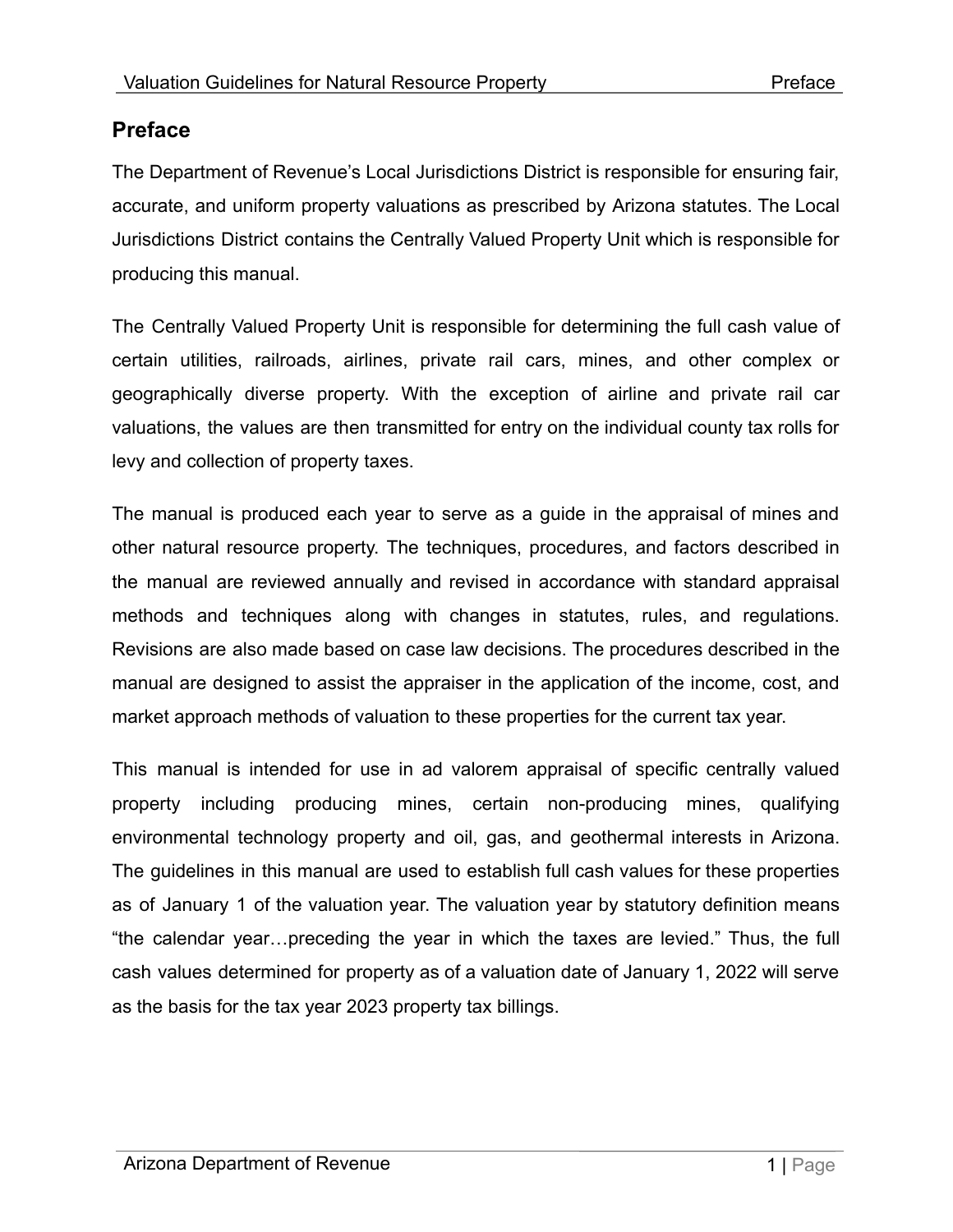#### <span id="page-2-0"></span>**Table of Contents**

| <b>Preface</b>                                            | 1           |
|-----------------------------------------------------------|-------------|
| <b>Table of Contents</b>                                  | $\mathbf 2$ |
| <b>List of Tables and Figures</b>                         | 4           |
| <b>Chapter 1</b>                                          | 5           |
| <b>Natural Resource Property Valuation Overview</b>       | 5           |
| <b>Introduction</b>                                       | 6           |
| <b>Chronology of the Valuation and Assessment Process</b> | 9           |
| <b>Chapter 2</b>                                          | 11          |
| <b>Mine Valuation Procedures</b>                          | 11          |
| <b>Income Approach</b>                                    | 12          |
| Application of the Income Approach                        | 12          |
| <b>Valuation Methodology</b>                              | 12          |
| <b>Discount Rate Analysis</b>                             | 15          |
| <b>Mine Investor Market</b>                               | 18          |
| Determination of the Discount Rate                        | 19          |
| <b>Cost Approach</b>                                      | 32          |
| Application of the Cost Approach                          | 32          |
| <b>Valuation Methodology</b>                              | 34          |
| <b>Market Approach</b>                                    | 47          |
| Application of the Market Approach                        | 47          |
| <b>Valuation Methodology</b>                              | 47          |
| <b>Chapter 3</b>                                          | 49          |
| <b>Correlation of Value Indicators</b>                    | 50          |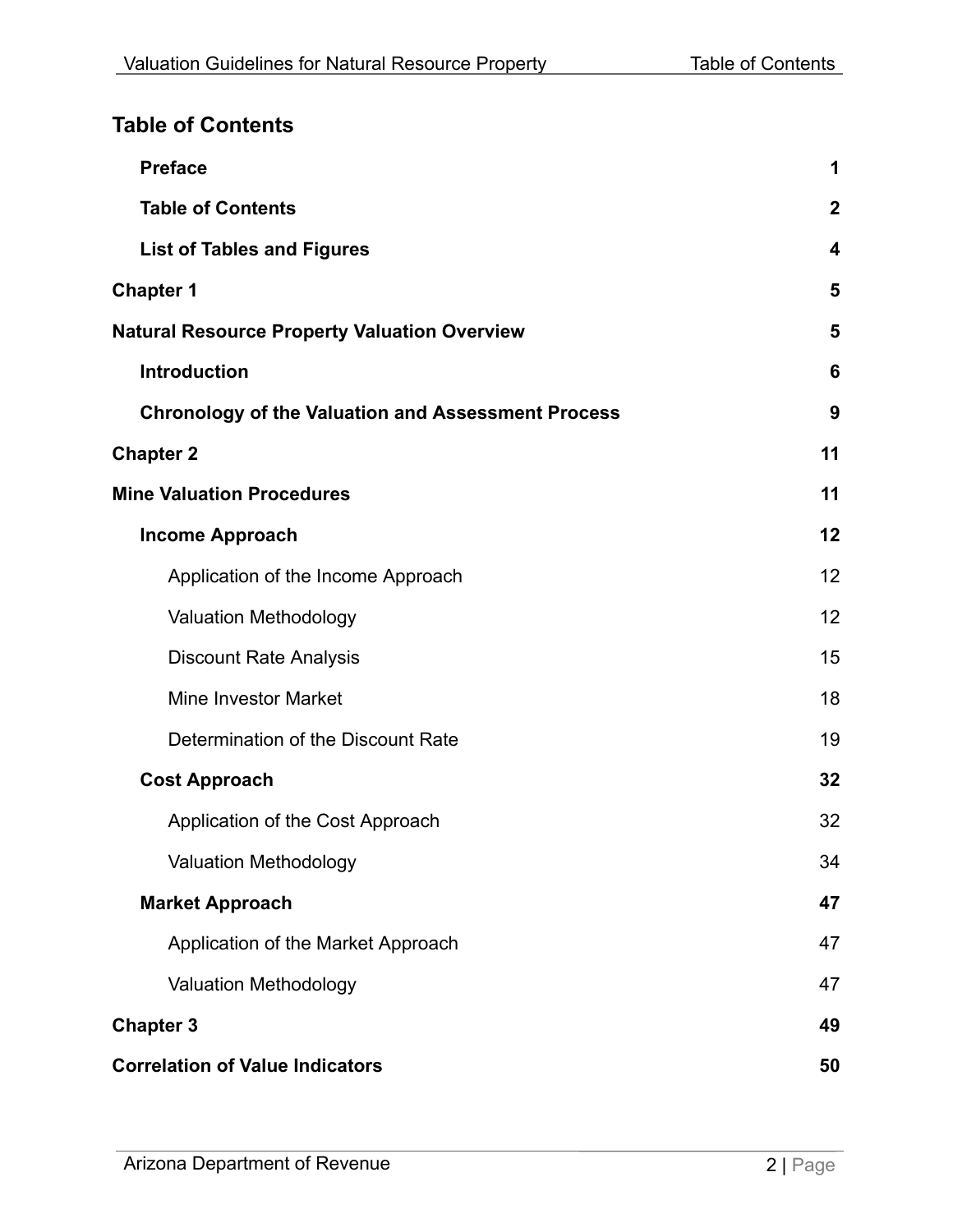| <b>Chapter 4</b>                                          | 51 |
|-----------------------------------------------------------|----|
| <b>Non-Producing Mine Valuation Procedures</b>            | 52 |
| <b>Chapter 5</b>                                          | 53 |
| Valuation of Producing Oil, Gas, and Geothermal Interests | 54 |
| <b>Chapter 6</b>                                          | 55 |
| <b>Appendices</b>                                         | 56 |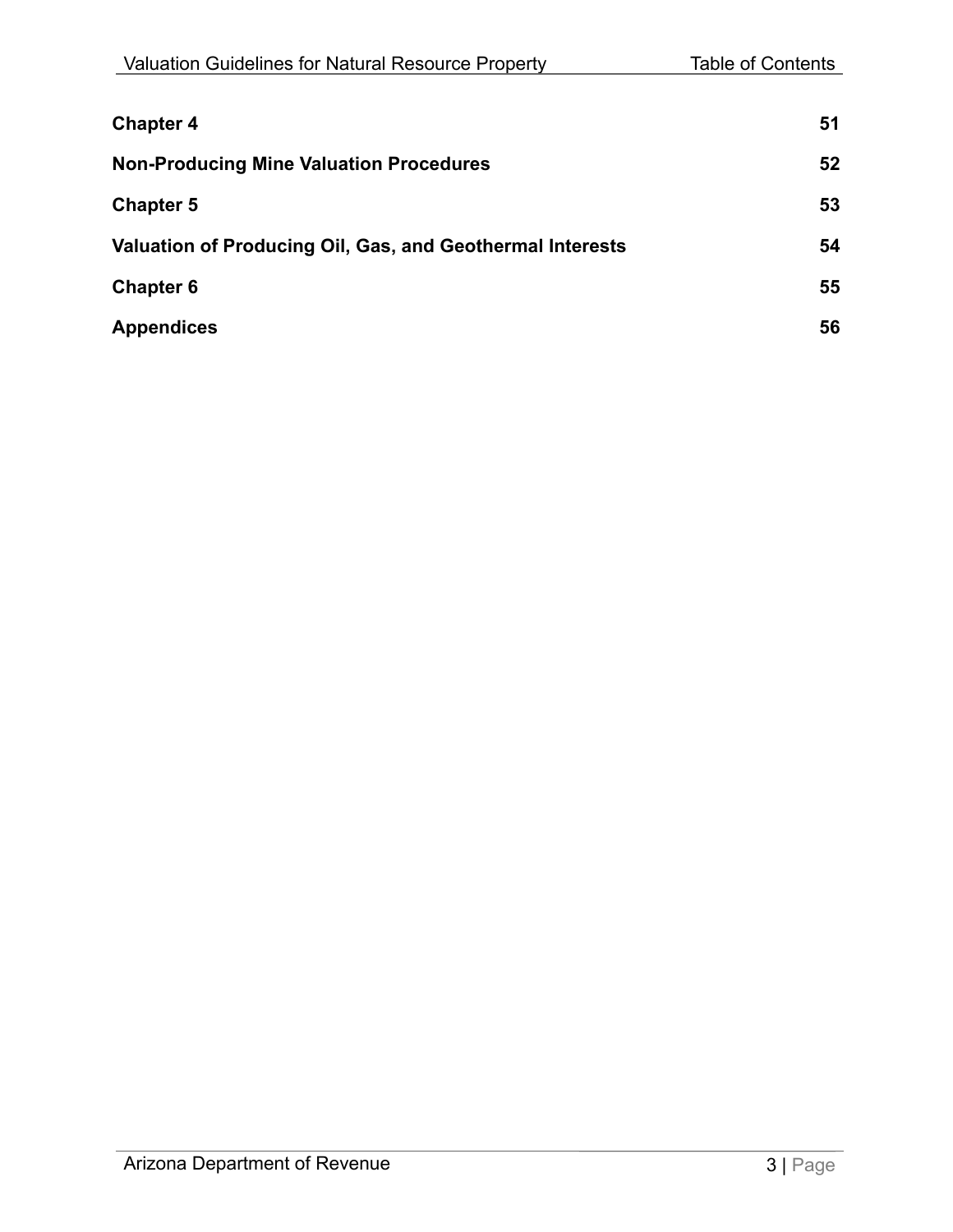#### <span id="page-4-0"></span>**List of Tables and Figures**

| Table 1  | Summary of Data for Determination of Equity Discount Rate For<br><b>Natural Resource Property</b>                                            | 20 |  |  |
|----------|----------------------------------------------------------------------------------------------------------------------------------------------|----|--|--|
| Figure 1 | Graph of DOR Base Discount Rates Versus Interest Rates on Long<br>Term Maturity U.S. Treasury Bonds (Tax years 2013 through 2023)<br>22      |    |  |  |
| Table 2  | Discount Rate Data from Mine Technical Evaluation Reports, Press<br>Releases, Trade Publications, Corporate Officers and Other Sources<br>23 |    |  |  |
| Table 3  | Discount Rate Data Based on Risk Premium Method                                                                                              | 28 |  |  |
| Table 4  | Discount Rate Data Based on the Capital Asset Pricing Model                                                                                  | 31 |  |  |
| Table 5  | <b>Discount Rate Data from Selected Governmental Sources</b>                                                                                 | 32 |  |  |
| Table 6  | Summary of Cost Approach Factors for Plant and Equipment Lives,<br><b>Residual and Salvage Percent Good</b>                                  | 36 |  |  |
| Table 7  | Percent Good Factors for Natural Resource Personal Property for the<br><b>Current Tax Year</b>                                               | 37 |  |  |
| Table 8  | Good<br>Factors for Natural<br><b>Buildings</b><br>Percent<br>Resource<br>and<br>Improvements for the Current Tax Year                       | 38 |  |  |
| Table 9  | Selected Published Mineral-in-Place Valuations for Copper Deposits                                                                           | 44 |  |  |
| Table 10 | Selected Published Mineral-in-Place Valuations for Gold Deposits                                                                             | 45 |  |  |
| Table 11 | <b>Commodity Valuation Standards for Gold Deposits</b>                                                                                       | 46 |  |  |
| Table 12 | <b>Commodity Valuation Factors for Copper Deposits</b>                                                                                       | 46 |  |  |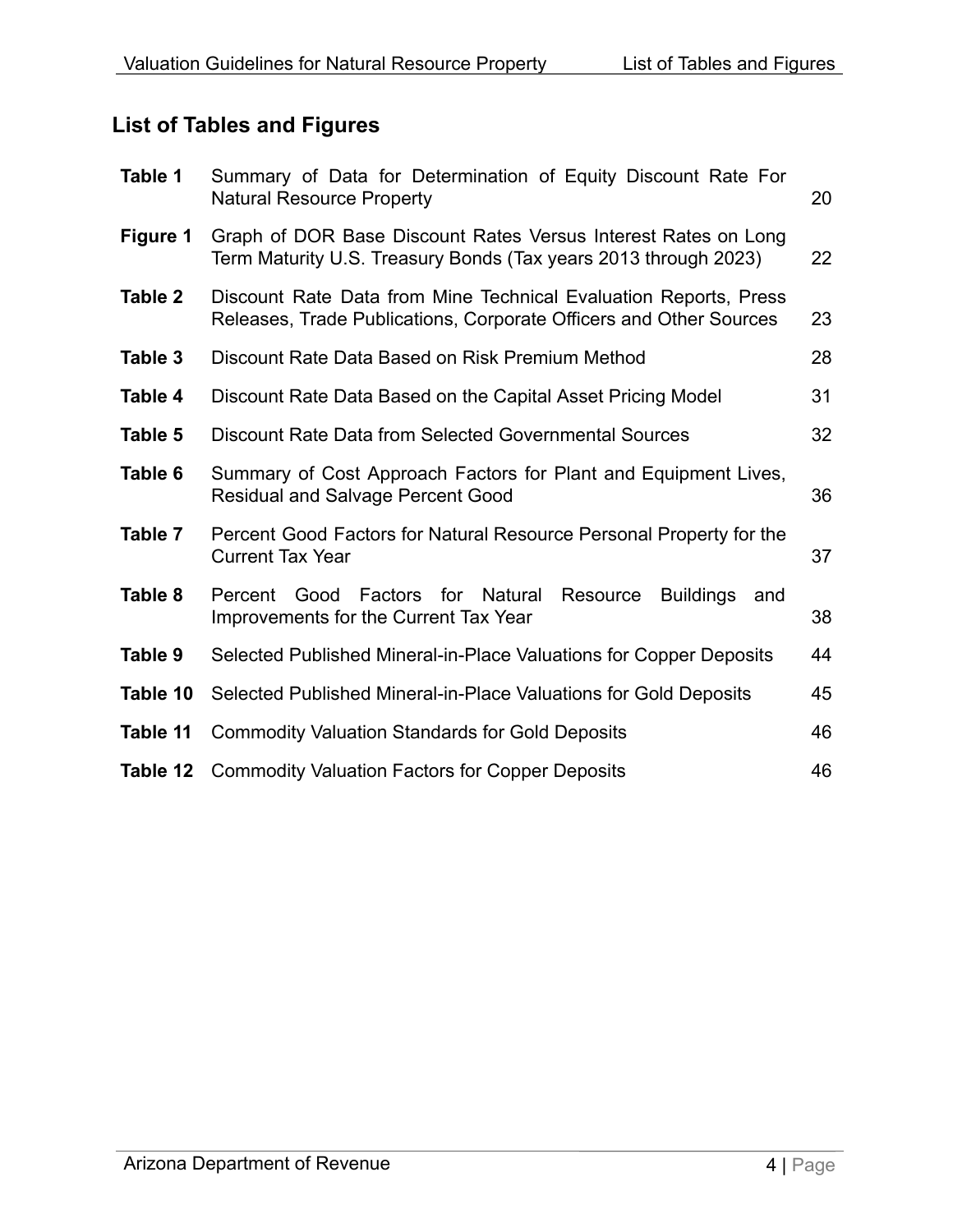# <span id="page-5-1"></span><span id="page-5-0"></span>**Chapter 1 Natural Resource Property Valuation Overview**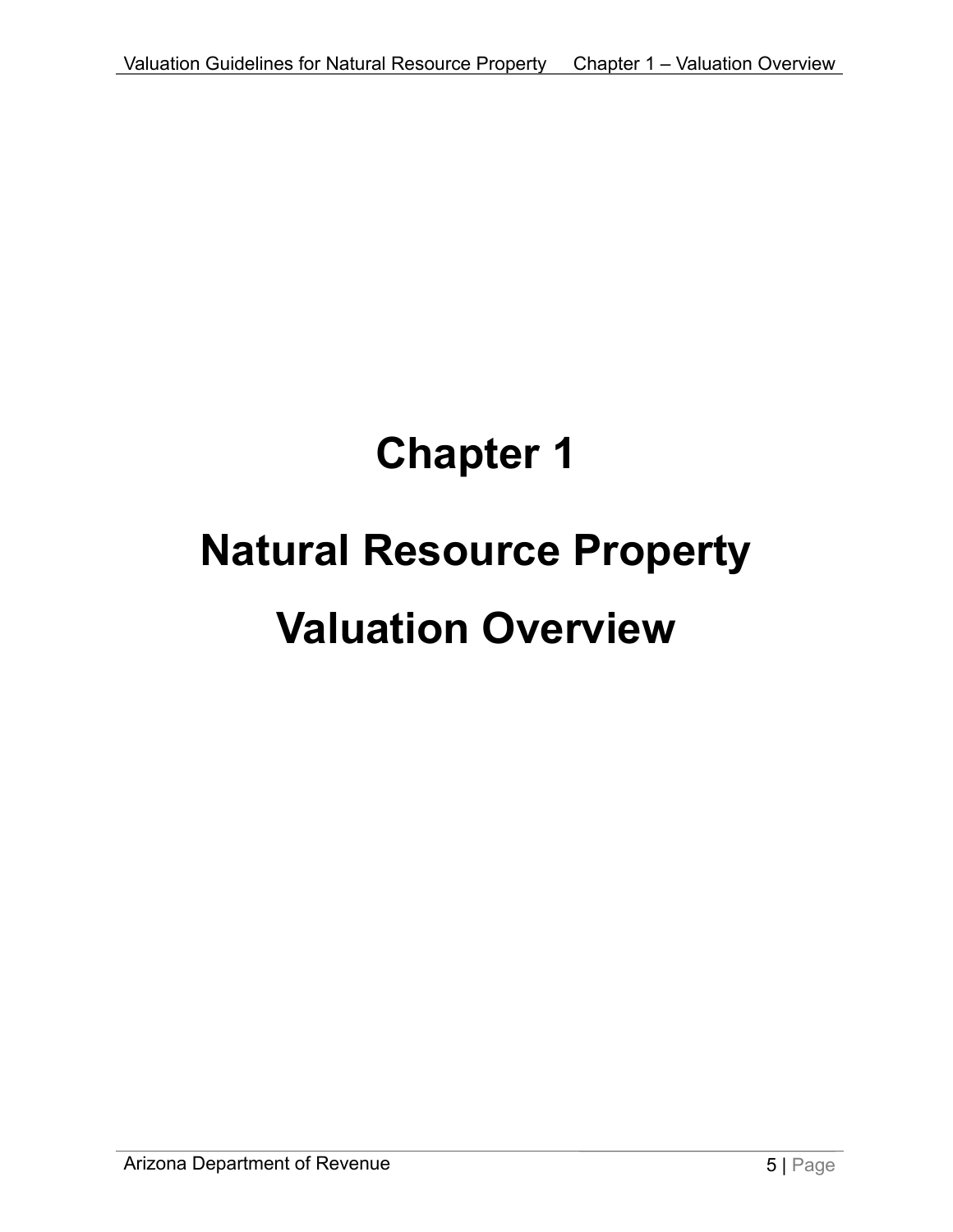#### <span id="page-6-0"></span>**Introduction**

The Centrally Valued Property Unit is responsible for the annual determination of ad valorem full cash values for certain types of natural resource property including producing mines, certain non-producing mines, qualifying environmental technology property, as well as oil, gas, and geothermal interests. In general, the valuations for mining property are based on standard appraisal methods and techniques, which are consistent with statutory provisions, department rules and judicial decisions. These appraisal methods include variations of the income, cost, and market approaches to valuation. Oil, gas, and geothermal properties are valued on the basis of a statutory procedure.

A wide variety of natural resource products including base and precious metals, non-metallic minerals, coal, oil, and gas are extracted from numerous locales within the state of Arizona. Based on the total dollar value of metal production, copper ranks the highest followed by molybdenum, silver, and gold. The latter three metals are produced as by-products during the copper extraction process. Lesser production value is realized from non-fuel, non-metallic minerals such as perlite, salt, mica, zeolites, and silica flux. Oil and gas properties are minor in terms of both value and volume of production. At present, there are no producing geothermal interests in Arizona that are centrally valued. Based on statutory provisions, sand and gravel pits, building stone quarries, and other facilities which produce materials normally processed into building stone are not considered producing mines for ad valorem tax purposes. These properties are valued at the local level by the county assessor.

The full cash value for a mining property located in Arizona is based on the unit valuation business concept. This concept derives a single unitary value for all taxable property associated with the mine as a unit. The components of value include such items as real estate, mineral-in-place (ore reserve), supplies inventory, construction work-in-progress, as well as the plant and equipment operated in conjunction with the business. An operating mine unit may include an underground mine, an open pit mine,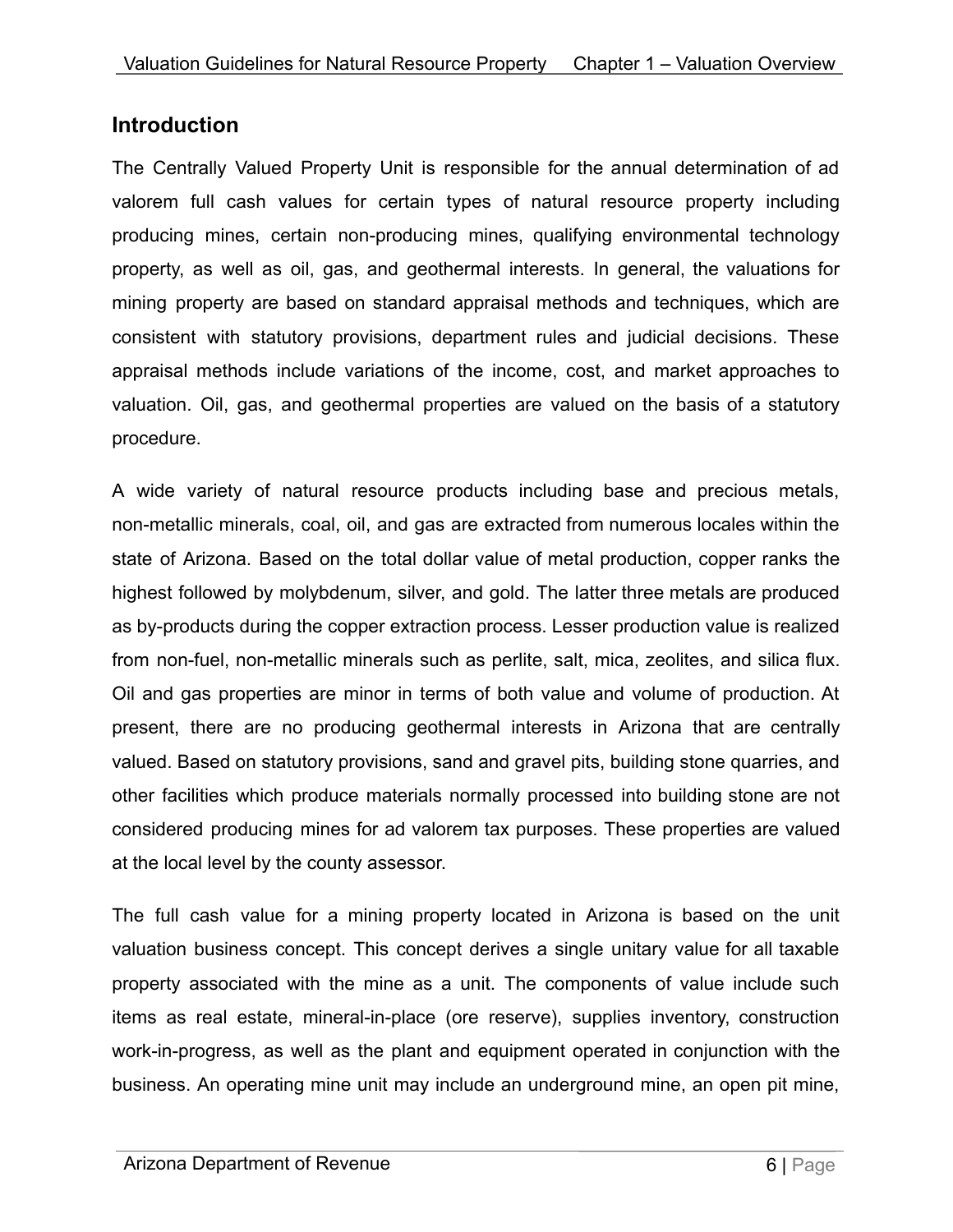an in-situ leach, dump leach or heap leach facility, an ore concentrator (mill), a solvent extraction-electrowinning circuit, a smelter, a refinery plant, a by-product commodity recovery plant, or any combination of the aforementioned facilities used for the production of ores, metals, minerals, or mineral substances.

The full cash value of the property is determined by correlating data from all applicable approaches to value. These include the income approach, the cost approach, and the market approach. The income approach valuation for a mining property with a mineable ore reserve is based on the going-concern, unit valuation concept. The income approach valuation method for a property with an established operating record begins with the estimation of a future income stream based on a five-year average profit margin. This income projection is then discounted to a present value by using a single discount rate formula. The cost approach valuation is based on a summation of components approach within the unit valuation concept. Depending on the expected status of the property, the cost approach valuation may or may not be developed under the going concern concept. The cost approach method determines a property's value by combining separate valuations on a replacement cost new less depreciation method. The market approach method is based on the use of an actual or comparable property sale. Because of the limited number of actual or comparable sales of these types of properties, the market approach to value is rarely used. However, if an actual sale does occur, the market approach method may become the most reliable indicator of value. In general, most valuations of mining property are based on a correlation between values developed through the income and cost approach methods.

Based on current statutes describing the classified property assessment system in Arizona, centrally valued mining property is separated for assessment purposes into producing, non-producing, and environmental technology categories. Producing mines, which are assessed as Class 1 property, include properties which are intended for use in, or are actively engaged in the extraction and/or production of metal(s), mineral(s), or mineral substance(s) for commercial purposes. Non-producing mines represent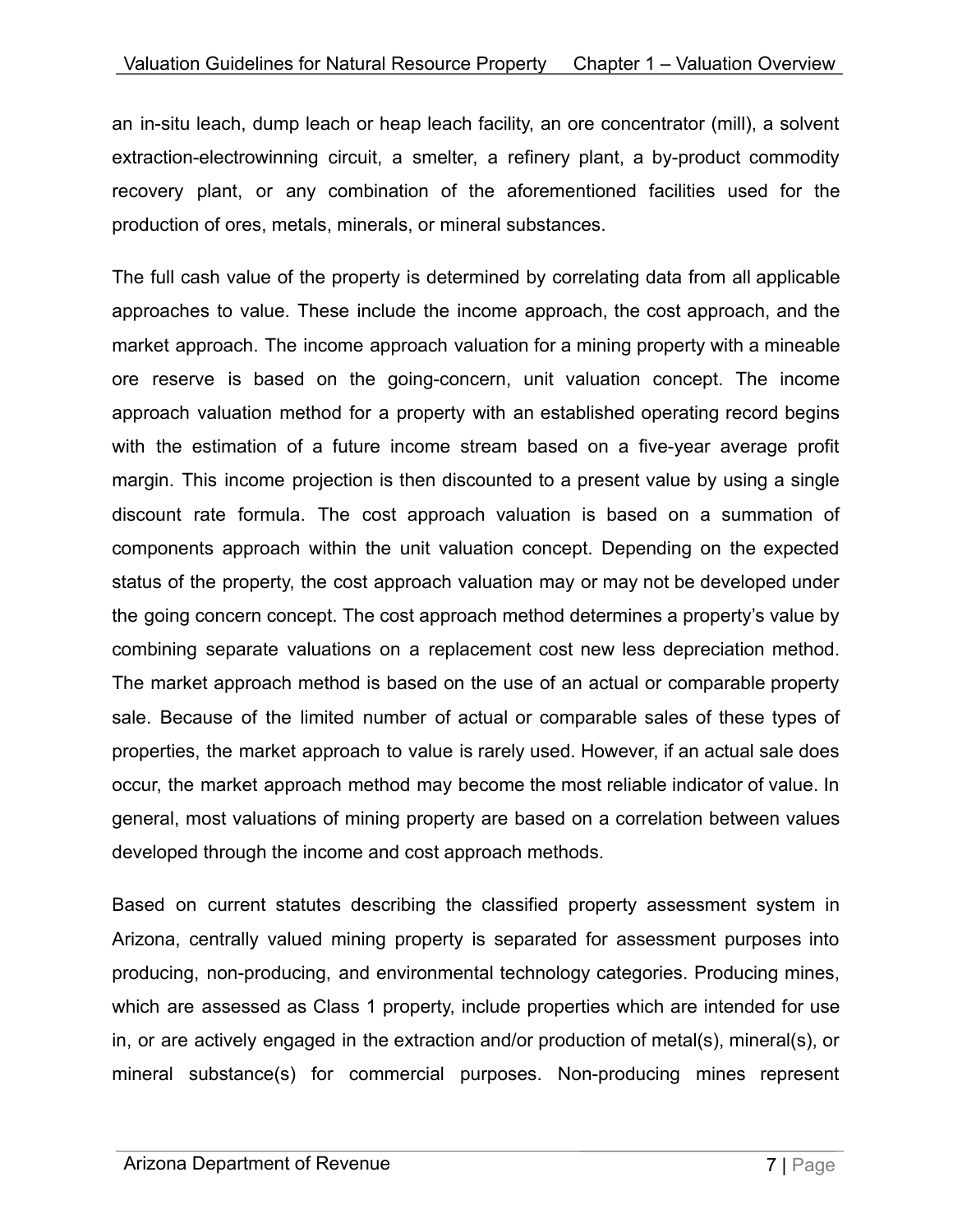properties, which were once assessed as producing properties, but are no longer in operation. The Department values these properties for a period of three valuation years subsequent to the last valuation year in which the property was valued as a producing mine. Full cash values for non-producing mines may be assigned to either Class 1 (as other commercial or industrial property) or Class 2 property (as other property not included in classes 1, 3, 4, 6, 7, or 8) depending on current use. [Note: changes in classification were made during the 1999 Legislative Session.] Environmental technology property is valued under the same regulations and procedures as producing and non-producing mining property. The full cash value for this type of property is assessed as Class 6 property (formerly Class 8 property).

Under the classified property assessment system used in Arizona, the assessed value to be entered on the tax rolls for a property depends on the classification for that property. The full cash value for a producing mine is assigned to Class 1.1 property and assessed at a 17.0% ratio. Non-producing mines are assigned to property Class 2.1 or 2.2 and are assessed at 15.0%. Environmental technology property is assigned to Class 6.4 property and assessed at a 5.0% ratio for taxation purposes.

Oil, gas, and geothermal producing interests are also valued by the Department under a special production based method. The valuation is limited to the gross yield of the production from the oil, gas and/or geothermal well. The value excludes any amounts either used in the production process or exempted by law. These property interests are included with Class 1.5 and assessed at 17.0% of the full cash value for tax year 2023. The real and personal property utilized by oil, gas, and geothermal resource interests are valued separately by the local county assessor.

The actual tax bill for the property is the product of the full cash value multiplied by the assessment ratio multiplied by the tax rate established for the specific location of the property. The property tax rate is determined for each tax jurisdiction by combining individual tax rates for state, county, city, school district, and all other taxing authorities into the overall tax rate. For example, a tax bill for tax year 2023 for a class 1.1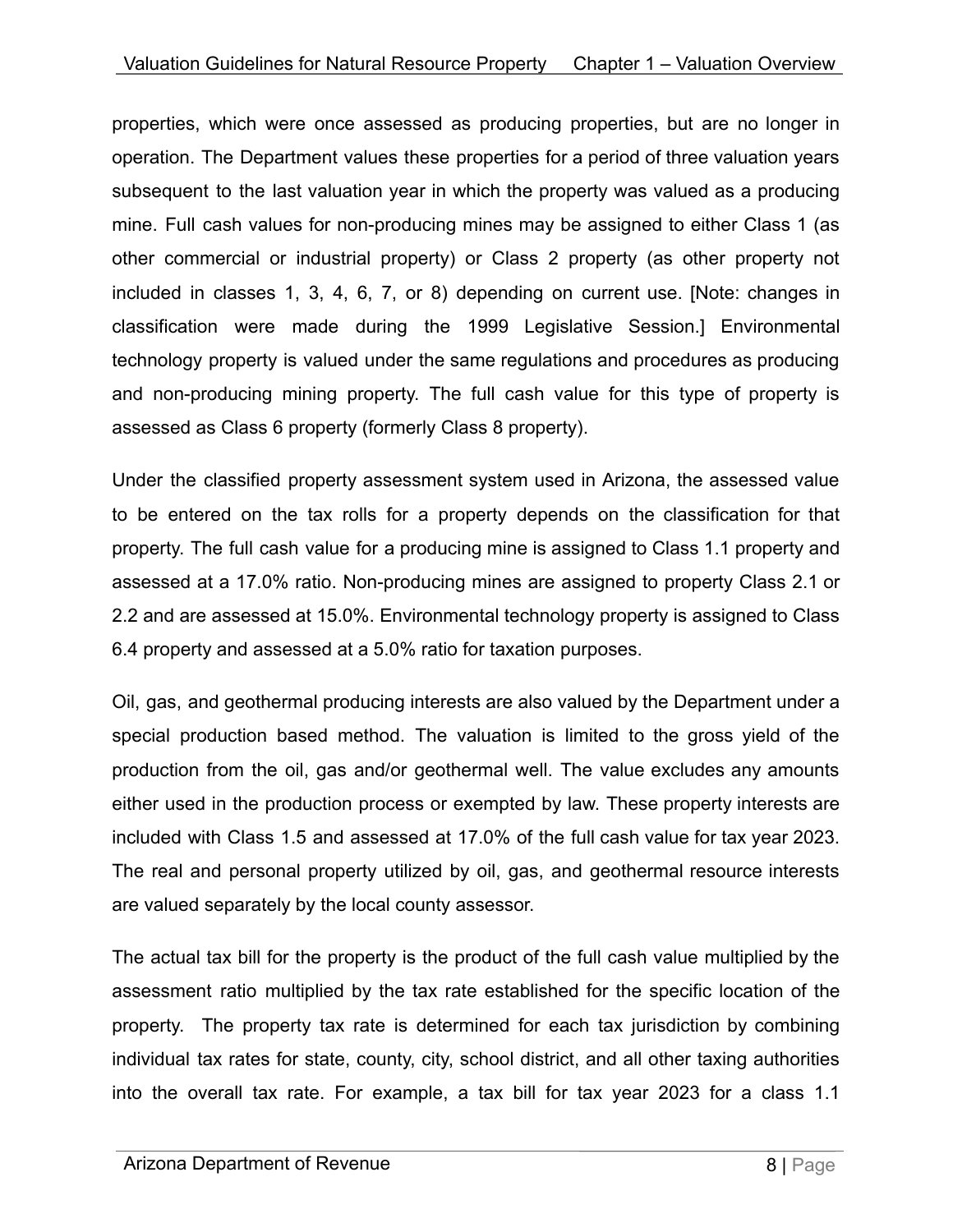producing mine with a full cash value of \$10 million and a tax rate of \$12.00 per \$100.00 of assessed value would be \$204,000 (\$10,000,000 x 0.17 x \$0.12 = \$204,000).

#### <span id="page-9-0"></span>**Chronology of the Valuation and Assessment Process**

Property tax values for natural resource properties are established as of January 1st of the year preceding the year in which the taxes are levied. For example, for tax year 2023 the date of valuation for the property is January 1, 2022. Tax rates related to this valuation will be determined by taxing authorities in the third quarter of 2023. Tax bills for the first half of the taxes payable for these valuations normally are mailed to taxpayers by September of the tax year. The first half of the bill related to the tax year 2023 valuations is due on October 1 and will become delinquent after November 1, 2023. The second half of the bill is due on March 1, 2023 and will be delinquent after May 1, 2023.

Prior to establishing these full cash values, the Department is required to inform affected taxpayers concerning the contents and proposed changes, if any, to this manual. The information is to be distributed prior to February 1st of the valuation year and the manual is to be made available to the public by March 15th or, if that date falls on a weekend, the next business day. The actual property valuation is based, in part, on data provided by the taxpayer on a report form such as Form 82061-A for copper mines, Form 82061-B for mines other than copper, Form 82061-C for small scale mines, or Form 82063 for oil, gas, and geothermal interests. The Department may also use other information from both public and private (confidential) sources in order to establish the value of the property. The rules established by the Department require the mailing of the report forms by February 1st. These annual property tax report forms for all mining property, including oil, gas, and geothermal interests, must be filed with the Department by the taxpayer no later than April 1st, unless an extension is requested. Failure to file the report by the requisite due date may result in the assessment of a penalty. An extension of the filing date may be obtained upon written application of the taxpayer.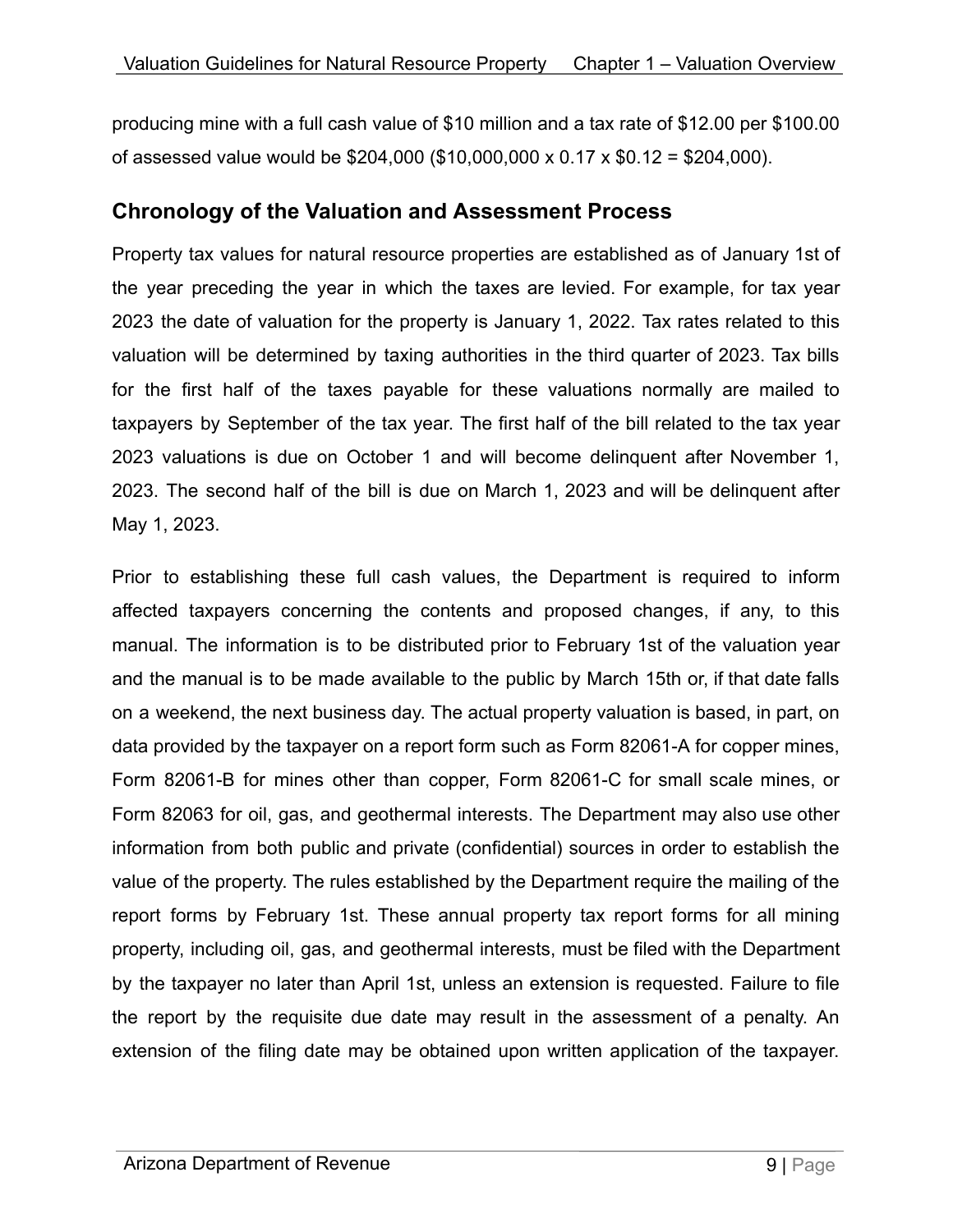The granting of an extended filing date is at the discretion of the Department and depends on the actual conditions causing the delay in filing.

Several changes and modifications were made to the valuation process during the 7th Special Session of the Legislature in 1996. These changes were adopted in order to effect a uniform valuation and appeals calendar between locally assessed property and centrally valued property. These changes require the Department to provide taxpayers with a notice of preliminary full cash value on or before June 15th. Written applications to appear before the Department to review these values must be filed with the Department on or before July 15th. The final determinations of value after review of all pertinent information will be completed by the Department on or before August 31st.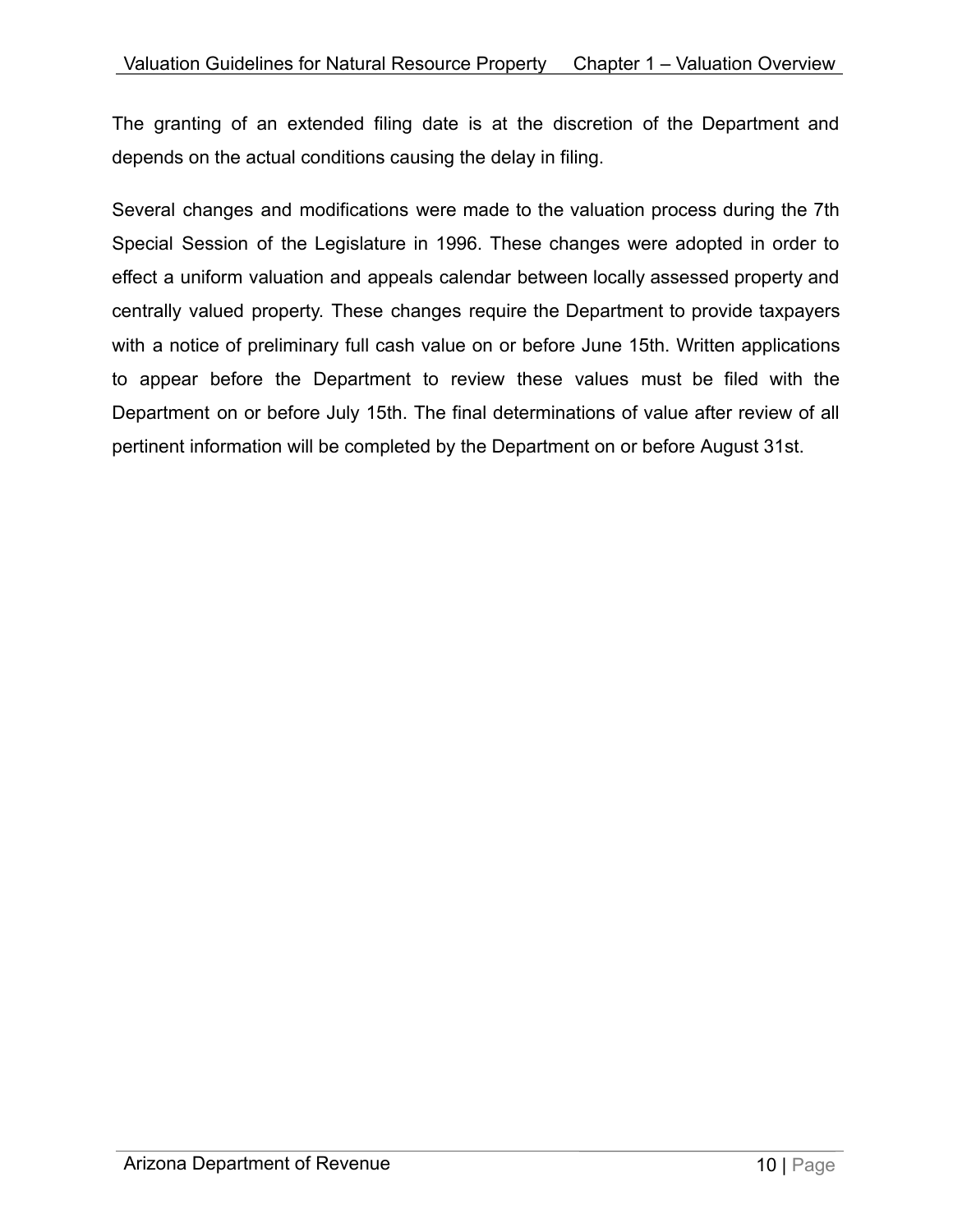## **Chapter 2**

### <span id="page-11-0"></span>**Mine Valuation Procedures**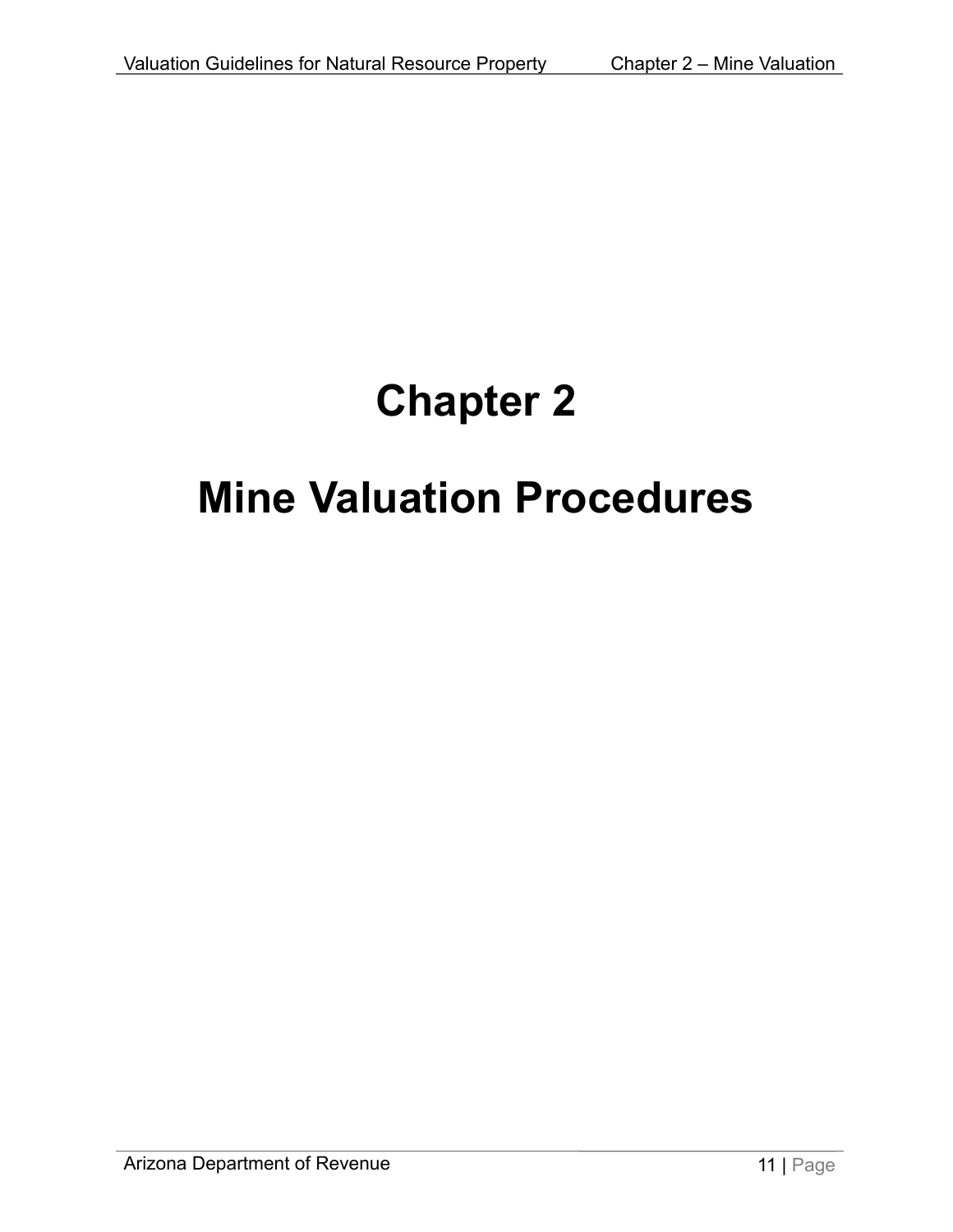#### <span id="page-12-0"></span>**Income Approach**

#### <span id="page-12-1"></span>**Application of the Income Approach**

The use of the income approach method to value mining property is a commonly accepted standard appraisal technique for natural resource property. The application of the income approach to mine valuation requires the determination of a future projected income stream and an appropriate discount rate to derive the present value of that income stream. Bonbright described the essence of the income approach more than 80 years ago as, "The 'capitalized income method' of valuation refers to any procedure whereby the appraiser measures the value of the property by a calculation or estimate of the income or services derived or derivable from the property by its present or potential owner."<sup>1</sup>

Some form of an income approach has been used to value mining property since Arizona was organized as a territory in 1863. The methods have varied from a system of ⅛th of the gross value of the mineral product plus 4 times the net profit for the previous year and the value of improvements<sup>2</sup> to a system capitalizing a three-year average of net earnings at a 15.0% rate<sup>3</sup>. For a time up until the mid-1970s, income approach valuations were based on the difference between an estimated future commodity price (using weighted historical prices in nominal dollar terms) and future anticipated costs. The income was then discounted to a present value using the Hoskold dual rate equation, which provided for a return on capital in the form of interest and a return of capital in the form of a sinking fund.

#### <span id="page-12-2"></span>**Valuation Methodology**

The income approach method of valuation for mining property as currently used by the Centrally Valued Property Unit consists of discounting a series of future modified cash-flow projections to obtain a present value. The value of the property should include

<sup>1</sup> J.C. Bonbright, 1937, The Valuation of Property, Vol. I and II, The Michie Company, Charlottesville, VA, p.230.

 $^{2}$  P.J. Miller, 1913, The Assessment of Mines, Engineering and Mining Journal, Vol. 96, No. 21, p. 969.

<sup>3</sup> W.A. Roberts, 1944, State Taxation of Metallic Deposits, University Press, Cambridge, MA, p. 259.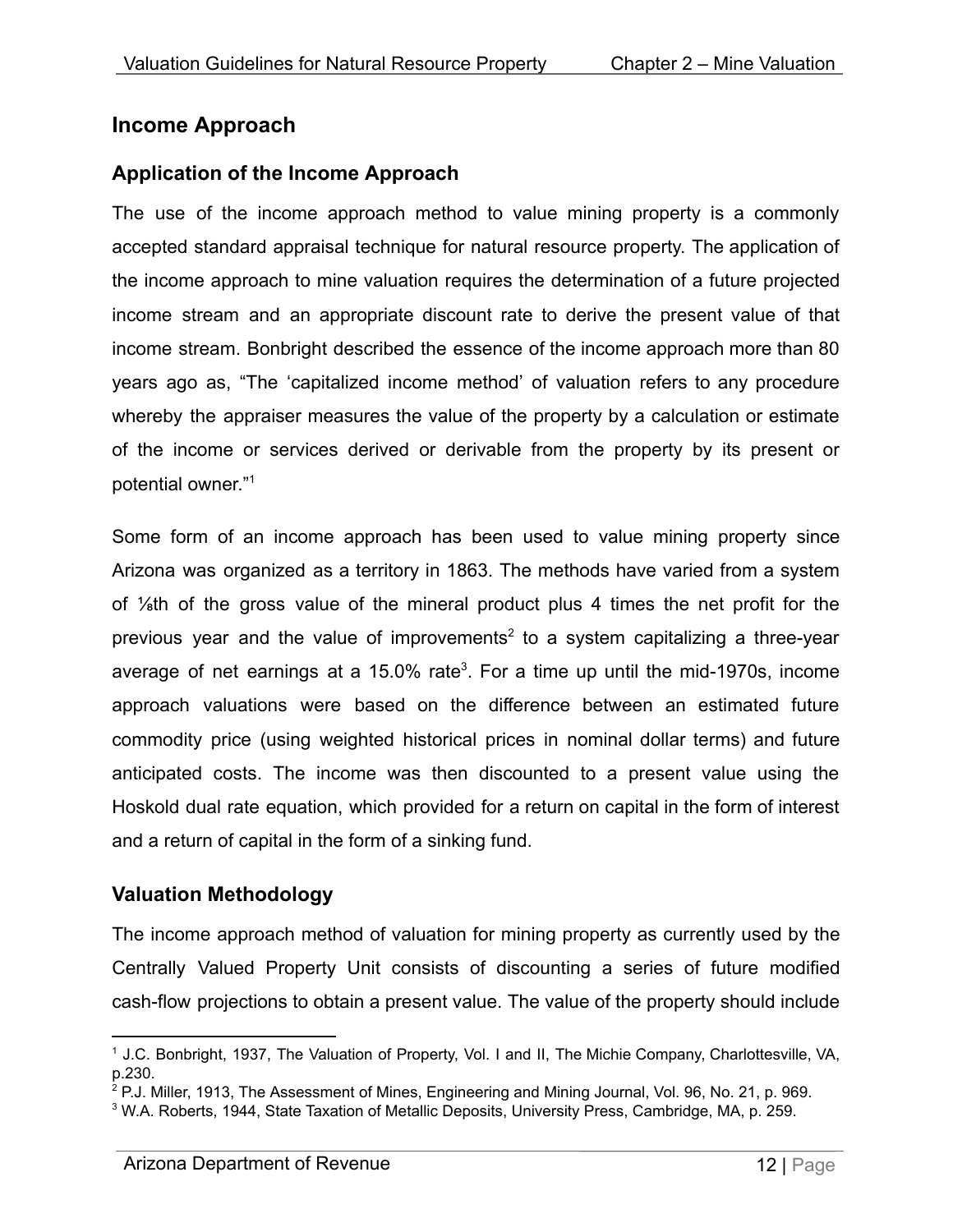all property components necessary for operation whether held through equity, leasehold or debt interests. The income projection is based on annual, production-based cash flows projected over a specified mine life determined by the ore reserve and may include certain applicable annual post-production costs following the termination of active production. The method used by the Department projects a cash flow income on an after-income tax basis derived from a five-year average profit margin adjusted for economic and operating conditions. The projected cash flow is not escalated for general price level inflation over future mine life and as a result, is similar to a constant dollar income stream. The income projections derived from the adjusted five-year average margin are then discounted to a present value by using a single discount rate to account for the time value of money. The five-year average margin method has been used by the Department since the mid-1970s. This method was designed for relatively stable operations with an established record in which future production is expected to be similar to levels recorded within the past operating history.

In the Arizona method, the five year average profit margin is commonly modified for future anticipated economic and operating conditions including commodity price cycles and changes (in real \$ terms) in cash operating costs. Modifications to the five year average commodity prices are based on reviews of current commodity price projections from security analysts, investment banks, corporate information releases, and other applicable sources. In addition the Department prepares analyses of long term (10 to 20 year) constant dollar commodity price information. Modifications to operating costs are based on factors related to future production and, for example, may be related to higher or lower waste material stripping requirements for mining, harder or softer ores for ore concentrating operations, or changes in anticipated commodity treatment and refining (TCRC) costs.

Operating cash expenses include all applicable cash mining, concentrating, leaching, solvent-extraction, electrowinning, precipitating, treatment, refining, and overhead (administrative) costs for all primary and byproduct commodities produced from the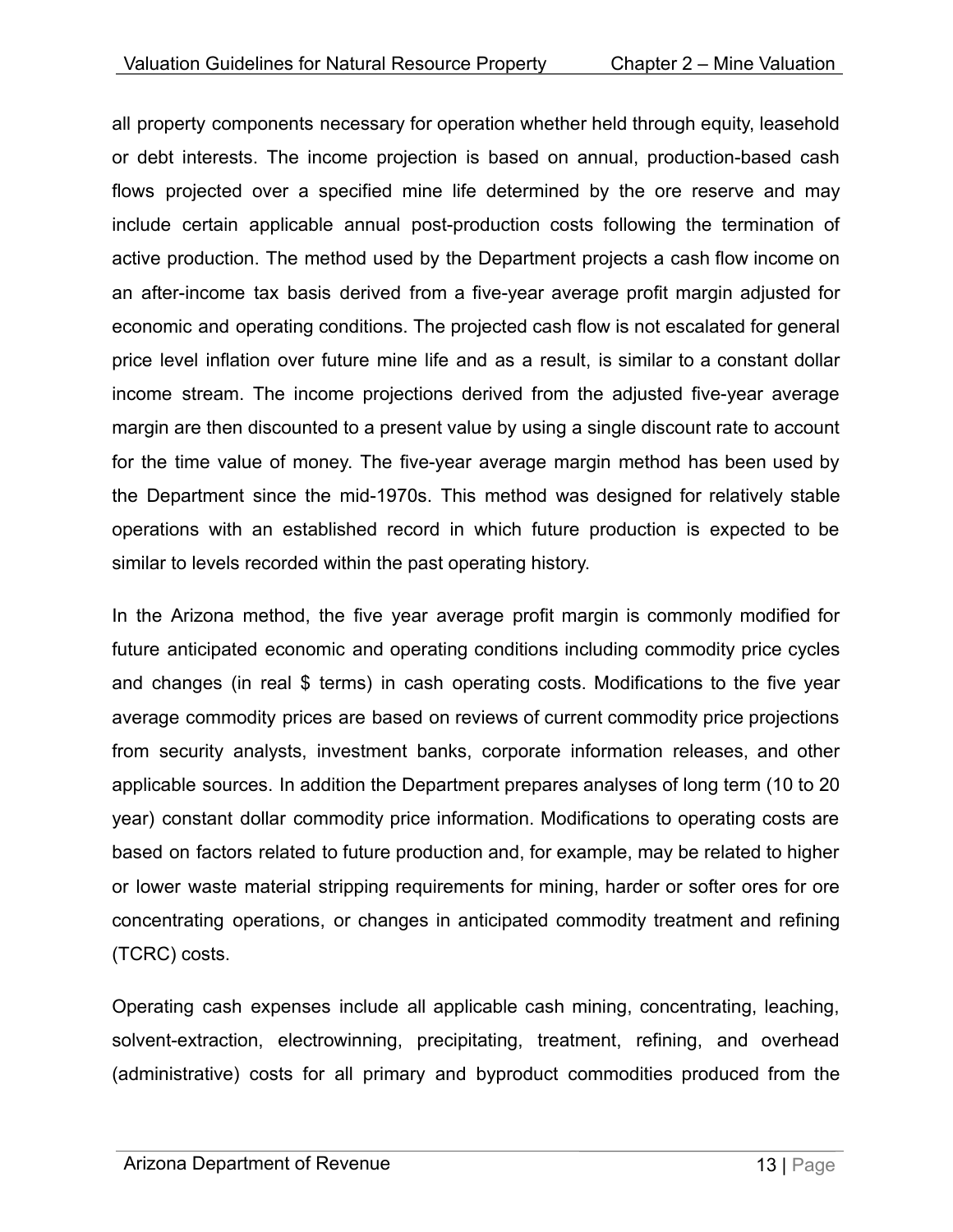property. Applicable cash property tax, severance tax, permit fees, and other non-income taxes are included in the operating cash expenses. These expenses exclude (but are not limited to) non-cash charges such as depreciation, depletion, amortization, and certain accrued expenses. Reclamation and restoration costs, which may be incurred on a cash basis after production terminates, are included in the total cash flow projection from the property in the post production period.

Operating expenses also do not include financing or interest charges per Department regulations R15-4-203. Non-allowable financing costs include leasing costs which may be composed of an interest expense component, a return on investment component (lessor profit), and a return of capital component to the lessor. However, if the leasing charge is based on equipment that is a necessary capital replacement to maintain the income stream, a capital charge may be allowed in the capital replacement cost section of operating expense to account for this equipment.

Income taxes under the Arizona valuation method are calculated by use of an effective combined federal and state income tax rate applied to operating cash flow. Operating cash flow is defined as operating cash revenues from the property less operating cash expenses. Operating cash revenues include all production and by-product based commodity revenue in addition to revenue from miscellaneous related sources including toll treatment and refining operations. The effective income tax rate is based on a simplification of statutory rates that take into account the impact of the allowable non-cash based income tax deductions for income tax calculations. For copper mine properties producing byproduct metals, the effective income tax rate is 21%. For all other mine properties including solvent extraction electro-winning properties, the effective income tax rate is 21%. The effective income tax rate is adjusted in the cash flow projection for variations (for example, different depletion rate provisions) related to allowable income tax provisions.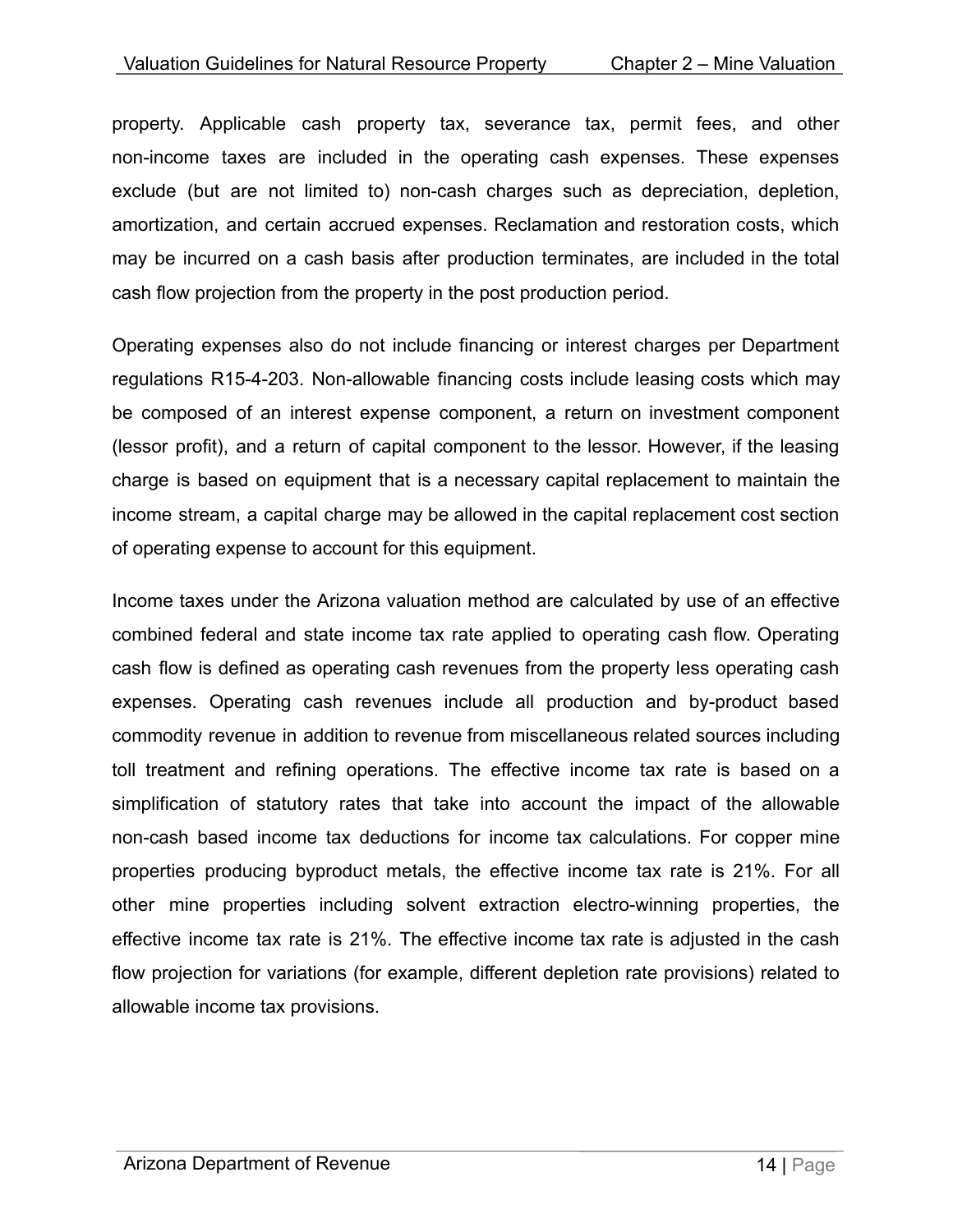#### <span id="page-15-0"></span>**Discount Rate Analysis**

A discount rate is a factor that is used to convert a projected income stream into a value known as a net present value. Expressed in another way, a discount rate is "(t)hat rate used to discount the value of future benefits and costs to its present value (i.e., to account for the fact that an amount of money to be received in the future is worth less than the same amount if received today)."<sup>4</sup> Mining properties are commonly valued on their ability to earn profits over a period of time based on production from an ore reserve. The determination of an appropriate discount rate for valuation purposes is as important as the estimation of future benefits, expressed as cash flows, to be derived from the property. For Arizona valuation purposes, projected income is discounted on an annual end-of-period basis.

An important characteristic of a discount rate is that it should be matched to the type of future projected income stream. A discount rate will vary depending on the type of risk and parameters used for valuation. The discount rate may vary with assumptions concerning metal prices, mine lives, production rates, development status, country risk, foreign currency translations, and many other factors. Different discount rates may be used depending on the stage of development of the property. The rate applicable to developing a new foreign property would be higher (for example 25%, see Gentry and O'Neil, 1984, p. 324) than rates applicable to expansion or replacement at an operating domestic property (12-14%, Gentry and O'Neil, 1984)<sup>5</sup>.

In general, an income stream may be projected in real or constant dollars (uninflated) or, it may be projected in current or nominal dollars (inflated). As stated in Mine Investment Analysis, "A very serious problem exists with many firms today that evaluate capital investments in constant-dollar terms and then use a market-determined cost of capital as the minimum acceptable rate of return. It is vitally important that consistency be maintained here. If a market-determined discount rate (e.g., the cost of capital) is

<sup>4</sup> T.F. Torries, 1999, Evaluating Mineral Projects: Applications and Misconceptions, p. 141.

<sup>5</sup> D.W. Gentry and T.J. O'Neil, 1984, Mine Investment Analysis, A.I.M.E., New York, pp. 309-310.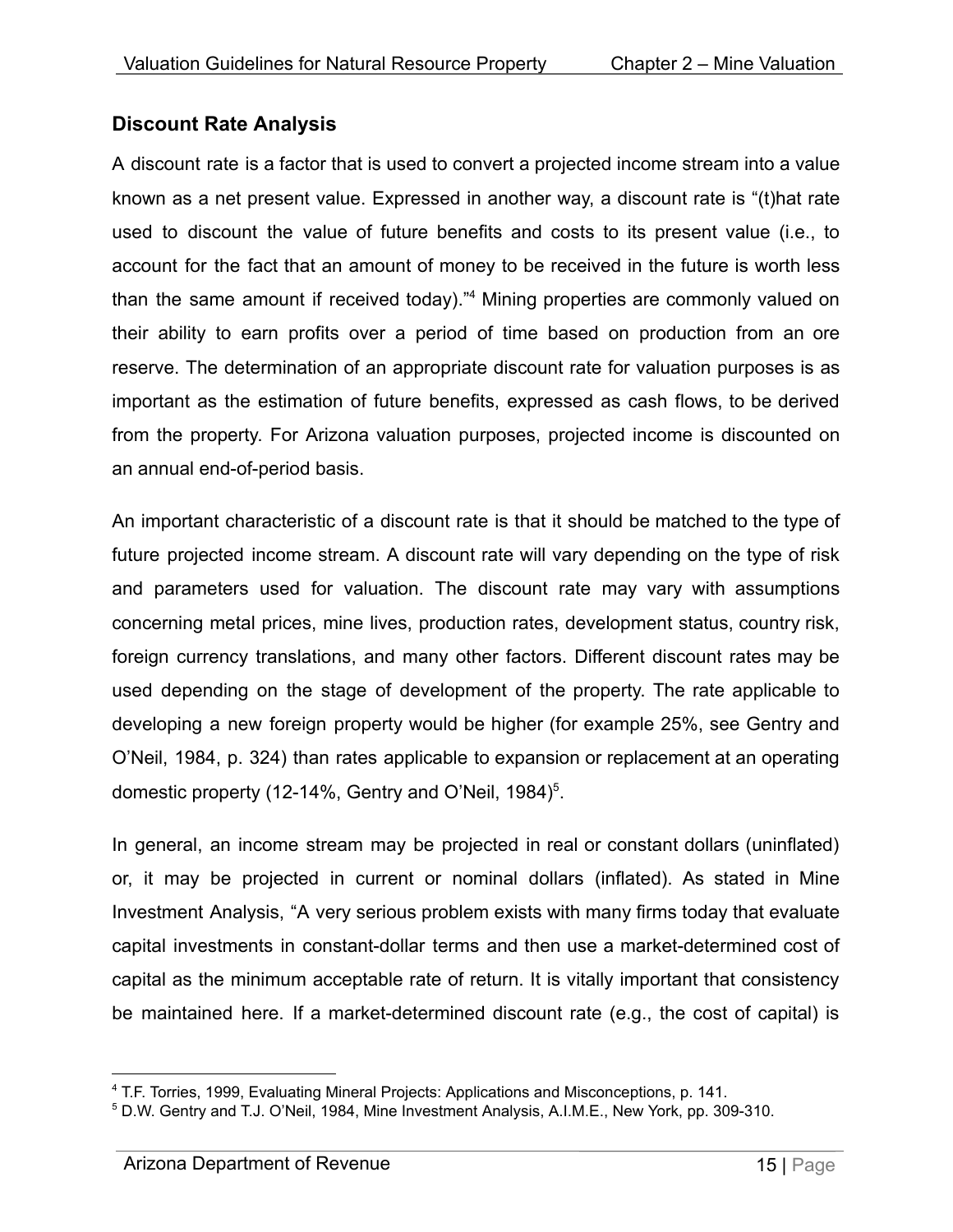used, the rate will contain a component for inflation and should, therefore, only be used when revenues and costs are also adjusted for inflation.

Similarly, if the analysis is performed in constant dollar revenues and costs, the discount rate should not contain a component for inflation." $6$  The adjustment process for converting a market-derived, nominal dollar discount rate to a real or constant dollar discount rate is described in Mine Investment Analysis. In effect, a market-derived, nominal dollar discount rate should apply to a nominal dollar income stream that is inflated for future changes in costs and revenues. In contrast, a constant dollar (real) discount rate should be applied to an income stream that does not contain future inflation. An example of the calculation of the net present value for real and nominal dollar cash flows is shown in Appendix 1.

An example of the distinction between nominal and real discount rates in the valuation of mines is provided by valuations related to the creation of Royal Oak Mines Ltd. Through the combination of five previously existing mining companies in 1991.<sup>7</sup> In this particular case, a real discount rate of 8.5% was used for discounting a constant dollar income stream in comparison to a nominal discount rate of 13.0% applied to an income stream with a future inflation component of about 4.0%. Since cash flows derived under the Arizona system (using the adjusted five-year average margin method) are not escalated for future inflation, the appropriate discount rate should be a constant or real dollar discount rate.

Apart from reflecting the time value of money, discount rates should also take into account the risks, if any, involved in investing those monies. In its simplest form, a discount rate should include a component equivalent to a safe investment rate for using and managing the capital, and a component equal to the risks associated with a particular property or industry. As stated by Whitney, "The required rate of return that an

<sup>6</sup> D.W. Gentry and T.J. O'Neil, 1984, Mine Investment Analysis, A.I.M.E., New York, pp. 309-310.

 $7$  Royal Oak Mines Ltd., 1991, Joint Management Proxy Circular for Royal Oak Resources Ltd., Pamour, Inc., Giant Yellowknife Mines Limited, Pamorex Minerals, Inc., Akaitcho Yellowknife Mines Ltd., May 17th, p. G-9.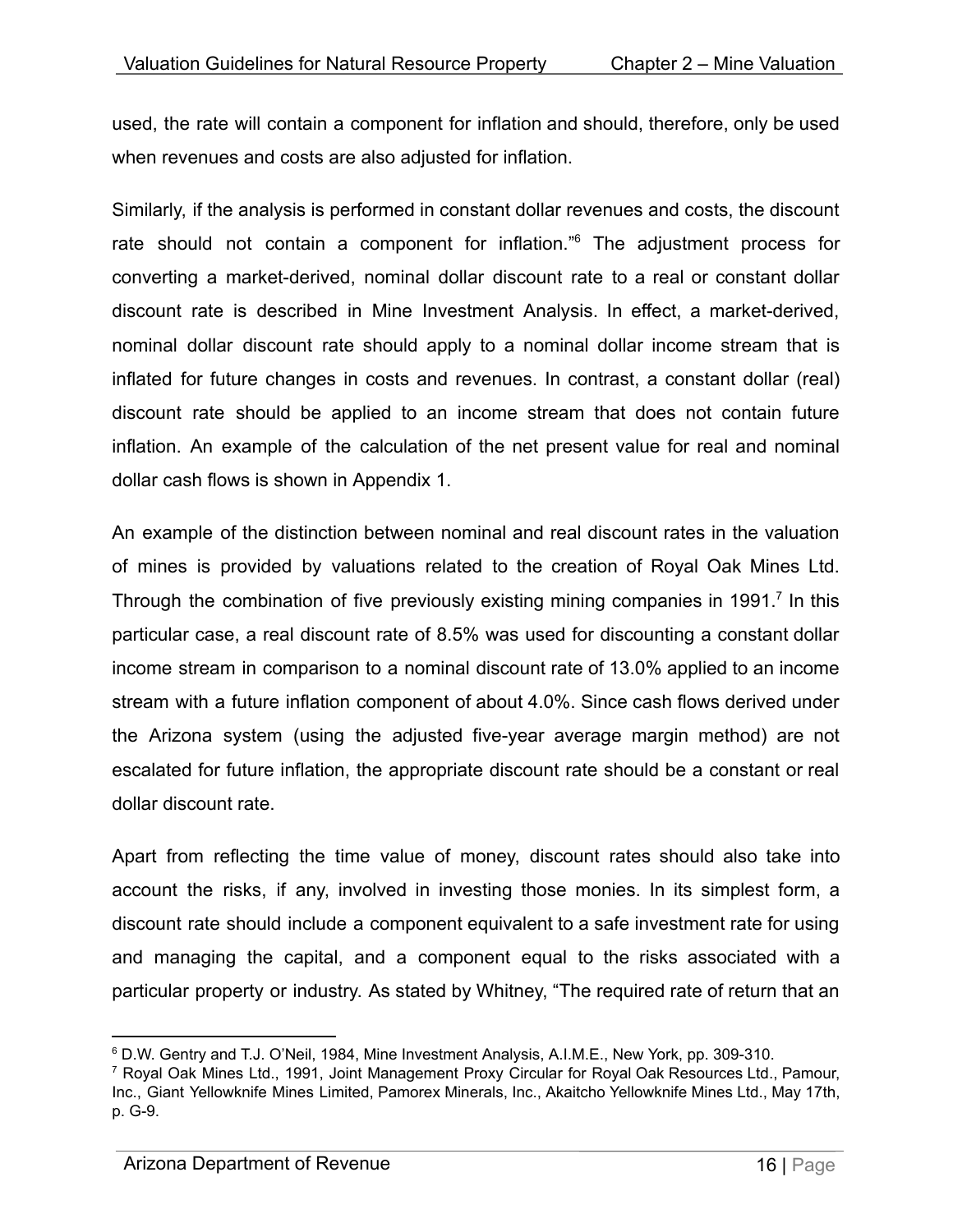investor or project manager needs has three components. They include a fee for the use of the money, a fee for managing the project in which the money is invested, and a fee for taking the risk."<sup>8</sup> With regard to risk, Stermole states, "In most cases, the interest rate that should be used in economic evaluation calculations is not the cost of borrowed money, but instead, is the minimum rate of return that the investor feels he has opportunities in which to invest available capital with a reasonable level of risk."<sup>9</sup>

The discount rate should also be conformable with the inclusion or exclusion of income taxes in the cash flow projection. A discount rate may be derived on a pre-income tax or after-income tax basis from market data. As stated by Ibbotson Associates, "One important aspect of an income approach model is that the discount rate and the cash cash flows are projected in the model, they must be discounted to present value using a pre-tax cost of capital (as opposed to an after-tax cost of capital)."<sup>10</sup> If the projected cash flows are effectively infinite and the income tax rate is constant, the after-income tax rate is equal to the pre-income tax rate multiplied by one minus the tax rate as shown in Appendix 2. However, if the cash flows are limited in life and variable this relationship is no longer comparable.

The income stream from a property is normally capitalized by use of a weighted average cost of capital. This cost of capital is composed of equity and debt rate components weighted by the market value of the respective equity/debt segments in the business capital structure. However, the administrative rules adopted by the Arizona Department of Revenue dictate that, "Cash flow shall be based on an all-equity investment on a production basis, not a sales basis, assuming all production is sold in the year produced. Financing and interest charges shall not be considered".<sup>11</sup> Therefore,

<sup>&</sup>lt;sup>8</sup> J.W. Whitney and R.E. Whitney, 1982, Investment and Risk Analysis in the Minerals Industry, Short Course Notes, Revision No. 4, p. 2.32.

<sup>&</sup>lt;sup>9</sup> F.J. Stermole, 1977, Economic Evaluation and Investment Decision Methods, p. 7.

<sup>&</sup>lt;sup>10</sup> Ibbotson Associates, 2002, Stocks, Bonds, Bills and Inflation, Valuation Edition, 2002 Yearbook.

<sup>&</sup>lt;sup>11</sup> Arizona Administrative Code, R15-4-203(A).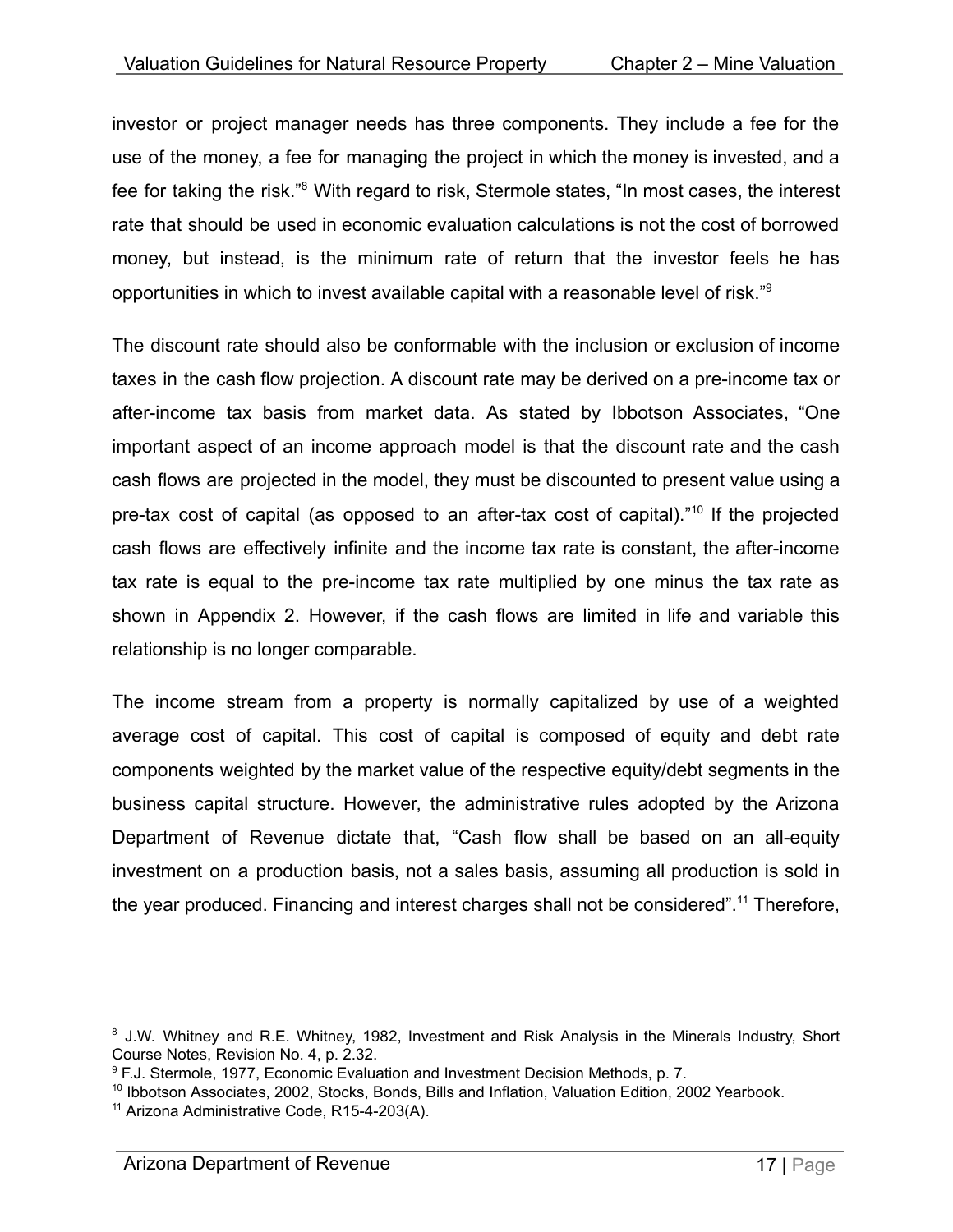the discount rate used for valuation purposes for Arizona mining property is derived on a 100% equity basis.

#### <span id="page-18-0"></span>**Mine Investor Market**

The Arizona system of mine valuation is based on the concept of treating the mining property as a geographically separate, stand-alone unit. The information utilized to estimate future income starts with the historical individual mine unit production and profitability as submitted by the mining taxpayer in a property tax report form filed with the Department. The investment perspective used by the department is based on rates at which mining property investments are made or at which mines are bought, sold, or valued for fair market purposes.

Diversified international corporations typically operate mining properties. Because Arizona mining properties are treated as separate operating units, the discount rate should reflect operating parameters and risks associated with that operating unit. Although a discount rate may be derived from the accounting data for a diversified parent, the direct application of this rate to value Arizona mine property may be inappropriate. For example, a diversified international mining company may have properties in both relatively low-risk countries (such as the United States) and in other higher risk regions of the world. For example, in a security valuation report for First Quantum Minerals Ltd. issued by RBC Capital Markets, discount rates of 12-15% were used for African copper properties in contrast to a normal 8% rate used for North American copper equities.<sup>12</sup> A discount rate derived from a corporation may reflect an aggregate average for the numerous risks associated with each division or geographical location. For example, a presentation by the former president and CEO of Barrick, a large international gold mining company, stated the cost of capital for Barrick was  $8\%$ .<sup>13</sup>

 $12$  Hale-Sanders, C., 2002, First Quantum Minerals Ltd., RBC Capital Markets, September 12.

<sup>&</sup>lt;sup>13</sup> Business Wire, 2002, Barrick CEO addresses Scotia Conference Business Editors Toronto, November 26.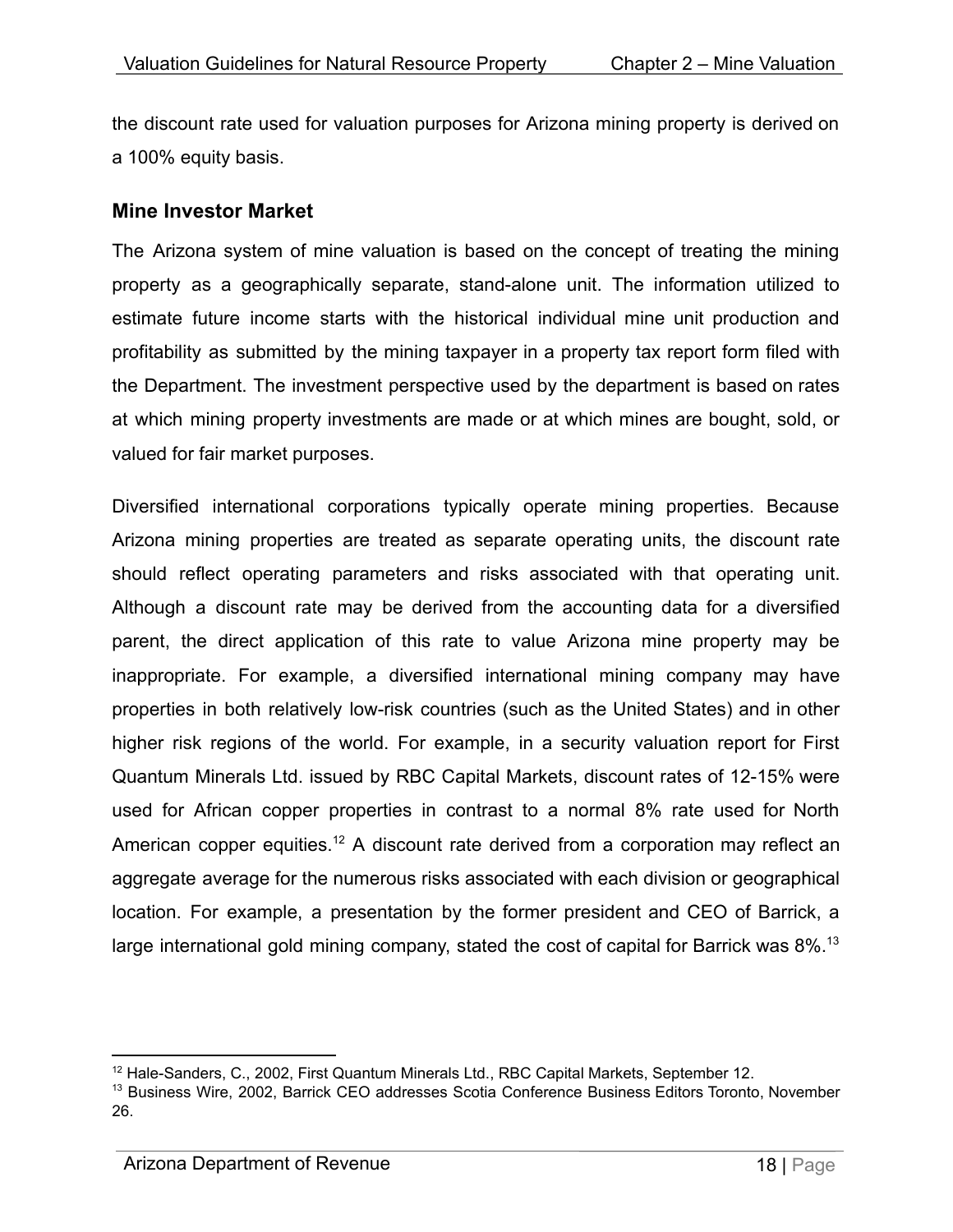However, this average rate may be too high for valuing gold properties in the United States and Canada and too low for valuing gold properties elsewhere.

Similarly, the average risk for a diversified parent company with interests in manufacturing and mining may not be representative of either division. An example of the differences in discount rates applicable to individual business segments of a diversified international parent is provided by the 1999 merger prospectus valuations for ASARCO, Incorporated and Cyprus Amax Minerals Company. In this proposed merger, separate opinions were prepared for the different business segments by investment banking firms. The discount rates derived by the firm of Credit Suisse First Boston and quoted in this prospectus for ASARCO differed depending on the type of business with separate rates applicable to metal mining ventures (10.0-11.0%), aggregates businesses (9.5 to 10.5%), and specialty chemical businesses (10.5 to 11.0%).

#### <span id="page-19-0"></span>**Determination of the Discount Rate**

The determination of the base discount rate for mines and mining property in Arizona is based on data derived from information sources summarized in Table 1. The data source sample for discount rates include merger and acquisition reports, new mine development evaluations, feasibility studies (both public and confidential), a form of the risk premium capitalization rate method, the capital asset pricing model (CAPM) method, equity and capitalization rates from other states and government agencies, and mineral valuation information published in professional journals, security analysts reports, and miscellaneous books and texts.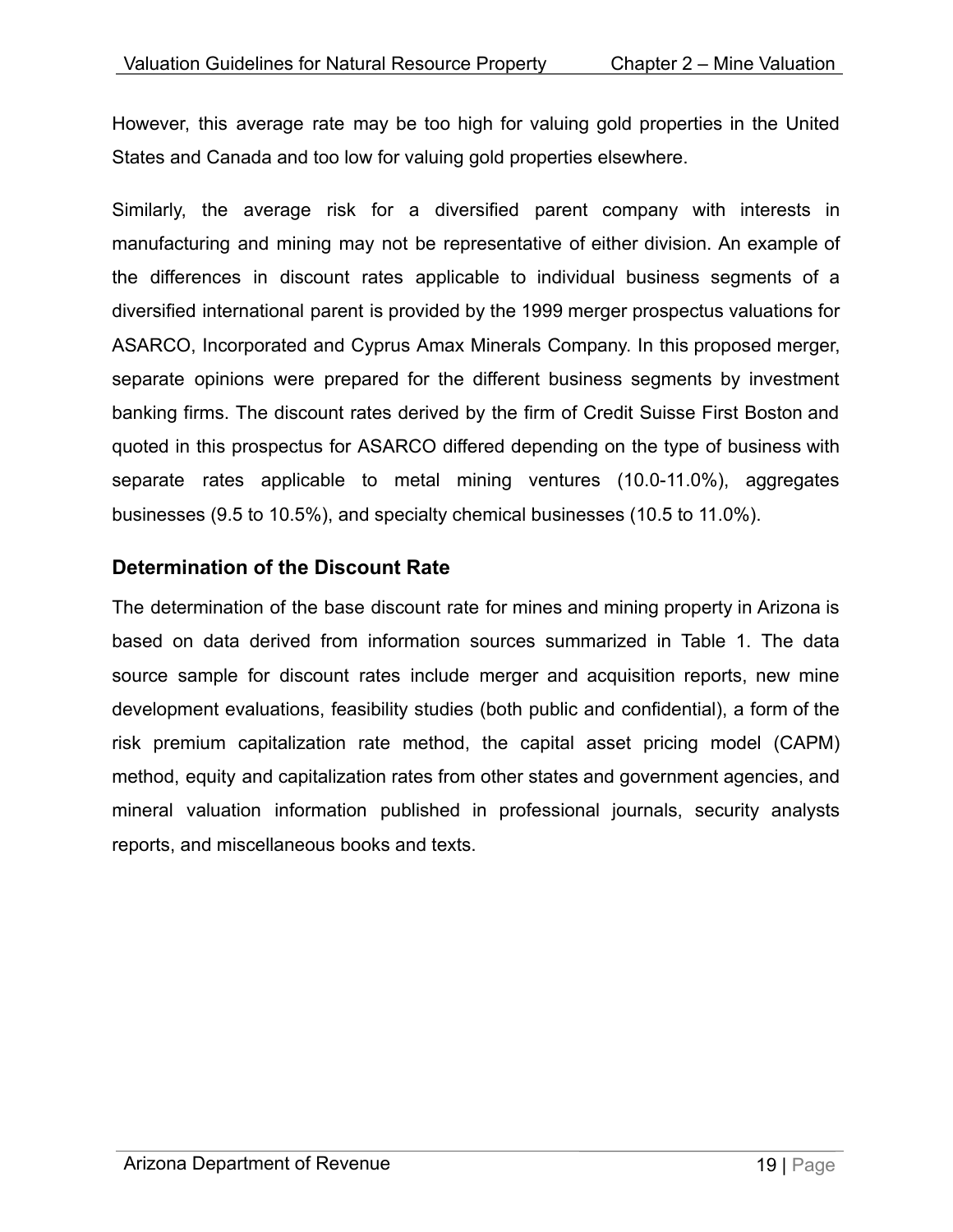#### **Summary of Data for Determination of Equity Discount Rate For Natural Resource Property**

#### **Tax Year 2023**

| <b>Source of Data</b>                                                                  | <b>Range of Equity</b><br><b>Discount Rates</b> | <b>Representative</b><br><b>Rate Estimate</b> |  |
|----------------------------------------------------------------------------------------|-------------------------------------------------|-----------------------------------------------|--|
| <b>Corporate Economic Evaluation Reports</b><br><b>Discount Rates</b>                  |                                                 | 5.00% to 15.00% 8.00% to 12.00%               |  |
| <b>Risk Premium Rate Indicator Method</b><br>(Est. AA Rated Utility Bond Rate Plus 6%) |                                                 |                                               |  |
| Year End 2021 (Current \$)                                                             | 9.01%                                           |                                               |  |
| <b>Five Year Average (Constant \$)</b>                                                 | 6.53%                                           |                                               |  |
| Year End 2021 (Constant \$)                                                            | 6.09%                                           | $9.00\%$                                      |  |
| <b>Capital Asset Pricing Model</b>                                                     |                                                 |                                               |  |
| <b>Base/Specialty Metal Mines-Current \$</b>                                           | 8.40%                                           |                                               |  |
| <b>Base/Specialty Metal Mines-Constant \$</b>                                          | 5.50%                                           | 9.00%                                         |  |
| <b>Precious Metal Mines-Current \$</b>                                                 | 5.20%                                           |                                               |  |
| <b>Precious Metal Mines-Constant \$</b>                                                | 2.38%                                           | 6.00%                                         |  |
| <b>Government Agencies</b>                                                             |                                                 |                                               |  |
| <b>Federal &amp; State Agency Rates</b>                                                | 10.37%                                          | 11.00%                                        |  |

The information provided in this database covers a wide range of conditions and assumptions. For example, economic analyses and feasibility studies may be based on current (nominal or inflated) dollars, or constant (real or uninflated) dollars. They may be based on either pre-tax or after-income tax cash flow. These valuations may also include other accounting variables that may affect future cash flows such as using a depletion allowance or using either straight-line depreciation versus accelerated depreciation on plant and equipment in calculation of income tax liability.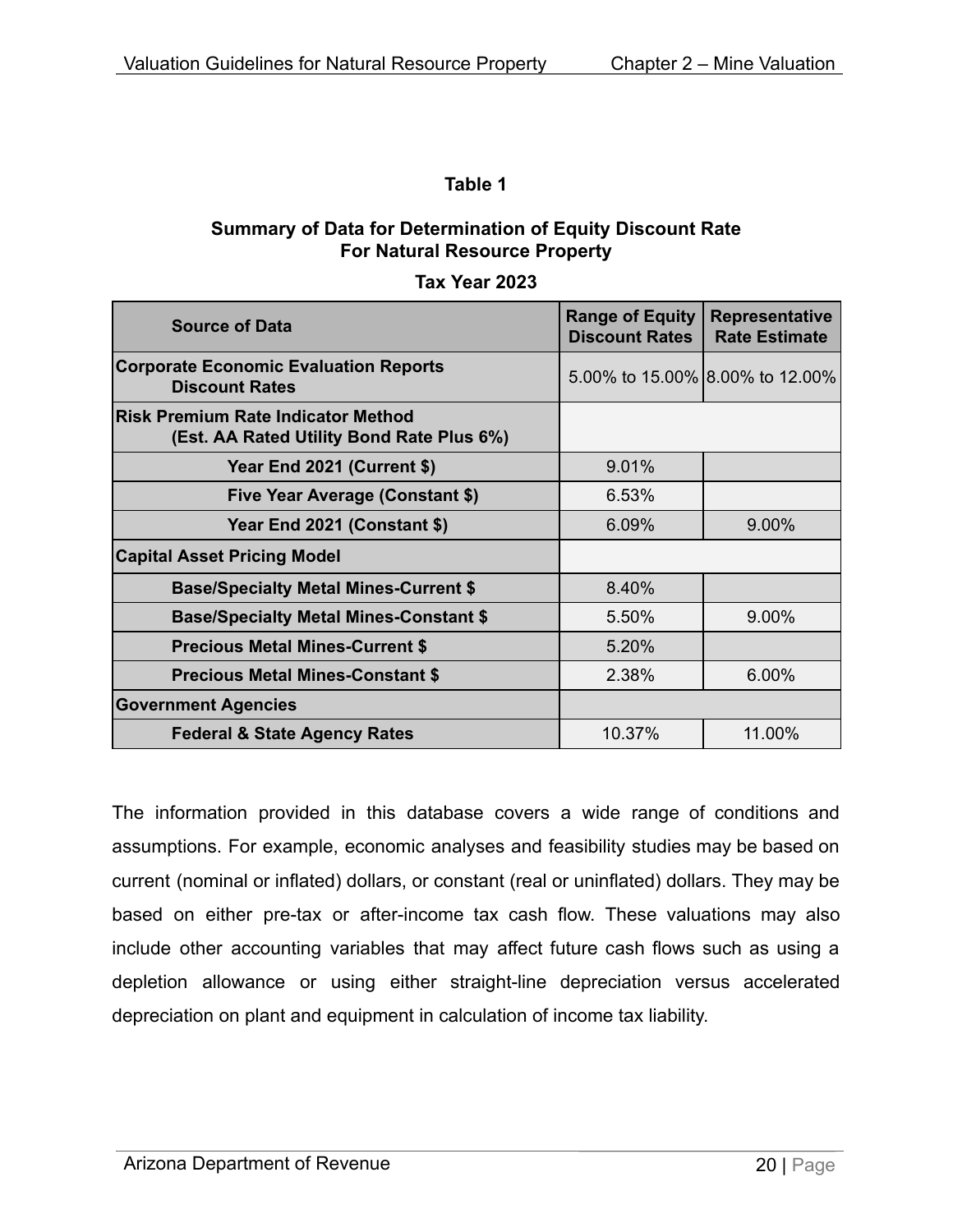Because of the inherent disparity in the assumptions used to develop this data, the selection of a base discount rate for use by the Department in its valuation of mines and mining property is a matter of judgment. Based on the information summarized in Table 1 and the appraisal experience of the Department, the base discount rate for natural resource property for the 2023 tax year has been established at 10.5% for base metal, industrial mineral, and other mining property. These rates are conformable with income projections and commodity prices developed by the Department. The graph in Figure 1 illustrates the relationship between the base discount rates used by the Department since Tax Year 2012 with the interest rates on long term Treasury Bonds (through Tax Year 2023).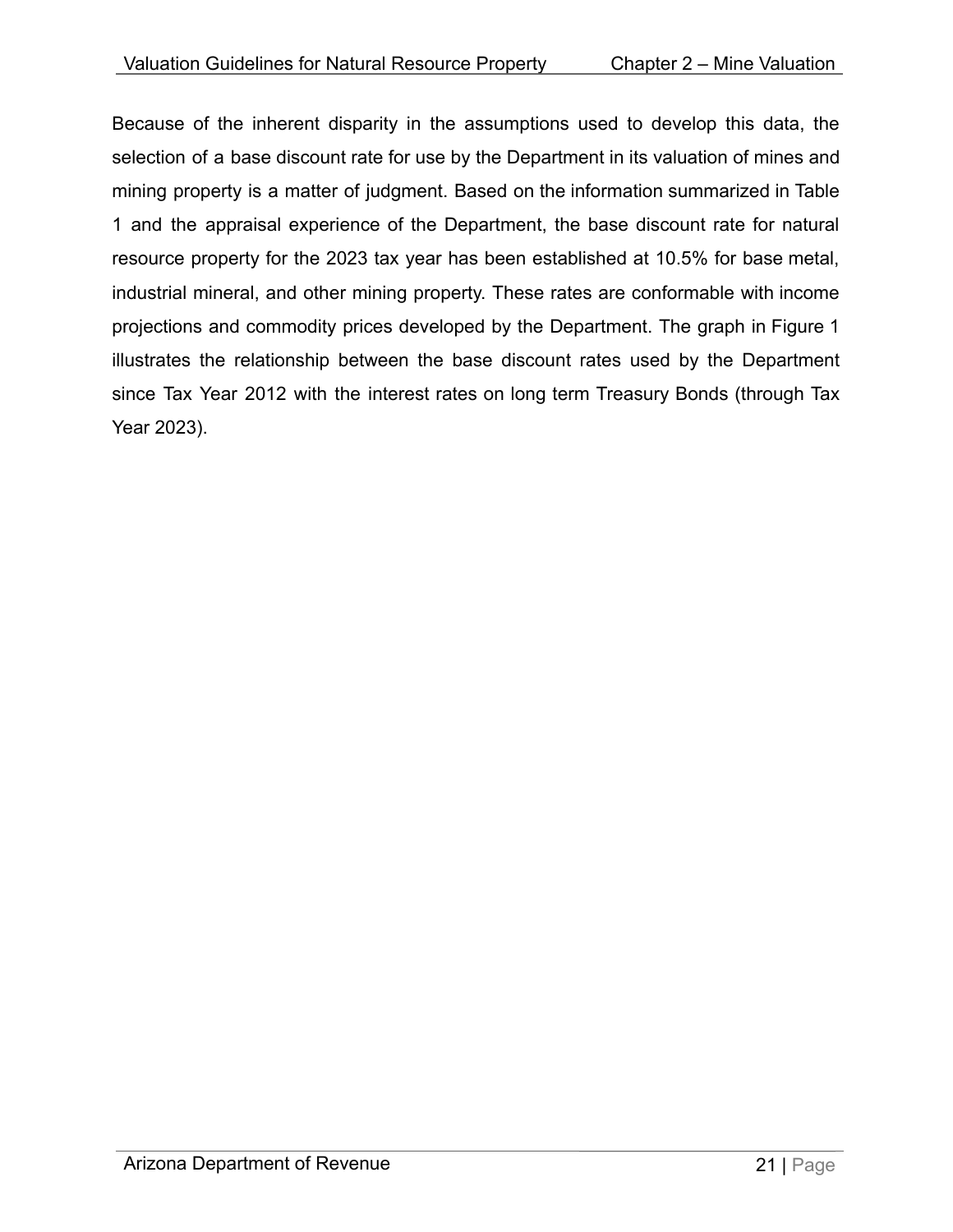#### **Figure 1**

#### **Graph of Department of Revenue Base Discount Rates Versus Interest Rates on Long Term Maturity U.S. Treasury Bonds**

#### **(Tax years 2013 through 2023)**

#### **COMPARISON OF THE DISCOUNT RATE VS THE US TREASURY RATE**



Table 2 presents discount rate information derived from industry publications. Sources for the data include merger, acquisition, and other mine development projects, annual financial reports, press releases, professional journals, periodicals, and other publications. The discount rate information on this table applies to base metal, precious metal, and industrial mineral properties. For copper properties the range of rates from this table is from 5% to 15%. However, the majority of the rates applicable to copper properties in this sample fall within a range of 5% to 8%. For gold properties rates have varied from 5% to 10%, with the majority of the rates falling within a range of 5% to 8%.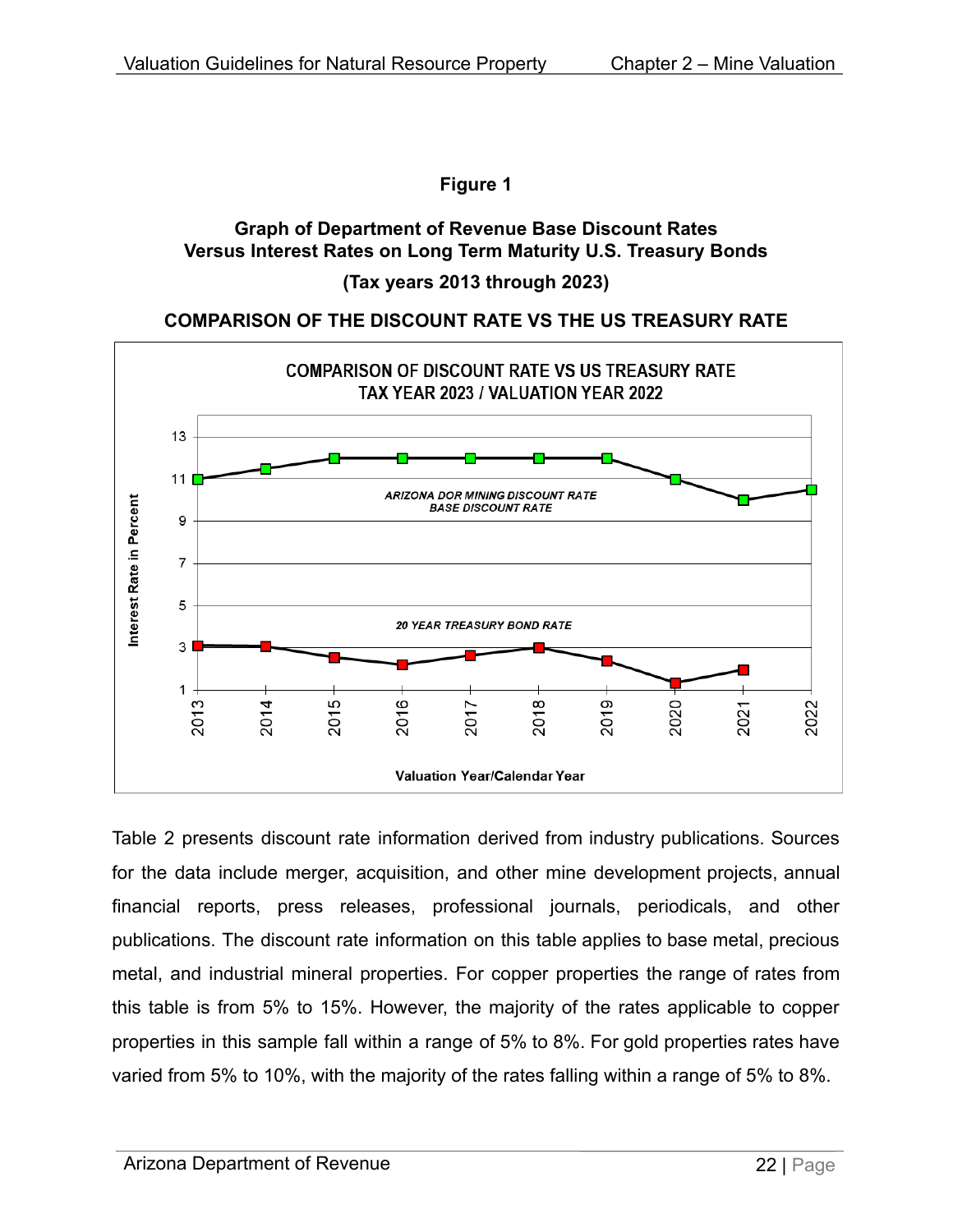#### **Discount Rate Data from Mine Technical Evaluation Reports, Press Releases, Trade Publications, Corporate Officers and Other Sources**

| <b>Source/Property</b> |      | Date Analyst/Source                       | <b>Commodity</b>              | Disc. Rate Inc. Taxes |         |
|------------------------|------|-------------------------------------------|-------------------------------|-----------------------|---------|
| <b>Cactus Mine</b>     |      | 2021 Arizona Sonoran Copper               | Copper                        | 8%                    | Aft-Tax |
| <b>CK Gold</b>         |      | 2021 US Gold                              | Copper, Gold                  | 5%                    | Aft-Tax |
| Ermitano               |      | 2021 First Majestic Silver Corp           | Gold, Silver                  | 5%                    | Aft-Tax |
| Eva                    |      | 2021 Copper Mountain                      | Copper, Gold, Silver          | 8%                    | Aft-Tax |
| <b>Granite Creek</b>   |      | 2021 i-80 Gold                            | Gold                          | 5%                    | Aft-Tax |
| Kone                   |      | 2021 Montage Gold                         | Gold                          | 5%                    | Aft-Tax |
| Kutcho                 |      | 2021 Kutcho Copper                        | Copper                        | 7%                    | Aft-Tax |
| Laiva                  |      | 2021 Otso Grold Corp.                     | Gold                          | 5%                    | Pre-Tax |
| Loma Larga             |      | 2021 Dundee Precious Metals               | Copper, Gold, Silver          | 5%                    | Aft-Tax |
| <b>Mantos Blanco</b>   |      | 2021 Capstone Mining Corp                 | Copper, Silver                | 8%                    | Aft-Tax |
| Mantoverde             |      | 2021 Capstone Mining Corp                 | Copper, Gold                  | 8%                    | Aft-Tax |
| Marquez-Juan Tafoya    |      | 2021 enCoreEnergy                         | Uranium                       | 7%                    | Aft-Tax |
| Pebble                 |      | 2021 Northern Dynasty                     | Copper, Gold, Silver, Moly 7% |                       | Aft-Tax |
| <b>Red Chris</b>       |      | 2021 Newcrest Mining Ltd                  | Copper, Gold                  | 4.5%                  | Aft-Tax |
| Santa Elena            |      | 2021 First Majestic                       | Gold, Silver                  | 5%                    | Aft-Tax |
| Terronera              |      | 2021 Endeavour Silver Corp.               | Gold, Silver                  | 5%                    | Aft-Tax |
| Twin Hills             |      | 2021 Osino Resources Corp.                | Gold                          | 5%                    | Aft-Tax |
| Zamora-Chinchipe       |      | 2021 Luminex Resources                    | Gold, Silver                  | 5%                    | Aft-Tax |
| Mount Milligan         |      | 2020 Centerra Gold Inc.                   | Copper, Gold                  | 5%                    | Aft-Tax |
| Salobo                 |      | 2020 Wheaton Precious Metals Copper, Gold |                               | 6.3%                  |         |
| Yellowhead             |      | 2020 Taseko Mines Limited                 | Copper, Gold, Silver          | 8%                    | Pre-Tax |
| <b>Hilarion</b>        |      | 2020 Nexa Resources S.A.                  | Silver                        | 10%                   | Aft-Tax |
| Santo Domingo          |      | 2020 Capstone Mining Corp                 | Copper, Gold                  | 8%                    | Aft-Tax |
| Trident                |      | 2020 First Quantum Minerals               | Copper                        | 8.5%, 10%             |         |
| Kamoa-Kakula           |      | 2020 Kamoa Copper SA                      | Copper                        | 8%                    | Aft-Tax |
| <b>Brucejack</b>       |      | 2020 Pretium Resources Inc                | Gold, Silver                  | 5%, 8%                | Aft-Tax |
| McIlvenna Bay          |      | 2020 Foran Mining Corp.                   | Copper, Gold, Silver          | 7.5%                  | Aft-Tax |
| Chelopech              |      | 2020 Dundee Precious Metals               | Copper, Gold                  | 5%                    | Aft-Tax |
| Hope Bay               | 2020 | Tmac Resources                            | Gold                          | 5%                    | Aft-Tax |
| Vares                  |      | 2020 Adriatic Metals                      | Gold, Silver                  | 8%                    | Aft-Tax |
| Haib                   |      | 2020 Deep-South Resources                 | Copper                        | 7.5%                  | Aft-Tax |
| Homestake Ridge        |      | 2020 Auryn Resources                      | Copper, Gold, Silver          | 5%                    |         |
| Cangrejos              |      | 2020 Lumina Gold Corp.                    | Copper, Gold, Silver, Moly    | 5%                    |         |

#### **Tax Year 2023**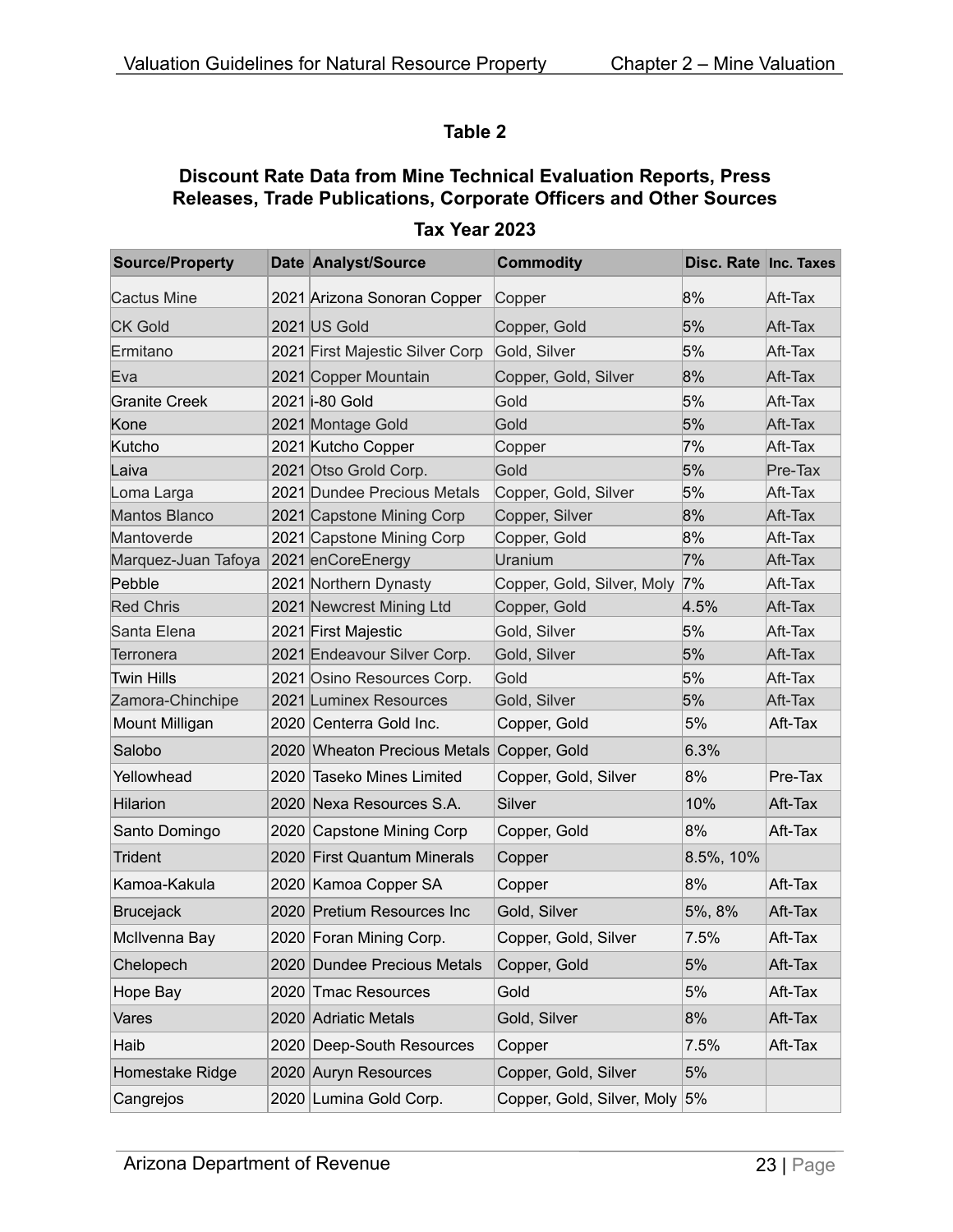| <b>Source/Property</b> |      | Date Analyst/Source                    | <b>Commodity</b>           | Disc. Rate Inc. Taxes |         |
|------------------------|------|----------------------------------------|----------------------------|-----------------------|---------|
| Rosh Pinah             | 2020 | Trevali Mining Corp.                   | Silver                     | 8%                    | Aft-Tax |
| Oyu Tolgoi             | 2020 | <b>Turquoise Hill Resources</b>        | Copper, Gold, Silver, Moly | 8%                    | Aft-Tax |
| Quebrada Honda I&II    |      | 2020 Barrow Mining SpA                 | Copper, Moly               | 8%                    | Aft-Tax |
| Los Gatos              | 2020 | Minera Plata Real, S. de<br>R.L. de CV | Gold, Silver               | 5%                    | Aft-Tax |
| Terronera              |      | 2020 Endeavour Silver Corp.            | Silver, Gold               | 5%                    | Aft-Tax |
| Ying                   |      | 2020 Silvercorp Metals Inc.            | Gold, Silver               | 5%                    | Pre-Tax |
| Kansanshi              |      | 2020 First Quantum Minerals            | Copper, Gold               | 8%, 10%               |         |
| <b>Grassy Mountain</b> |      | 2020 Paramount Gold Nevada             | Gold, Silver               | 5%                    | Aft-Tax |
| Kamoa-Kakula           |      | 2020 Kamoa Copper SA                   | Copper                     | 8%                    | Aft-Tax |
| North Bullfrog         |      | 2020 Corvus Gold Inc.                  | Silver, Gold               | 5%                    | Aft-Tax |
| Rozino                 |      | 2020 Velocity Minerals Ltd.            | Gold                       | 5%                    | Aft-Tax |
| <b>Black Butte</b>     |      | 2020 Sandfire Resources                | Copper                     | 5%                    | Aft-Tax |
| Tthe Heldeth Tue       |      | 2020 Denison Mines Corp.               | Uranium                    | 8%                    | Aft-Tax |
| Taca Taca              |      | 2020 First Quantum Minerals            | Copper, Gold, Moly         | 8%, 10%               |         |
| Josemaria              | 2020 | Josemaria Resources                    | Copper, Gold, Silver       | 8%                    | Aft-Tax |
| Aripuana               |      | 2020 Nexa Resources S.A.               | Copper, Gold, Silver       | 9%                    | Aft-Tax |
| Ada Tepe               |      | 2020 Dundee Precious Metals            | Gold                       | 5%                    | Aft-Tax |
| Platreef               |      | 2020 Ivanhoe Mines Ltd                 | Copper, Gold               | 8%                    | Aft-Tax |
| <b>Thierry</b>         |      | 2020 Braveheart                        | Copper, Silver, Gold       | 6%                    |         |
| Rochester              |      | 2020 Coeur Mining, Inc.                | Silver, Gold               | 5%                    | Aft-Tax |
| Madsen                 |      | 2019 Pure Gold Mining Inc.             | Gold                       | 5%                    | Aft-Tax |
| Abcourt-Barvue         |      | 2019 Abcourt Mines Inc.                | Silver                     | 5%                    | Aft-Tax |
| <b>Copper Mountain</b> |      | 2019 Copper Mountain Mining            | Gold                       | 8%                    | Aft-Tax |
| Pegmont                |      | 2019 Vendetta Mining Corp.             | Silver                     | 8%                    | Aft-Tax |
| Rovina Valley          |      | 2019 Euro Sun Mining Inc.              | Copper, Gold               | 5%                    | Aft-Tax |
| <b>Timok</b>           |      | 2019 Dundee Precious Metals            | Gold                       | 5%, 7.5%              | Aft-Tax |
| Las Chispas            |      | 2019 SilverCrest Metals, Inc.          | Gold, Silver               | 5%                    | Aft-Tax |
| Gaocheng               |      | 2019 Silvercorp Metals Inc.            | Silver                     | 8%                    | Aft-Tax |
| Ayawilca               | 2019 | <b>Tinka Resources</b>                 | Zinc, Silver               | 8%                    | Aft-Tax |
| <b>Bushveld</b>        |      | 2019 Waterberg JV Resources            | Copper, Gold               | 8%                    | Aft-Tax |
| DeLamar                |      | 2019 Integra Resources                 | Gold, Silver               | 5%                    | Pre-Tax |
| White Pine North       |      | 2019 Highland Copper Co.               | Copper, Silver             | 8%                    | Aft-Tax |
| Springpole             |      | 2019 First Mining Gold Corp.           | Gold, Silver               | 5%                    | Aft-Tax |
| Alpala                 |      | 2019 SolGold PLC                       | Copper, Gold, Silver       | 8%                    | Aft-Tax |
| CuMo                   |      | 2019 American CuMo Mining              | Copper, Moly, Silver       | 8%                    | Aft-Tax |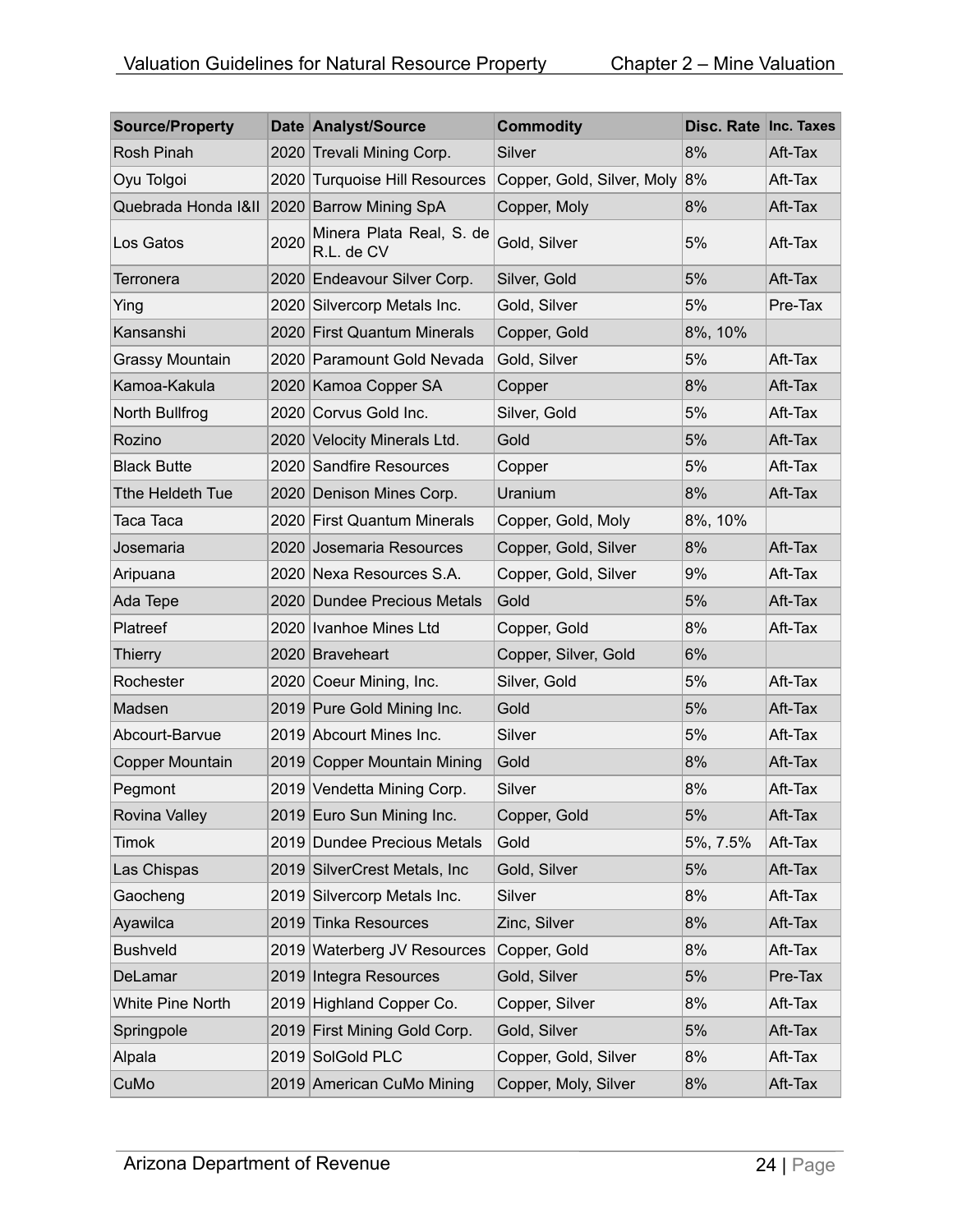| <b>Source/Property</b> | Date Analyst/Source           | <b>Commodity</b>     | Disc. Rate Inc. Taxes |         |
|------------------------|-------------------------------|----------------------|-----------------------|---------|
| Gibraltar              | 2019 Taseko Mines Limited     | Copper, Moly, Silver | 8%                    | Aft-Tax |
| <b>Eskay Creek</b>     | 2019 Skeena Resources         | Gold, Silver         | 5%                    | Aft-Tax |
| Eagle                  | 2019 Victoria Gold Corp       | Gold                 | 5%                    | Aft-Tax |
| Corani                 | 2019 Bear Creek Mining Corp.  | Silver               | 5%                    | Aft-Tax |
| Inkai                  | 2018 Cameco Corporation       | Uranium              | 12%                   | Aft-Tax |
| Hermosa                | 2018 Arizona Mining Inc.      | Silver               | 8%                    | Aft-Tax |
| Zgounder               | 2018 Maya Gold & Silver       | Silver               | 6.5%                  | Aft-Tax |
| Solwara 1              | 2018 Nautilus Minerals        | Copper, Gold         | 15%                   | Aft-Tax |
| Arctic                 | 2018 Trilogy Metals Inc.      | Copper               | 8%                    | Aft-Tax |
| Rochester              | 2018 Coeur Mining, Inc.       | Gold, Silver         | 5%                    | Aft-Tax |
| CuMo                   | 2018 American CuMo Mining     | Copper, Moly, Silver | 5%                    | Aft-Tax |
| Goondicum              | 2018 Melior Resources Inc.    | Ilmenite             | 8%                    | Aft-Tax |
| <b>Diablillos</b>      | 2018 AbraPlata Resource       | Gold, Silver         | 7.5%                  | Aft-Tax |
| Proyecto Touro         | 2018 Atalaya Mining Plc       | Copper               | 8%                    | Aft-Tax |
| Detour Lake            | 2018 Detour Gold Corp.        | Gold                 | 5%                    | Aft-Tax |
| <b>Timok</b>           | 2018 Nevsun Resources, Ltd.   | Copper               | 8%                    | Aft-Tax |
| Antilla                | 2018 Panoro Minerals Ltd.     | Copper               | 7.5%                  | Aft-Tax |
| <b>Macmillan Pass</b>  | 2018 Fireweed Zinc            | Silver               | 8%                    | Aft-Tax |
| El Gallo               | 2018 McEwen Mining Inc.       | Gold, Silver         | 5%                    | Aft-Tax |
| Lac des lles           | 2018 No. American Palladium   | Palladium            | 8%                    | Aft-Tax |
| Matawinie              | 2018 Nouveau Monde Graphite   | Graphite             | 8%                    | Aft-Tax |
| Kombat                 | 2018 Trigon Metals            | Copper, Silver       | 7.6%                  | Aft-Tax |
| Gaocheng               | 2018 Silvercorp Metals Inc.   | Silver               | 8%                    | Aft-Tax |
| Terronera              | 2018 Endeavour Silver Corp.   | Gold, Silver         | 5%                    | Aft-Tax |
| El Quevar              | 2018 Golden Minerals Co.      | Silver               | 5%                    | Aft-Tax |
| <b>Pumpkin Hollow</b>  | 2018 Nevada Copper Corp.      | Copper, Gold, Silver | 7.5%                  | Aft-Tax |
| Pinos                  | 2018 Candelaria Mining Corp.  | Gold, Silver         | 5%                    | Aft-Tax |
| Rozino                 | 2018 Velocity Minerals Ltd.   | Gold, Silver         | 5%                    | Aft-Tax |
| <b>Bullfrog</b>        | 2018 Corvus Gold Inc.         | Gold, Silver         | 5%                    | Aft-Tax |
| <b>Wheeler River</b>   | 2018 Denison Mines Corp.      | Uranium              | 8%                    | Pre-Tax |
| Peak Gold              | 2018 Royal Gold, Inc.         | Gold, Silver         | 5%                    | Aft-Tax |
| Copper Mountain        | 2018 Copper Mountain Mining   | Copper               | 8%                    | Aft-Tax |
| Eva                    | 2018 Copper Mountain Mining   | Copper, Gold         | 8%                    | Aft-Tax |
| Minera Tres Valles     | 2018 Sprott Resource Holdings | Copper               | 8%                    | Aft-Tax |
| Aripuana               | 2018 Nexa Resources S.A.      | Copper, Gold, Silver | 9%                    | Aft-Tax |
| Valentine Lake         | 2018 Marathon Gold            | Gold, Gold           | 5%                    | Aft-Tax |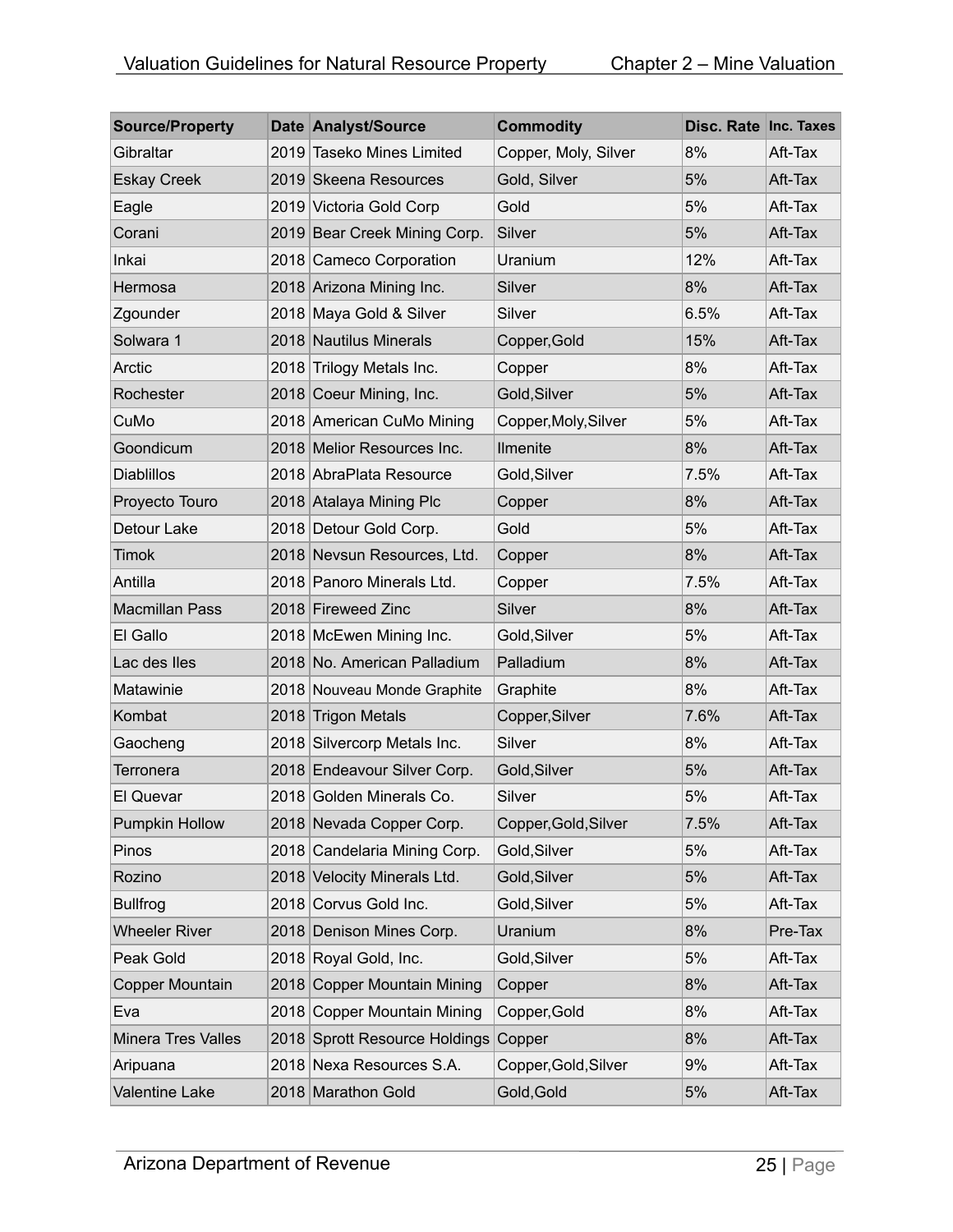| <b>Source/Property</b> |      | Date Analyst/Source             | <b>Commodity</b>     | Disc. Rate Inc. Taxes |         |
|------------------------|------|---------------------------------|----------------------|-----------------------|---------|
| Silvertip              |      | 2018 Coeur Mining, Inc.         | Silver               | 5%                    |         |
| Rook I                 |      | 2018 Nexgen Energy Ltd.         | Uranium              | 8%                    | Aft-Tax |
| Santo Domingo          |      | 2018 Capstone Mining Corp       | Copper, Gold         | 8%                    | Aft-Tax |
| Loma Larga             |      | 2018 INV Metals Inc.            | Copper, Gold, Silver | 5%                    | Aft-Tax |
| Wasamac                |      | 2018 Monarques Gold Corp        | Gold                 | 5%                    | Aft-Tax |
| Josemaria              |      | 2018 NGEx Resource Inc.         | Copper, Gold, Silver | 8%                    | Aft-Tax |
| Florence               |      | 2017 Taseko Mines Limited       | Copper               | 7.5%                  | Pre-Tax |
| El Compas              |      | 2017 Endeavour Silver Corp.     | Gold, Silver         | 5%                    | Pre-Tax |
| Terronera              |      | 2017 Endeavour Silver Corp.     | Gold, Silver         | 5%                    | Pre-Tax |
| <b>Timmins West</b>    |      | 2017 Tahoe Resources Inc        | Gold                 | 5%                    | Pre-Tax |
| <b>Red Mountain</b>    |      | 2017 IDM Mining Ltd.            | Gold, Silver         | 5%                    | Pre-Tax |
| Pan                    |      | 2017 GRP Minerals Corp.         | Gold                 | 5%                    | Pre-Tax |
| Atacocha               |      | 2017 Compania Minera Atacocha   | Copper, Gold, Silver | 9%                    | Aft-Tax |
| <b>El Porvenir</b>     |      | 2017 Milpo Andina Peru S.A.C.   | Copper, Silver       | 9%                    | Aft-Tax |
| Cerro Lindo            |      | 2017 V.M. Holding, S.A.         | Copper, Silver       | 9%                    | Aft-Tax |
| Florida Canyon         |      | 2017 Votoantim Metals Holding   | Silver               | 8%                    | Pre-Tax |
| Vazante                |      | 2017 Votoantim Metals Holding   | Silver               | 9%                    | Pre-Tax |
| Shalipayco             |      | 2017 VM Holding S.A.            | Silver               | 10%                   | Pre-Tax |
| Aripuana               |      | 2017 VM Holding S.A.            | Copper, Gold, Silver | 9%                    | Aft-Tax |
| Rook I                 |      | 2017 Nexgen Energy Ltd.         | Uranium              | 10%                   | Aft-Tax |
| Magistral              |      | 2017 VM Holding S.A.            | Copper, Silver, Moly | 9%                    | Aft-Tax |
| Aurizona               |      | 2017 Trek Mining Inc.           | Gold                 | 5%                    | Aft-Tax |
| Ixtaca                 |      | 2017 Almaden Minerals           | Gold, Silver         | 5%                    | Aft-Tax |
| <b>Blanket</b>         |      | 2017 Caledonia Mining Corp.     | Gold                 | 8.45%                 | Pre-Tax |
| Platreef               |      | 2017   Ivanhoe Mines Ltd        | Copper, Gold         | 8%                    | Pre-Tax |
| Corani                 |      | 2017 Bear Creek Mining Corp.    | Silver               | 5%                    | Pre-Tax |
| Springpole             |      | 2017 First Mining Finance Corp. | Gold, Silver         | 5%                    | Aft-Tax |
| Sleeper                |      | 2017 Paramount Gold & Silver    | Gold, Silver         | 5%                    | Aft-Tax |
| <b>Prairie Creek</b>   |      | 2017 Canadian Zinc Corp.        | Silver               | 8%                    | Aft-Tax |
| <b>Beaufor</b>         |      | 2017 Monarques Gold Corp.       | Gold                 | 5%                    | Aft-Tax |
| <b>Mineral Ridge</b>   |      | 2017 Scorpio Gold Corporation   | Gold, Silver         | 5%                    | Pre-Tax |
| Minera Juanicipio      |      | 2017 MAG Silver Corp.           | Gold, Silver         | 5%                    | Aft-Tax |
| Halfmile-Stratmat      | 2017 | Trevali Mining Corp.            | Copper, Gold, Silver | 8%                    | Aft-Tax |
| North Bullfrog         |      | 2017 Corvus Gold Inc.           | Gold, Silver         | 5%                    | Aft-Tax |
| Gatsuurt               |      | 2017 Centerra Gold Inc.         | Gold                 | 5%                    | Pre-Tax |
| Lindero                |      | 2017 Fortuna Silver Mines Inc.  | Gold                 | 5%                    | Pre-Tax |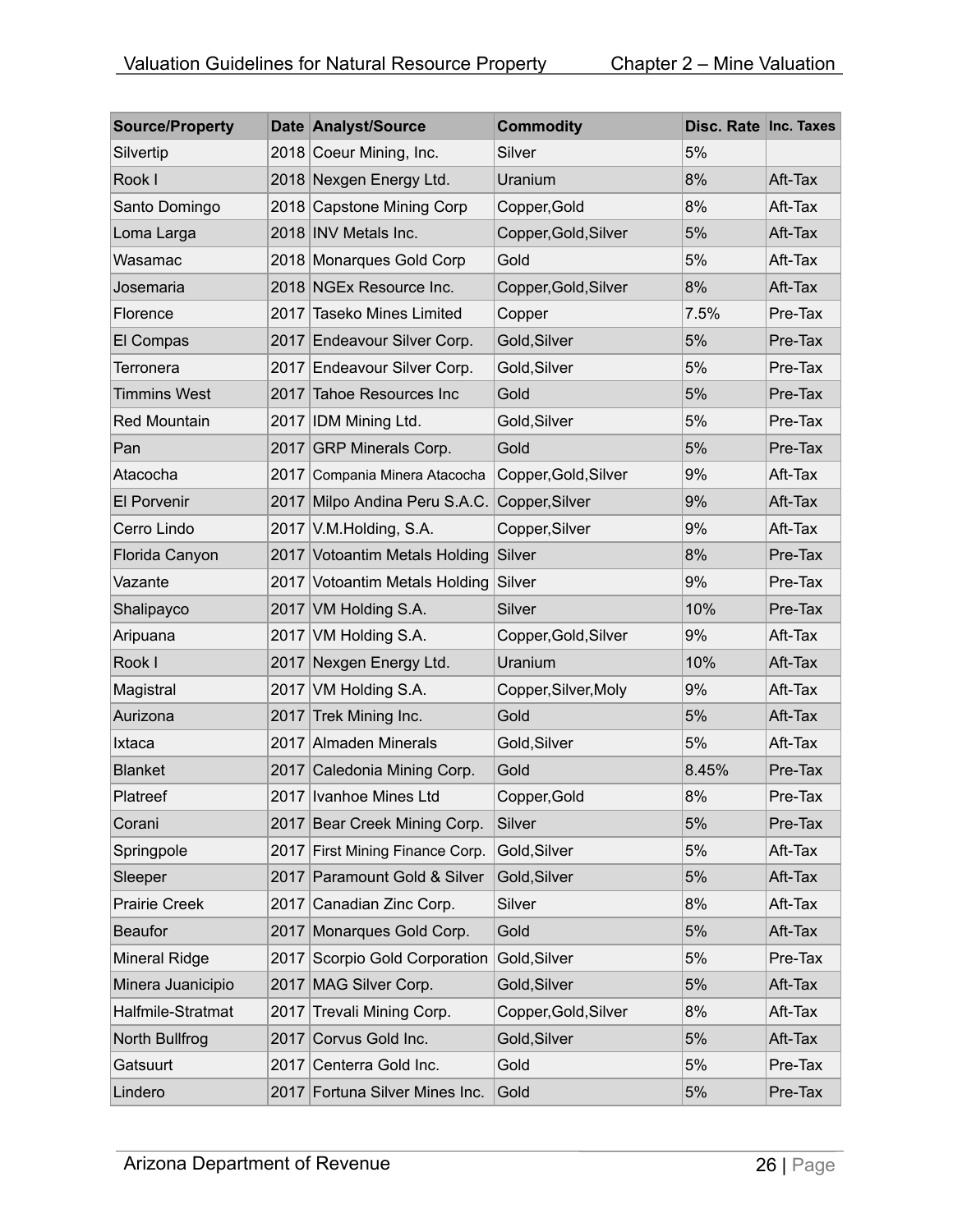| <b>Source/Property</b> |      | Date Analyst/Source            | <b>Commodity</b>     | Disc. Rate Inc. Taxes |         |
|------------------------|------|--------------------------------|----------------------|-----------------------|---------|
| <b>Timok</b>           |      | 2017 Nevsun Resources, Ltd.    | Copper, Gold         | 8%                    | Aft-Tax |
| Yaoure                 |      | 2017 Perseus Mining Limited    | Gold                 | 10%                   | Aft-Tax |
| Moss                   | 2017 | Northern Vertex                | Gold, Silver         | 5%                    | Aft-Tax |
| Kakula                 | 2017 | Ivanhoe Mines Ltd              | Copper               | 8%                    | Aft-Tax |
| Filo Del Sol           |      | 2017 Filo Mining Corp.         | Copper, Gold, Silver | 8%                    | Aft-Tax |
| Mutanga                | 2017 | GoviEx Uranium Inc             | Uranium              | 8%                    | Aft-Tax |
| Joaquin                |      | 2017 Pan American Silver Corp. | Gold, Silver         | 10%                   | Pre-Tax |
| Wharf                  | 2017 | Coeur Mining, Inc.             | Gold                 | 10%                   | Aft-Tax |
| Inkai                  |      | 2017 Cameco Corporation        | Uranium              | 12%                   | Aft-Tax |

Table 3 summarizes the results for the derivation of a discount rate by a form of the risk premium method. The risk premium method is a commonly used approach to estimate a capitalization rate. The method is based on the combination of a "safe" investment rate with a "risk premium" rate to account for the higher risk of the investment. "In the absence of an internally established rate, a rate may be constructed by using risk-free market rates, plus a management fee and risk adjustment."<sup>14</sup> The risk premium method that the Department uses is based on a 1980 study commissioned by the Department.<sup>15</sup>

<sup>&</sup>lt;sup>14</sup> J.W. Whitney and R.E. Whitney, 1982, Investment and Risk Analysis in the Minerals Industry, Short Course Notes, Revision No. 4, p. 2.33.

<sup>&</sup>lt;sup>15</sup> G.A. Christy, 1980, An Evaluation of Capitalization Rate Development and Use in the Centrally Valued Properties Section Arizona Department of Revenue.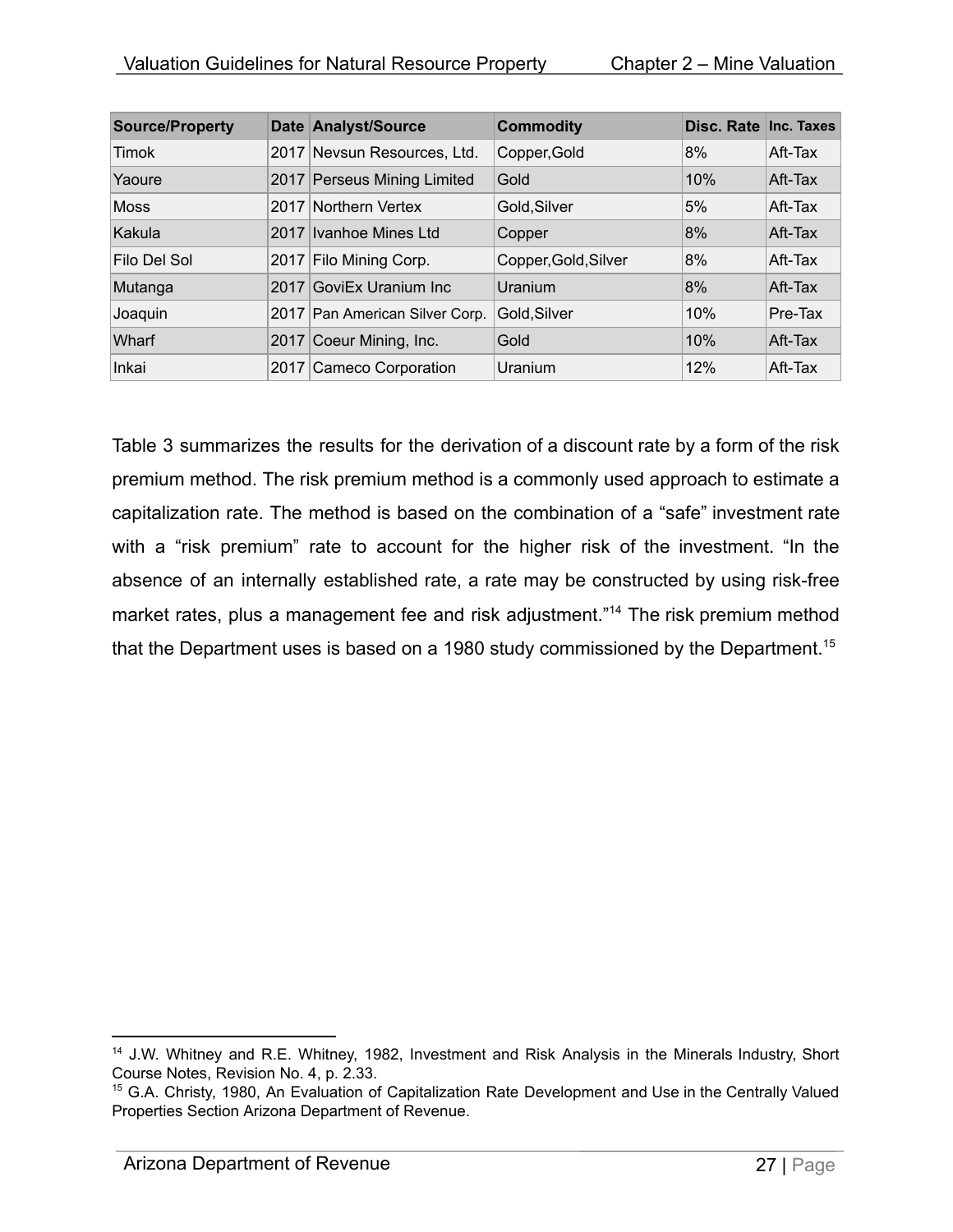#### **Discount Rate Data Based on Risk Premium Method**

| Tax Year 2023      |
|--------------------|
| (Rates in Percent) |

| Year                                                                                                                                                                                    | AA Utility Bonds (Monthly Average) Risk Premium Adjusted Discount Rate                                         |              |       |  |  |
|-----------------------------------------------------------------------------------------------------------------------------------------------------------------------------------------|----------------------------------------------------------------------------------------------------------------|--------------|-------|--|--|
| 2017                                                                                                                                                                                    | 3.82                                                                                                           | 6.00         | 9.82  |  |  |
| 2018                                                                                                                                                                                    | 4.09                                                                                                           | 6.00         | 10.09 |  |  |
| 2019                                                                                                                                                                                    | 3.61                                                                                                           | 6.00         | 9.61  |  |  |
| 2020                                                                                                                                                                                    | 2.79                                                                                                           | 6.00         | 8.79  |  |  |
| 2021 Average                                                                                                                                                                            | 2.97                                                                                                           | 6.00         | 8.97  |  |  |
| 2021 Year End                                                                                                                                                                           | 3.01                                                                                                           | 6.00         | 9.01  |  |  |
|                                                                                                                                                                                         | Five Year Average Current \$ Risk Premium Rate<br>2021 Year End Current \$ Risk Premium Rate                   | 9.46<br>9.01 |       |  |  |
|                                                                                                                                                                                         | Five Year Average Constant \$ Risk Premium Rate<br>6.53<br>2021 Year End Constant \$ Risk Premium Rate<br>6.09 |              |       |  |  |
| For 2017 through 2021 AA utility rate used<br>Year end rate based on December average<br>Bond rate averaged over 12 months of year<br>Risk premium based on estimate per Christy (1980) |                                                                                                                |              |       |  |  |
| Current \$ risk premium rate based on market determined cost of capital<br>including component for general price level inflation (estimated to be 2.75%)                                |                                                                                                                |              |       |  |  |
| For conversion of current \$ (inflated) market rate to real \$<br>(constant) rate, the following relationship is used;                                                                  |                                                                                                                |              |       |  |  |
| $(1 +$ Constant \$ Rate) = $(1 +$ Current \$ Rate) / $(1 +$ Inflation Rate)                                                                                                             |                                                                                                                |              |       |  |  |
|                                                                                                                                                                                         | See Gentry and O'Neil (1984), p. 308-310; Stermole (1987), P. 209.                                             |              |       |  |  |

Prior to tax year 2004, the method adopted by the Department used the AAA utility bond rate as the safe rate (risk-free and management fee portion of the rate) and a premium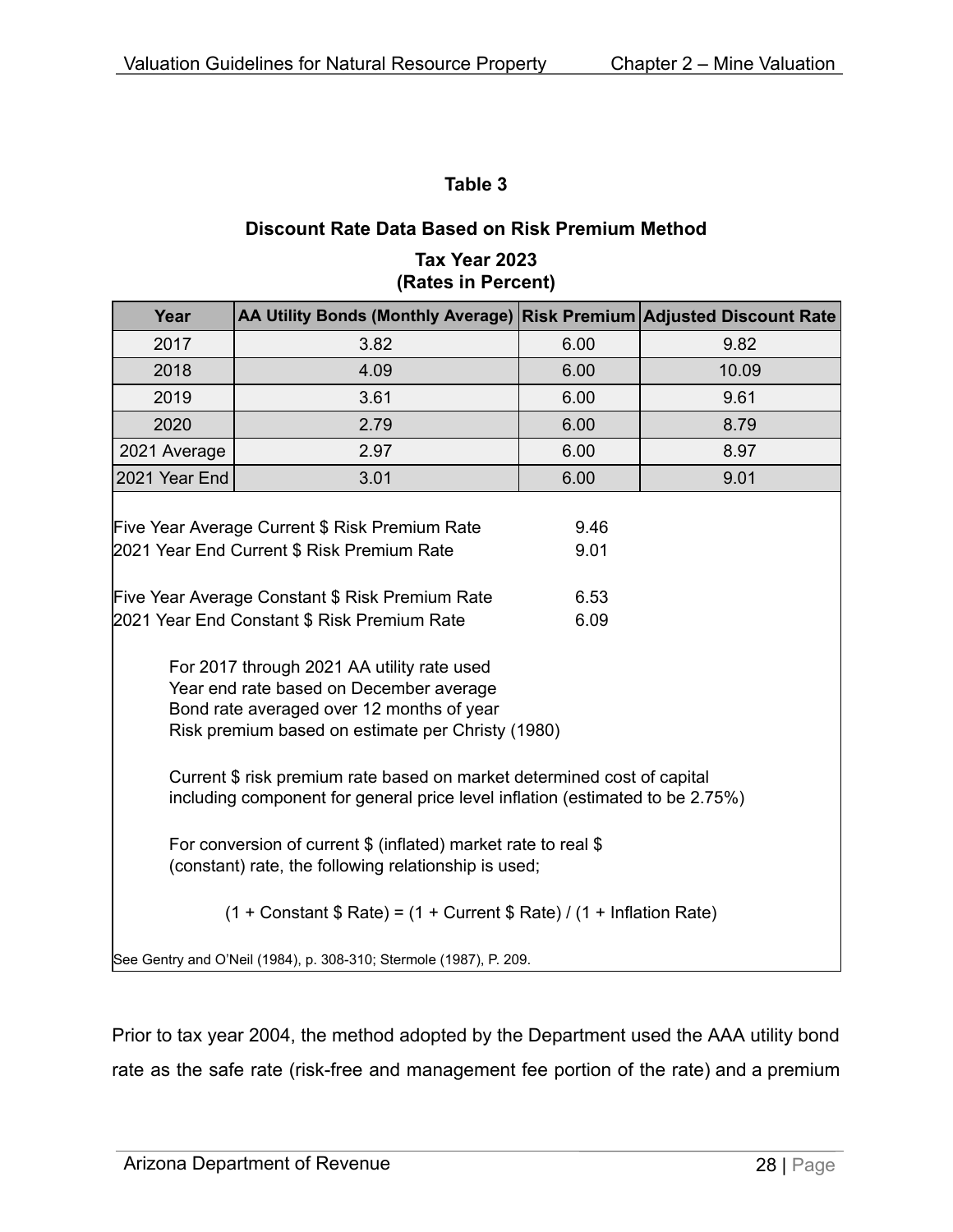over that to account for risks associated with mining properties. The AAA utility bond rate is no longer available and the method now uses the AA utility bond rate. Because the risk premium method is a market-derived rate, it includes a component for general price level inflation. Therefore, the Table 4 rate was adjusted to remove the effects of general price level inflation to develop a constant dollar discount rate.

The Capital Asset Pricing Model as illustrated on Table 4, or CAPM, is another method for estimating the equity cost of capital. As expressed by Ibbotson Associates, this is a "model in which the cost of capital for any security or portfolio of securities equals the risk less rate plus a risk premium that is proportionate to the amount of systematic risk of the security or portfolio."<sup>16</sup> Systematic risk is "...The risk that is unavoidable according to CAPM. It is the risk that is common to all risky securities and cannot be eliminated through diversification. The amount of an asset's systematic risk is measured by its beta."<sup>17</sup>

The CAPM method involves the selection of a risk-free interest rate, a coefficient known as the beta factor, and a rate of return to the market. This return to the market (also termed the equity risk premium) is based on a long term perspective of the differences between the average return on stocks versus the average safe interest rate derived from long term government bonds.<sup>18</sup> The factor for estimation of the return to market with CAPM should be based on a period that is long enough to eliminate the influence of unrepresentative short-term results. For purposes of this study, a rate of 6.0% is used as the equity risk premium. Based on this equity risk premium from the US market and an assumed inflation rate of 2.75%, the constant dollar base metal equity discount rate from the CAPM would be 5.82%, while the rate for precious metal properties would be 2.67%.

<sup>16</sup> Ibbotson Associates, 1998 Stocks, Bonds, Bills and Inflation, 1998 Yearbook, p. 305.

<sup>&</sup>lt;sup>17</sup> Ibbotson Associates, 1998, Stocks Bonds, Bills and Inflation, 1998 Yearbook, p. 310.

<sup>&</sup>lt;sup>18</sup> D.W. Gentry and T.J. O'Neil, 1984, Mine Investment Analysis, A.I.M.E., New York, p. 331.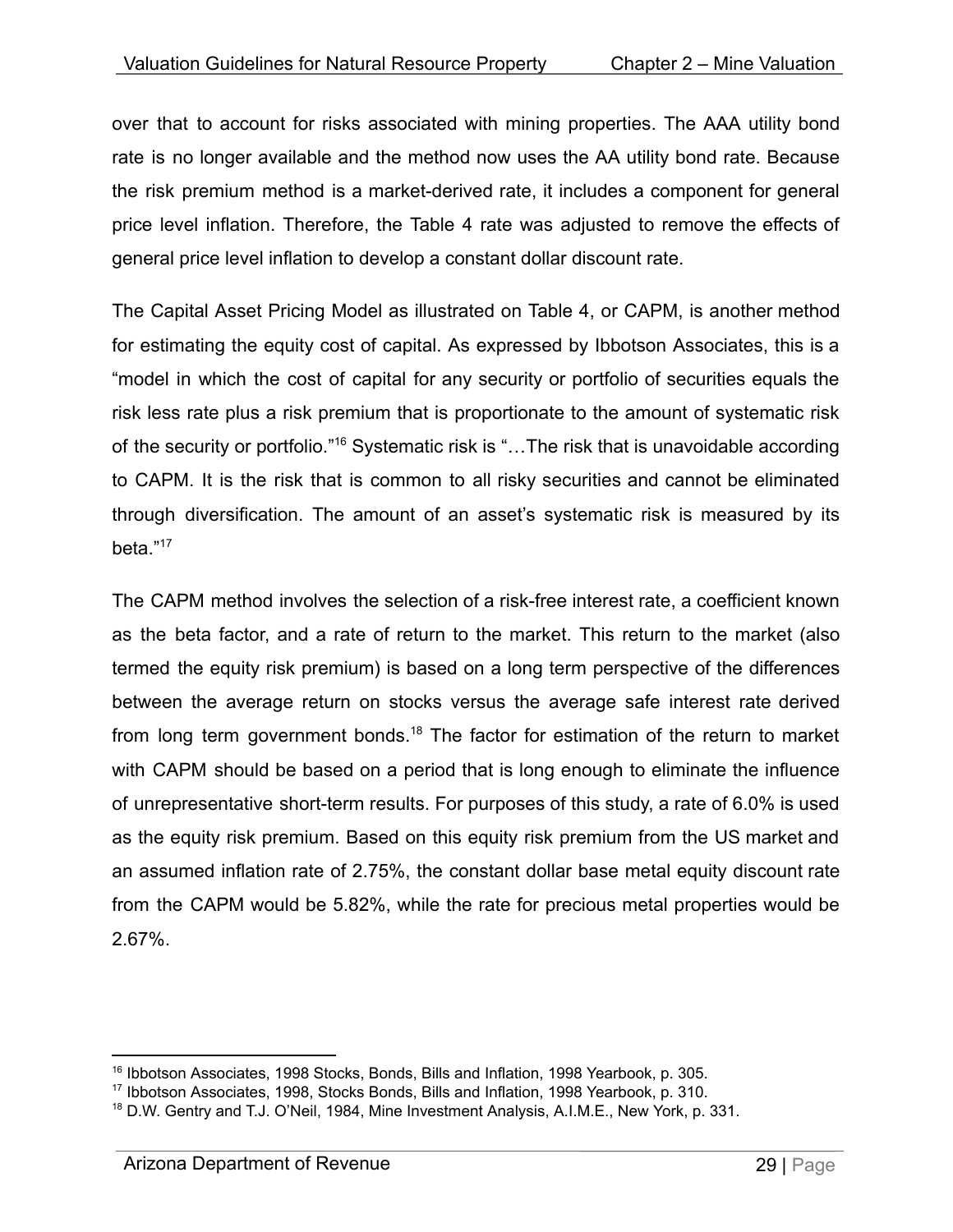The CAPM analysis also supports the previously observed risk rate difference between base and precious metal mining companies. This difference in risk is demonstrated by the "beta" factor. This "beta" factor is derived from security market analyses and is a measure of the relative risk of a security compared with a market standard sample such as the Standard and Poor's 500. The lower beta factor for a precious metal company sample versus a base/specialty metal company sample demonstrates a lower level of risk for a portfolio of precious metal companies. This observation indicates that lower discount rates apply to precious metal mining projects in the CAPM approach.

A variation of the CAPM method was used in a recent feasibility for the Casa Berardi Project of Aurizon. In this analysis and equity rate of 8.75% (in nominal terms, pre-income tax) was derived based on a long term interest rate of 5%, an expected return (TSX basis) of 7.5%, and a beta of 0.50.<sup>19</sup> This discount rate was associated with metals prices of \$400 for gold and \$6.50 for silver.

<sup>&</sup>lt;sup>19</sup> Met-Chem Canada Inc, 2005, Casa Berardi Project Feasibility Study, Aurizon Mines Inc., January, p. 56,59.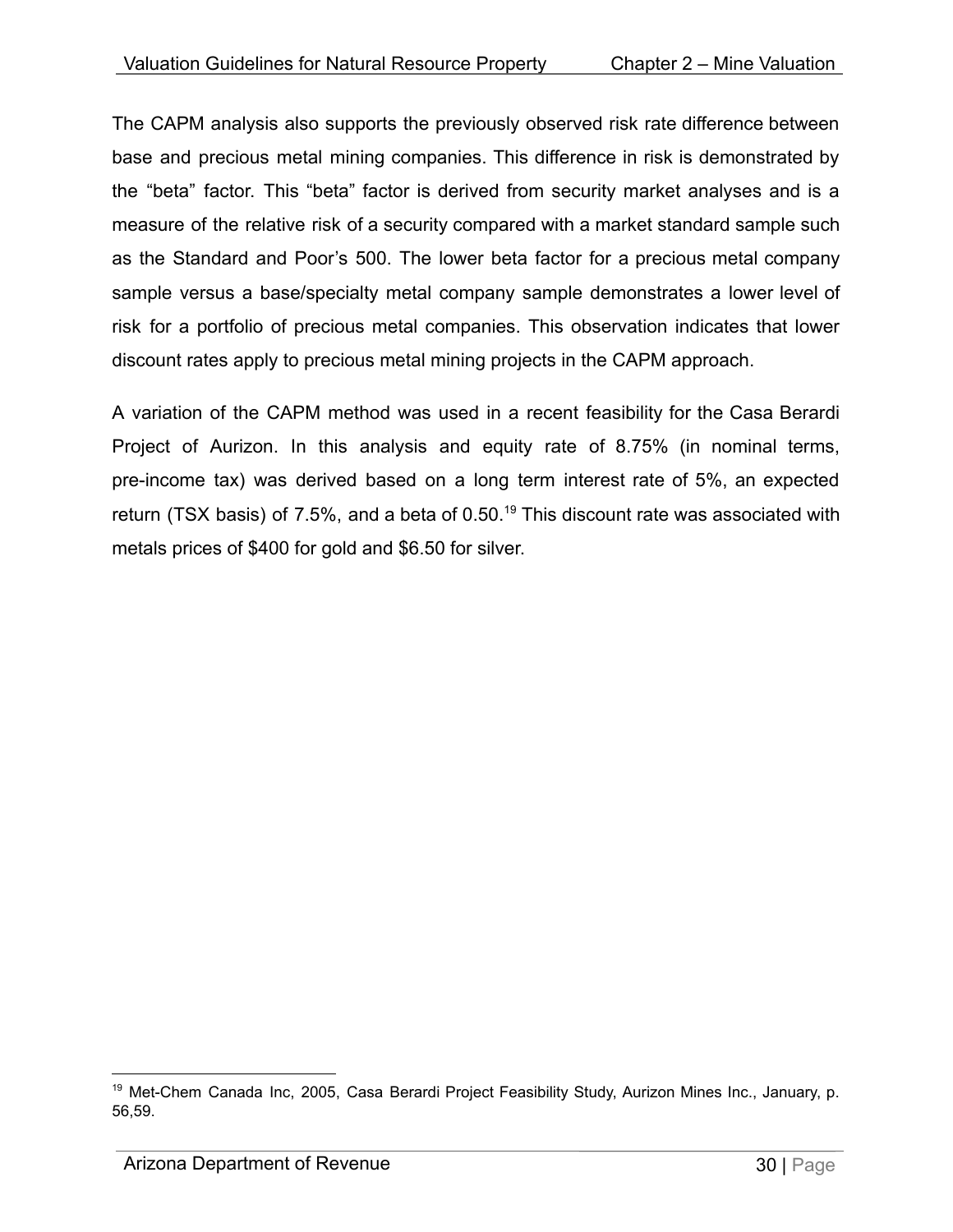#### **Discount Rate Data Based on The Capital Asset Pricing Model**

#### **Tax Year 2023**

| Rate = Risk Free Rate + Beta (Return to Market - Risk Free Rate)<br>(Current Conditions) (Long Term Conditions)                                                                                                                                                          |
|--------------------------------------------------------------------------------------------------------------------------------------------------------------------------------------------------------------------------------------------------------------------------|
| Risk Free Rate = 1.35% (Estimate - long-term treasury rate)<br>Beta = 1.18 (Mean of 6 Base/Specialty Metal Companies)<br>Beta = 0.64 (Mean of 11 Gold/Silver Mining Companies)<br>Beta factors derived from Value Line                                                   |
| Equity Risk Premium = 6.0% (Median Rounded, US market basis)<br>www.damodaran.com US (2021) 4.24%                                                                                                                                                                        |
| Inflation rate for long term conditions estimated @ 2.75%                                                                                                                                                                                                                |
| <b>Base/Specialty Metal CAPM Rate</b><br>Market Derived (Current \$) Discount Rate                                                                                                                                                                                       |
| Rate = $1.35\% + 1.18*(6.0\%) = 8.40\%$                                                                                                                                                                                                                                  |
| <b>Constant Dollar (Real) Discount Rate</b><br>$(1 + Real Rate) = (1 + Current $ Rate) / (1 + Inflation Rate)$<br>Real Rate = $5.50\%$                                                                                                                                   |
| Beta derived from Value Line for BHP Group, Ltd., Freeport McMoRan, Lundin Mining,<br>Rio Tinto, PLC, Southern Copper Corp., Teck Resources Ltd.                                                                                                                         |
| <b>Gold/Silver Mining CAPM Rate</b><br>Market Derived (Current \$) Discount Rate                                                                                                                                                                                         |
| Rate = $1.35\% + 0.64*(6.0\%) = 5.20\%$                                                                                                                                                                                                                                  |
| <b>Constant Dollar (Real) Discount Rate</b><br>$(1 + Real Rate) = (1 + Current $ Rate) / (1 + Inflation Rate)$<br>Real Rate = $2.38%$                                                                                                                                    |
| Beta derived from Value Line for Agnico-Eagle Mines Ltd., AngloGold Ashanti Ltd.,<br>Barrick Gold Corp., Coeur Mining, Inc., Hecla Mining Co., Kinross Gold Corp.,<br>Newmont Corp., Pan American Silver Corp., Pretium Resources, SSR Mining, Inc.,<br>Yamana Gold Inc. |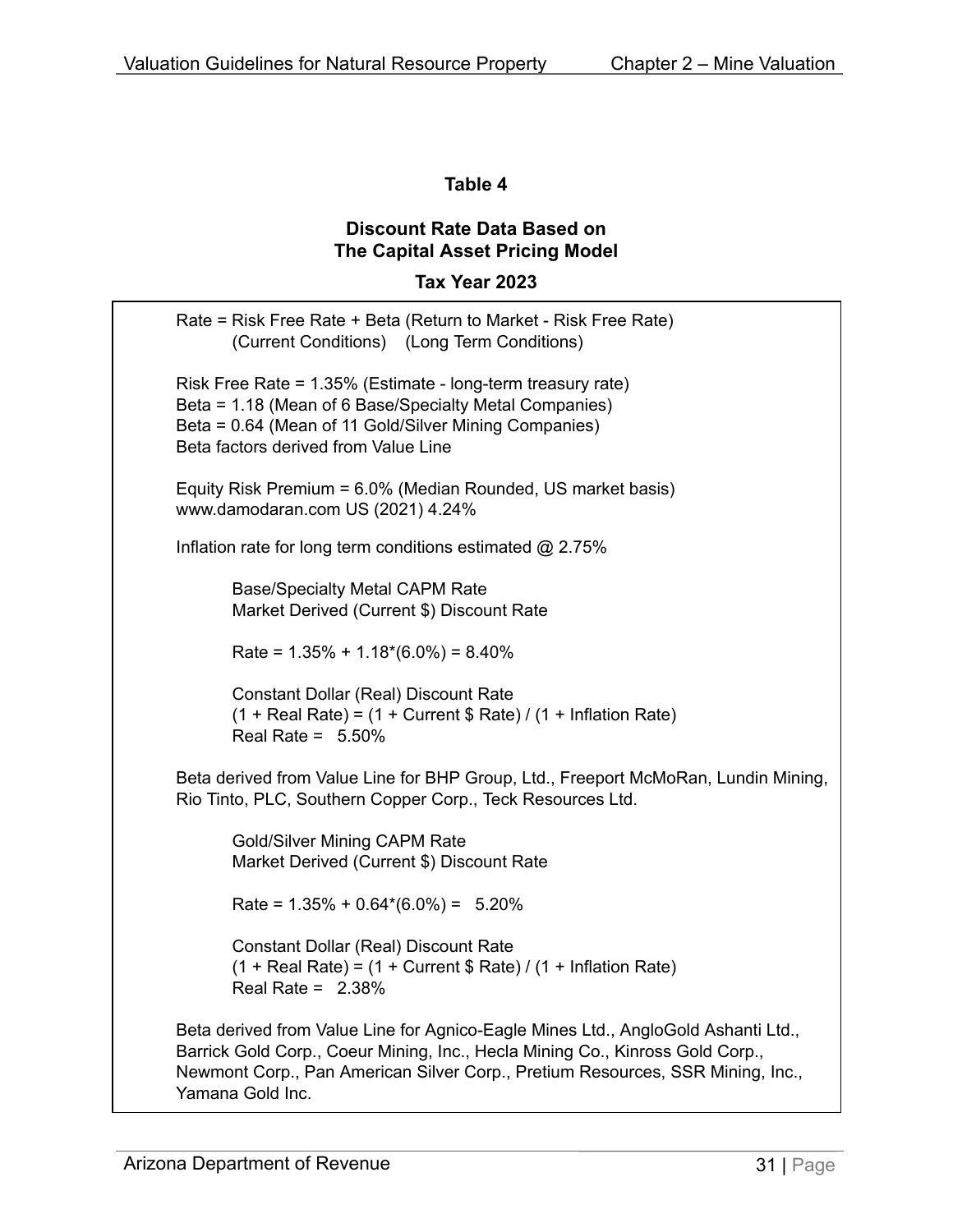Capitalization rate data from state and other governmental organizations are summarized in Table 5. Most of these rates were derived from tax commissions and are used to determine values for mining property. A variety of methods are used by government agencies to derive capitalization rates. Some tax commissions, such as in Utah, derive different equity rates for discounting income from precious metal, copper, and coal mines. Other commissions derive rates that apply to pre-income tax cash flow and include property tax components in the capitalization rates.

#### **Table 5**

#### **Discount Rate Data from Selected Governmental Sources**

| <b>Source</b> | <b>Tax Year</b> | Rate   | <b>Comment</b>                                                                             |
|---------------|-----------------|--------|--------------------------------------------------------------------------------------------|
| State of Utah | 2020            | 10.37% | Tax Commission, Non-Precious Metals, Overall<br>Equity Rate, Tax Adjusted; Nominal \$ Rate |

#### **Tax Year 2023**

#### <span id="page-32-0"></span>**Cost Approach**

#### <span id="page-32-1"></span>**Application of the Cost Approach**

The cost approach method of valuation is a widely used, generally accepted technique recognized by appraisal authorities for the valuation of property. The theoretical basis for the cost approach rests on the principle of substitution. This principle holds that, "A property's market value tends to be set by the cost of acquiring an equally desirable and (equally) valuable substitute property, assuming that no costly delay is encountered in making the substitution."<sup>20</sup> Because the sales price of equally desirable property is commonly not available for certain types of specialty properties, including mines, an alternative for this cost method is derived by a summation of the estimates of value for the individual assets comprising the property. As a general valuation technique, the cost approach as used in Arizona for natural resource property involves a summation of land

<sup>&</sup>lt;sup>20</sup> International Association of Assessing Officers, 2010, Property Assessment Valuation, p. 20.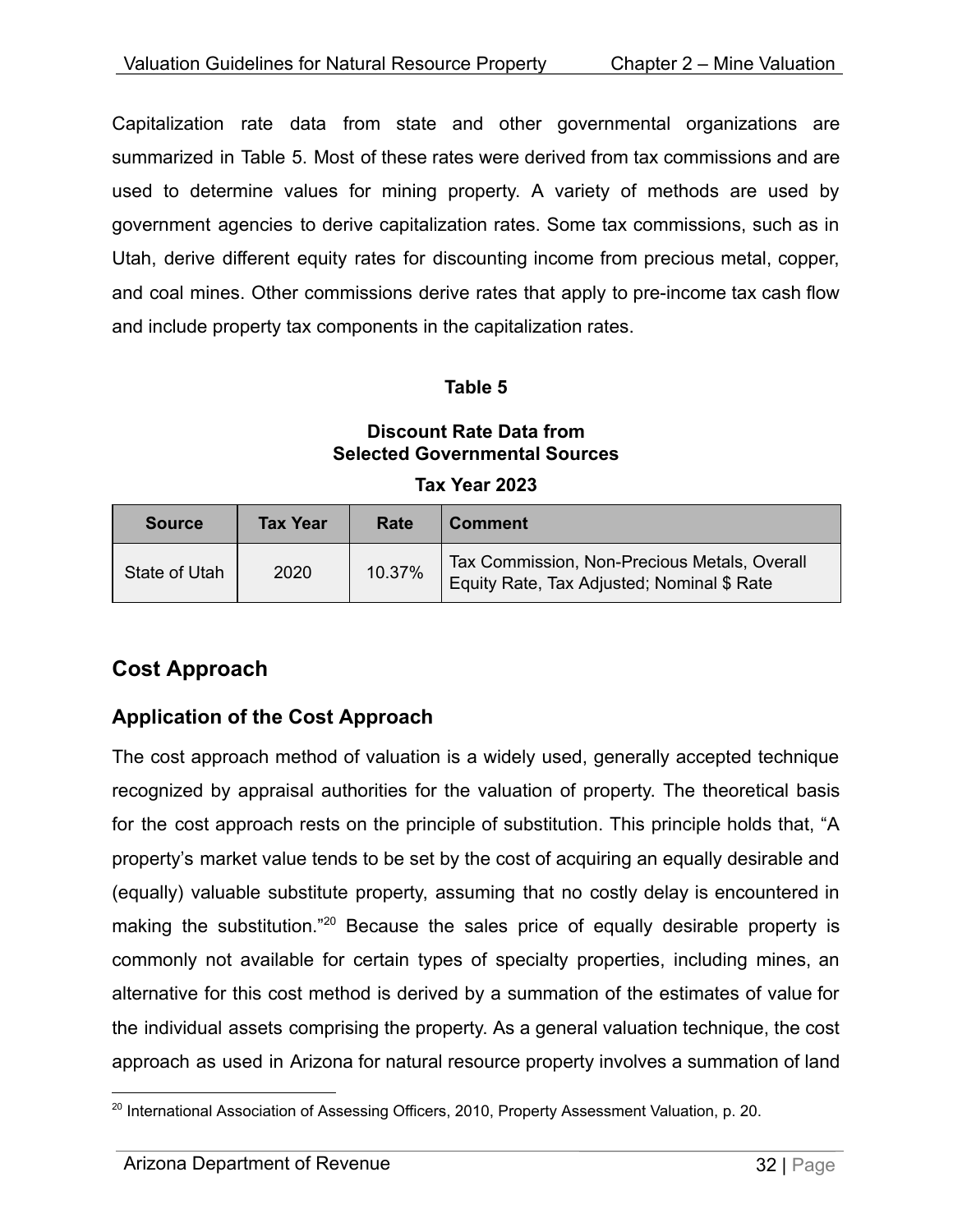value and the reproduction cost new less depreciation value for plant and equipment. This cost approach includes the impact on the property of depreciation related to normal wear of assets. In addition, forms of functional and/or economic obsolescence may also be applied to the property if specific conditions warrant. The cost approach has been used to establish fair market values for mining properties associated with Arizona mine property sales in asset allocation analyses by consulting firms. The methodology was based on establishing a replacement cost new less depreciation, including obsolescence where applicable, for each operating unit of the property.

The terms "cost" and "market value" are not necessarily synonymous or equal.<sup>21</sup> The term "cost" may refer to an original acquisition (plus installment costs in construction) or a restated cost due to a subsequent acquisition or an accounting write-down of asset value.

The term "market value" as expressed as a concept of value means, "… the most probable price, expressed in terms of money, that a property would bring if exposed for sale in the open market in an arm's length transaction between a willing seller and a willing buyer, both of whom are knowledgeable concerning all uses to which it is adapted and for which it is capable of being used."<sup>22</sup>

In Arizona, the cost approach method may be used to develop an ad valorem value for property tax purposes and correlated with applicable valuations derived by the income and market approaches. For some properties, the cost approach may be the only method available when certain conditions exist as outlined in the Arizona Administrative Code, Title 14, Chapter 4, R15-4-206(B) and (C). These conditions include mines whose ore reserves are wholly or predominantly located on nontaxable lands, mines which have recently commenced production, or have recently been added to the tax rolls, mines near the end of their economic life, or where operations have resulted in an overall loss as determined by the historic margin, and mines where no reasonable

<sup>&</sup>lt;sup>21</sup> International Association of Assessing Officers, 2010, Property Assessment Valuation, p. 14.

<sup>&</sup>lt;sup>22</sup> International Association of Assessing Officers, 2010, Property Assessment Valuation, p. 26.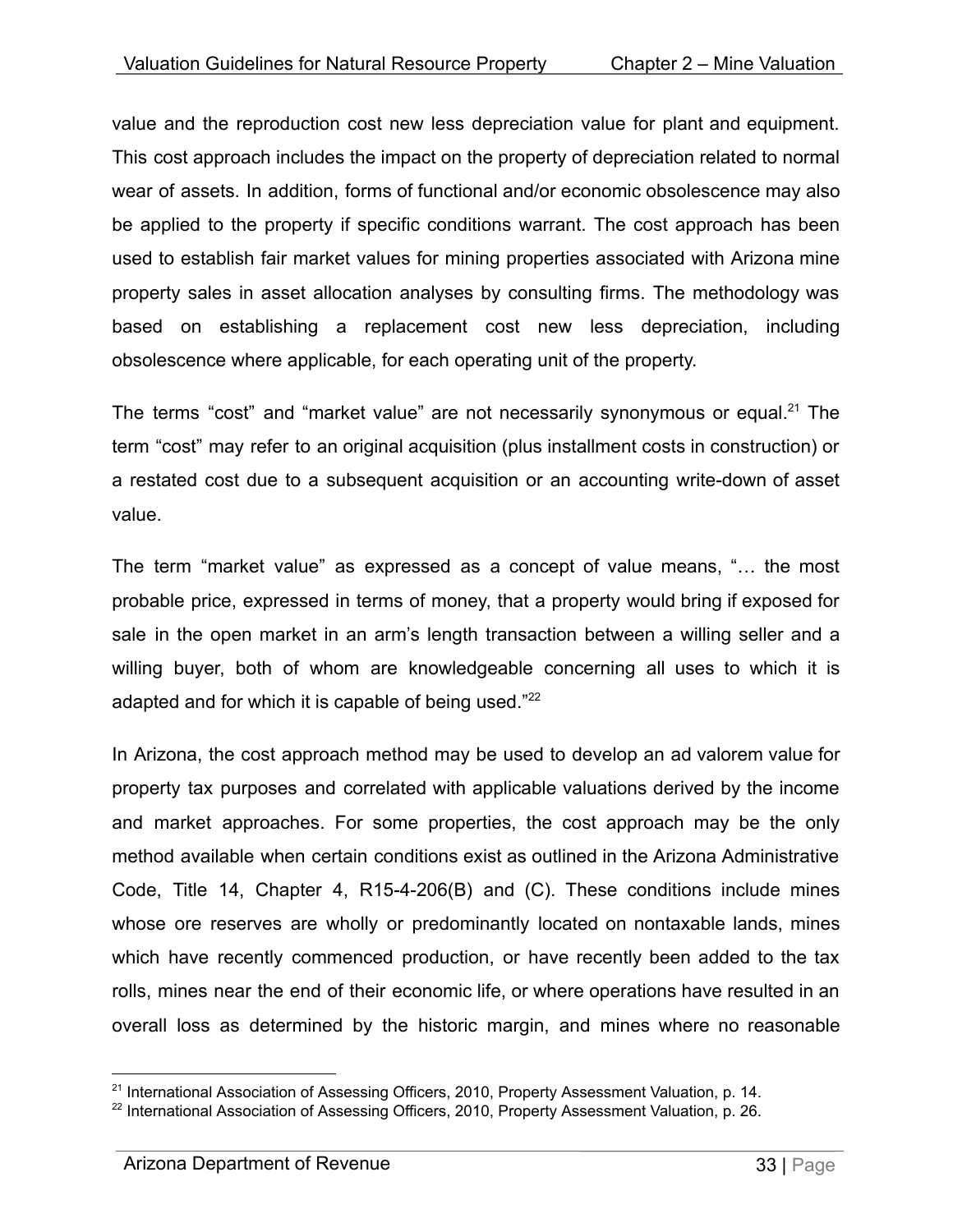projection of future income or cash flows can be made. Since the income approach value is based on an adjusted five-year historical profit margin, a new mine with no operating history may normally be valued using the cost approach method as the primary value indicator. The cost approach may also be used exclusively to value certain property under circumstances related to contractual income limitations.

#### <span id="page-34-0"></span>**Valuation Methodology**

The cost approach procedure used in Arizona involves a valuation using reproduction cost new less depreciation (RCNLD) for all taxable assets included within the definition of the producing mine unit. For personal property and improvements, a reproduction cost new less depreciation value is determined by applying percent good factors to the original cost of the assets. Reproduction cost for an asset is computed by multiplying the original cost of the asset by an applicable index or factor. Currently, the Department uses cost indices published by the Marshall Valuation Service. The Marshall Valuation Service reproduction cost indices have been used for preliminary capital cost estimates for mining equipment investment in mineral projects.<sup>23</sup> Asset depreciation lives are determined annually by the Department and are based on Internal Revenue Service guidelines and internal studies for the average age at disposal of different types of equipment. The information in this study is based on data collected from several sources including operating mines, equipment dealers, mining associations, and other agencies in other states. Table 6 presents a summary of asset lives, residual, and salvage factors for equipment and improvements and the types of equipment included in each category.

For the current tax year, seven different types of personal property categories are used for valuation purposes. These categories include: small-scale mining equipment, large-scale mining equipment, shovels and draglines, office equipment, equipment at mills, refineries and solvent extraction-electrowinning facilities, equipment at smelters,

<sup>&</sup>lt;sup>23</sup> A.L. Mular, 1980, The Estimation of Preliminary Capital Costs, in Mineral Processing Plant Design, A.L. Mular and R.B. Bhappu, editors, 2nd Edition, A.I.M.E., New York, p. 53.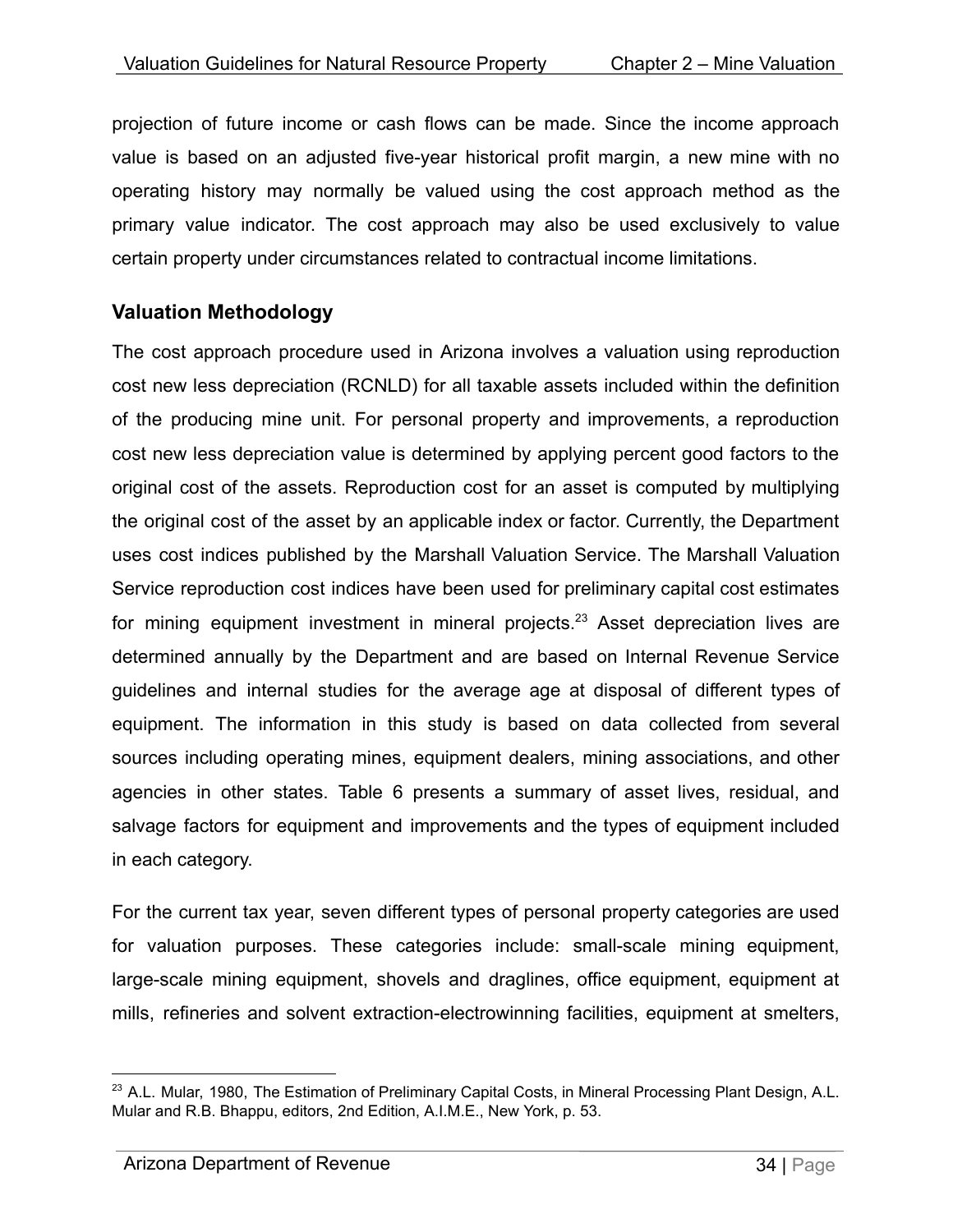and environmental equipment. The percent good factors applied to the original cost for this equipment are listed in Table 7. Residual and salvage values are also listed for each equipment category. The residual value factor is applied to operating equipment that has reached the end of its normal service life. Salvage value factors are applied to equipment that has been taken out of service, or that has been shut down. The "shut down" classification may apply to the operation as a whole when activity ceases because of depletion of the ore reserve, deterioration through severe operating conditions, technological changes or for some other economic reason.

Buildings and improvements are valued using a 35-year depreciation life and a reproduction cost based on the Marshall Valuation Service Index for Western District Metal Frame and Wall Structures. A listing of the percent good factors to be applied to the original cost of buildings and improvements is given in Table 8.

Land valuations include all patented and unpatented mining claims, leased lands, fee simple lands, severed mineral rights, and any other taxable lands connected to the natural resource property. Surface land valuations are generally based on values of comparable land adjacent to, or surrounding the area subject to valuation. In the case of natural resource property, a portion of the total property land value is attributed to the value of the sub-surface deposit, or mineral-in-place. Since this component of value is commonly not reflected in the value of surrounding surface land parcels, a separate value must be made for this element of property value. The mineral-in-place value represents an acquisition cost that the investor would make for the mineral deposit itself, separate from the rest of the property. Published data from selected sources relating to acquisition costs for copper and gold deposits are shown on Tables 9 and 10, respectively.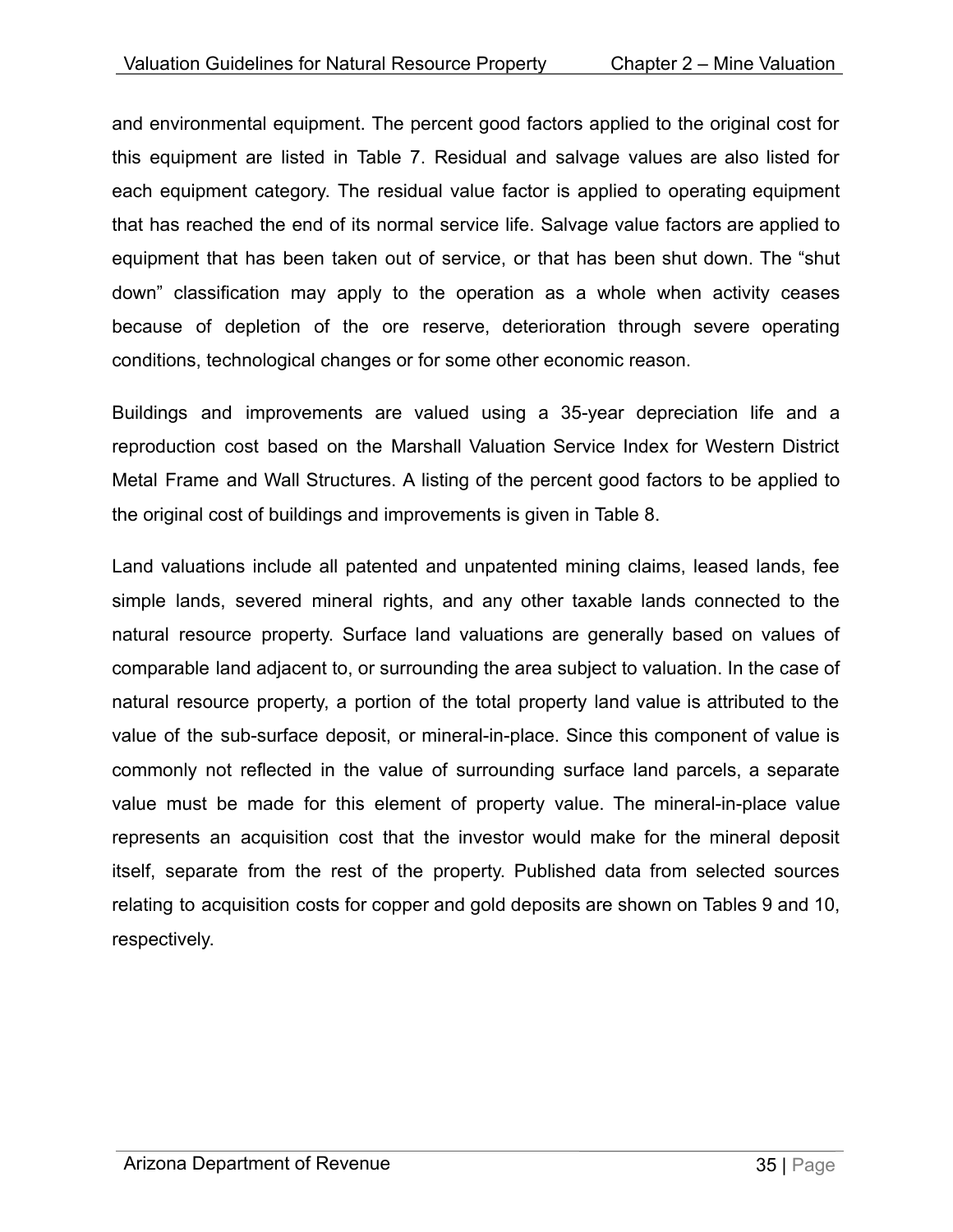#### **Summary of Cost Approach Factors for Plant and Equipment Lives, Residual and Salvage Percent Good**

|                          | <b>Mining</b><br><b>Small Scale</b>                                                                                                                                                                                                                                                    | Equipment<br><b>Large Scale</b>                                                        | Shovels &<br><b>Draglines</b>                | Mill, Refinery<br>& SX-EW Plant                                                                                                                                                                                                                                                                                                                                                                                                                                                                                                    | <b>Smelter Plant</b><br>& Equipment                                                                                                                                                                                                        | Environ.<br><b>Equipment</b>                                                                                                                                                                                                                                                                                                         | <b>Office</b><br><b>Equipment</b> | <b>Buildings &amp;</b><br>Improvements                                                                    |
|--------------------------|----------------------------------------------------------------------------------------------------------------------------------------------------------------------------------------------------------------------------------------------------------------------------------------|----------------------------------------------------------------------------------------|----------------------------------------------|------------------------------------------------------------------------------------------------------------------------------------------------------------------------------------------------------------------------------------------------------------------------------------------------------------------------------------------------------------------------------------------------------------------------------------------------------------------------------------------------------------------------------------|--------------------------------------------------------------------------------------------------------------------------------------------------------------------------------------------------------------------------------------------|--------------------------------------------------------------------------------------------------------------------------------------------------------------------------------------------------------------------------------------------------------------------------------------------------------------------------------------|-----------------------------------|-----------------------------------------------------------------------------------------------------------|
| Life<br>Years            | 10                                                                                                                                                                                                                                                                                     | 10                                                                                     | 14                                           | 14                                                                                                                                                                                                                                                                                                                                                                                                                                                                                                                                 | 14                                                                                                                                                                                                                                         | 14                                                                                                                                                                                                                                                                                                                                   | 10                                | 30                                                                                                        |
| <b>Residual</b><br>Value | 16                                                                                                                                                                                                                                                                                     | 14                                                                                     | 12                                           | 5                                                                                                                                                                                                                                                                                                                                                                                                                                                                                                                                  | 3                                                                                                                                                                                                                                          | 3                                                                                                                                                                                                                                                                                                                                    | $\overline{7}$                    | $\overline{7}$                                                                                            |
| Salvage<br>Value         | 12                                                                                                                                                                                                                                                                                     | 11                                                                                     | 10                                           | 3                                                                                                                                                                                                                                                                                                                                                                                                                                                                                                                                  | $\overline{2}$                                                                                                                                                                                                                             | $\overline{2}$                                                                                                                                                                                                                                                                                                                       | 1                                 | 0 to $5%$ of<br><b>RCN Value</b>                                                                          |
|                          |                                                                                                                                                                                                                                                                                        |                                                                                        |                                              | Itemized Listing of Types of Equipment in Each Category:                                                                                                                                                                                                                                                                                                                                                                                                                                                                           |                                                                                                                                                                                                                                            |                                                                                                                                                                                                                                                                                                                                      |                                   |                                                                                                           |
|                          | <b>Dozers</b><br>Loaders<br>Graders<br>Scrapers<br>Tractors<br>Pumps<br>Compressors<br><b>Front End</b><br>Loaders<br>Substations<br>Radios<br><b>Light Plant</b><br><b>Trucks</b><br>$(35-and)$<br>$>1$ -ton)<br>Underground<br>Mine<br>Equipment<br><b>Tools</b><br><b>Forklifts</b> | Haul Trucks Shovels<br>$($ >35-ton $)$<br>Cranes<br><b>Blast Hole</b><br><b>Drills</b> | <b>Draglines</b><br>Cables<br><b>Buckets</b> | Crushers<br>Primary<br>Secondary<br>Tertiary<br>Jaw<br><b>Mills</b><br>Rod & Ball<br>SAG mills<br>Autogenous<br>Pug & Pebble<br>Regrind<br>Cyclones<br>Classifiers<br>Conveyors<br><b>Screen Decks</b><br>Refineries<br>Column Cells<br>Disk & Drum<br><b>Filters</b><br><b>Filter Presses</b><br>Tailings<br>Disposal Line<br><b>Flotation Cell</b><br><b>By-Product</b><br>Plant<br>Leaching &<br>Precipitating<br>Equipment<br><b>SXEW Circuits</b><br>C-I-P/C-I-L<br>Circuits<br>Merrill-Crowe<br>Plant<br><b>Bridge Crane</b> | <b>Furnaces</b><br>Flash<br>Reverb<br>Electric<br>Doré<br>Converters<br>Reactors<br><b>Fluid Bed</b><br>Roasters<br>Anode Hold.<br><b>Furnaces</b><br>Anode Cast.<br>Wheels<br>Slag Cars<br>Slag Pots<br>Oxy. Plant<br>Ferro-Moly<br>Plant | <b>Acid Plant</b><br>Electrostatic Calculators<br>Precipitator Computers<br>Cooling<br><b>Towers</b><br><b>Humidifiers</b><br>Mist<br>Precipitator<br>Air monitor<br>Noise<br>Reduction<br>Equipment<br>Air/water<br>Sampling<br>Equipment<br>Dust<br>Collector<br>Acid<br>Storage<br><b>Tanks</b><br><b>Acid Plant</b><br>Catalysts | <b>Desks</b><br>Misc. Office      | Power lines<br>Roads<br><b>Utility Lines</b><br><b>Buildings</b><br>Equipment Foundations<br>Improvements |

#### **Tax Year 2023**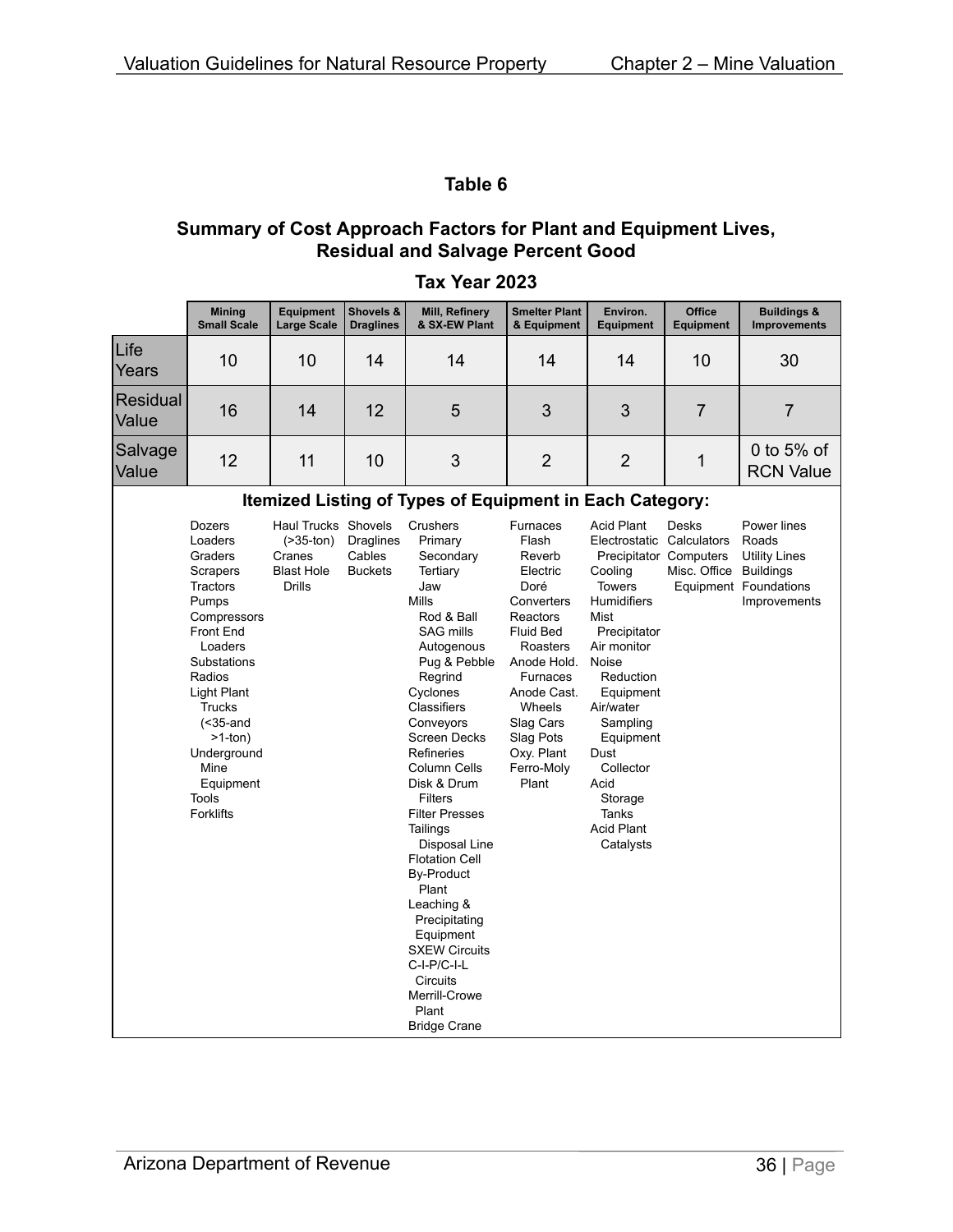#### **Percent Good Factors for Natural Resource Personal Property Mining Equipment Schedule**

#### **Tax Year 2023**

|      | <b>Equipment Life</b>     |                                                | 10                                     | 10                                        | 14                                     | 14                             | 14                                     | 14                            |                                  |                                         | 10                                |
|------|---------------------------|------------------------------------------------|----------------------------------------|-------------------------------------------|----------------------------------------|--------------------------------|----------------------------------------|-------------------------------|----------------------------------|-----------------------------------------|-----------------------------------|
|      | <b>Marshall</b><br>Factor | <b>Minina</b><br><b>Trend</b><br><b>Factor</b> | Mining<br><b>Small</b><br><b>Scale</b> | <b>Equipment</b><br>Large<br><b>Scale</b> | Mill &<br>Refining<br><b>Equipment</b> | <b>Smelter</b><br><b>Plant</b> | Environ-<br>mental<br><b>Equipment</b> | Shovels &<br><b>Draglines</b> | <b>Marshall</b><br><b>Factor</b> | Office<br><b>Trend</b><br><b>Factor</b> | <b>Office</b><br><b>Equipment</b> |
| 2021 | 2203.4                    | 1.000                                          | 90                                     | 90                                        | 93                                     | 93                             | 93                                     | 93                            | 1510.7                           | 1.000                                   | 90                                |
| 2020 | 1973.5                    | 1.116                                          | 89                                     | 89                                        | 96                                     | 96                             | 96                                     | 96                            | 1374.0                           | 1.100                                   | 89                                |
| 2019 | 1940.5                    | 1.135                                          | 79                                     | 79                                        | 89                                     | 89                             | 89                                     | 89                            | 1355.3                           | 1.115                                   | 79                                |
| 2018 | 1859.9                    | 1.185                                          | 71                                     | 71                                        | 85                                     | 85                             | 85                                     | 85                            | 1321.2                           | 1.143                                   | 71                                |
| 2017 | 1799.2                    | 1.225                                          | 61                                     | 61                                        | 79                                     | 79                             | 79                                     | 79                            | 1279.8                           | 1.180                                   | 61                                |
| 2016 | 1759.1                    | 1.253                                          | 50                                     | 50                                        | 72                                     | 72                             | 72                                     | 72                            | 1253.0                           | 1.206                                   | 50                                |
| 2015 | 1761.1                    | 1.251                                          | 38                                     | 38                                        | 63                                     | 63                             | 63                                     | 63                            | 1252.4                           | 1.206                                   | 38                                |
| 2014 | 1749.5                    | 1.259                                          | 25                                     | 25                                        | 54                                     | 54                             | 54                                     | 54                            | 1242.6                           | 1.216                                   | 25                                |
| 2013 | 1724.6                    | 1.278                                          | 16                                     | 14                                        | 46                                     | 46                             | 46                                     | 46                            | 1223.2                           | 1.235                                   | 13                                |
| 2012 | 1693.4                    | 1.301                                          | 16                                     | 14                                        | 37                                     | 37                             | 37                                     | 37                            | 1221.5                           | 1.237                                   | $\overline{7}$                    |
| 2011 | 1632.9                    | 1.349                                          | 16                                     | 14                                        | 29                                     | 29                             | 29                                     | 29                            | 1200.9                           | 1.258                                   | $\overline{7}$                    |
| 2010 | 1569.3                    | 1.404                                          | 16                                     | 14                                        | 20                                     | 20                             | 20                                     | 20                            | 1166.1                           | 1.295                                   | $\overline{7}$                    |
| 2009 | 1557.9                    | 1.414                                          | 16                                     | 14                                        | 10                                     | 10                             | 10                                     | 12                            | 1159.8                           | 1.303                                   | $\overline{7}$                    |
| 2008 | 1521.5                    | 1.448                                          | 16                                     | 14                                        | 5                                      | 3                              | 3                                      | 12                            | 1146.8                           | 1.317                                   | $\overline{7}$                    |
| 2007 | 1446.1                    | 1.524                                          | 16                                     | 14                                        | 5                                      | 3                              | 3                                      | 12                            | 1103.7                           | 1.369                                   | $\overline{7}$                    |
| 2006 | 1391.9                    | 1.583                                          | 16                                     | 14                                        | 5                                      | 3                              | 3                                      | 12                            | 1065.1                           | 1.418                                   | $\overline{7}$                    |
| 2005 | 1325.9                    | 1.662                                          | 16                                     | 14                                        | 5                                      | 3                              | 3                                      | 12                            | 1023.0                           | 1.477                                   | $\overline{7}$                    |
| 2004 | 1208.0                    | 1.824                                          | 16                                     | 14                                        | 5                                      | 3                              | 3                                      | 12                            | 957.7                            | 1.577                                   | $\overline{7}$                    |
| 2003 | 1164.2                    | 1.893                                          | 16                                     | 14                                        | 5                                      | 3                              | 3                                      | 12                            | 933.6                            | 1.618                                   | $\overline{7}$                    |
| 2002 | 1142.1                    | 1.929                                          | 16                                     | 14                                        | 5                                      | 3                              | 3                                      | 12                            | 922.0                            | 1.638                                   | $\overline{7}$                    |
| 2001 | 1128.7                    | 1.952                                          |                                        |                                           | 5                                      | 3                              | 3                                      | 12                            |                                  |                                         |                                   |
| 2000 | 1120.7                    | 1.966                                          |                                        |                                           | 5                                      | 3                              | 3                                      | 12                            |                                  |                                         |                                   |
| 1999 | 1102.2                    | 1.999                                          |                                        |                                           | 5                                      | 3                              | 3                                      | 12                            |                                  |                                         |                                   |
| 1998 | 1097.2                    | 2.008                                          |                                        |                                           | 5                                      | 3                              | 3                                      | 12                            |                                  |                                         |                                   |
| 1997 | 1085.4                    | 2.030                                          |                                        |                                           | 5                                      | 3                              | 3                                      | 12                            |                                  |                                         |                                   |
|      | <b>SALVAGE VALUE</b>      |                                                | 12                                     | 11                                        | 3                                      | $\overline{2}$                 | $\overline{2}$                         | 10                            |                                  |                                         | 1                                 |

Source for trend factors: Marshall Valuation Service Mining & Milling Factor, Section 98

Equipment percent good, residual and salvage factors developed by Centrally Valued Property Unit

Minimum percent good factor for operating property equivalent to residual value factor

Office equipment percent good factors developed by Personal Property Unit, except for residual and salvage factors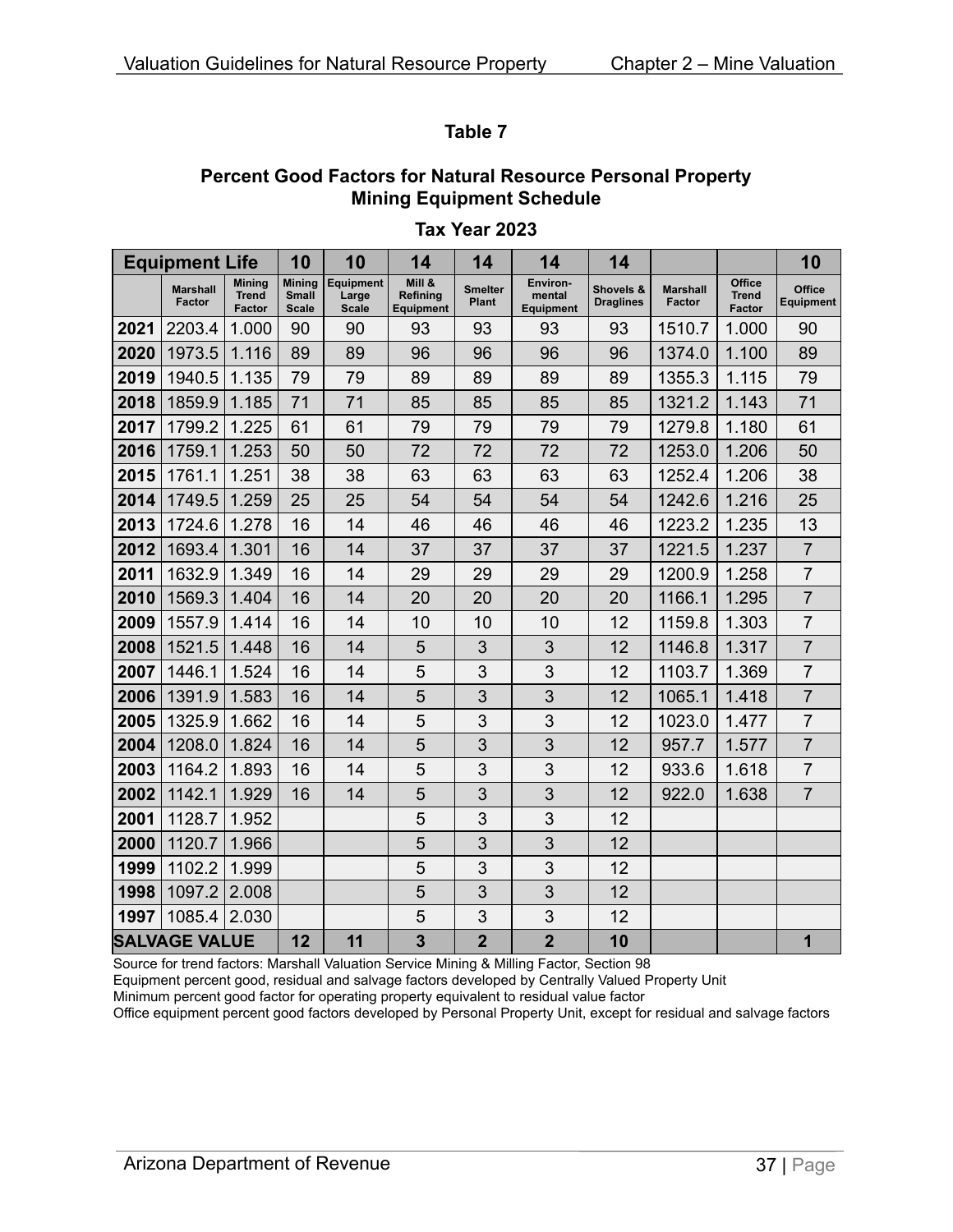#### **Mine Buildings and Improvements Valuation Schedule Percent Good Factors Building Life Years: 30**

#### **Tax Year 2023**

| Year            | <b>Marshall</b> | <b>Valuation</b> | <b>Depreciation</b>        | <b>RCNLD</b>   |
|-----------------|-----------------|------------------|----------------------------|----------------|
| <b>Acquired</b> | <b>Factor</b>   | <b>Trend</b>     | <b>Straight-Line Basis</b> | <b>Factor</b>  |
| 2021            | 3517.3          | 1.000            | 97                         | 97             |
| 2020            | 3083.8          | 1.141            | 93                         | 106            |
| 2019            | 2990.5          | 1.176            | 90                         | 106            |
| 2018            | 2931.9          | 1.200            | 87                         | 104            |
| 2017            | 2794.2          | 1.259            | 83                         | 105            |
| 2016            | 2714.5          | 1.296            | 80                         | 104            |
| 2015            | 2721.1          | 1.293            | 77                         | 99             |
| 2014            | 2700.8          | 1.302            | 73                         | 96             |
| 2013            | 2656.9          | 1.324            | 70                         | 93             |
| 2012            | 2607.7          | 1.349            | 67                         | 90             |
| 2011            | 2539.6          | 1.385            | 63                         | 88             |
| 2010            | 2470.5          | 1.424            | 60                         | 85             |
| 2009            | 2503.5          | 1.405            | 57                         | 80             |
| 2008            | 2521.1          | 1.395            | 53                         | 74             |
| 2007            | 2375.2          | 1.481            | 50                         | 74             |
| 2006            | 2274.4          | 1.546            | 47                         | 72             |
| 2005            | 2125.8          | 1.655            | 43                         | 72             |
| 2004            | 1934.4          | 1.818            | 40                         | 73             |
| 2003            | 1809.2          | 1.944            | 37                         | 71             |
| 2002            | 1775.9          | 1.981            | 33                         | 66             |
| 2001            | 1749.0          | 2.011            | 30                         | 60             |
| 2000            | 1726.8          | 2.037            | 27                         | 54             |
| 1999            | 1658.3          | 2.121            | 23                         | 49             |
| 1998            | 1622.5          | 2.168            | 20                         | 43             |
| 1997            | 1598.7          | 2.200            | 17                         | 37             |
| 1996            | 1569.1          | 2.242            | 13                         | 30             |
| 1995            | 1540.1          | 2.284            | 10                         | 23             |
| 1994            | 1489.6          | 2.361            | $\overline{7}$             | 16             |
| 1993            | 1443.8          | 2.436            | 3                          | $\bf 8$        |
| 1992            | 1406.5          | 2.501            |                            | $\overline{8}$ |
| 1991            | 1399.3          | 2.514            |                            | 8              |
| 1990            | 1380.7          | 2.547            |                            | 8              |
| 1989            | 1360.4          | 2.585            |                            | 8              |
| 1988            | 1329.7          | 2.645            |                            | 8              |
| 1987            | 1267.2          | 2.776            |                            | 8              |

Salvage value for improvements range from 0 to 5 percent of replacement cost depending on condition, location, and reclamation Marshall Valuation factor based on buildings-Western District metal frame and walls, Class S, Section 98, January supplement.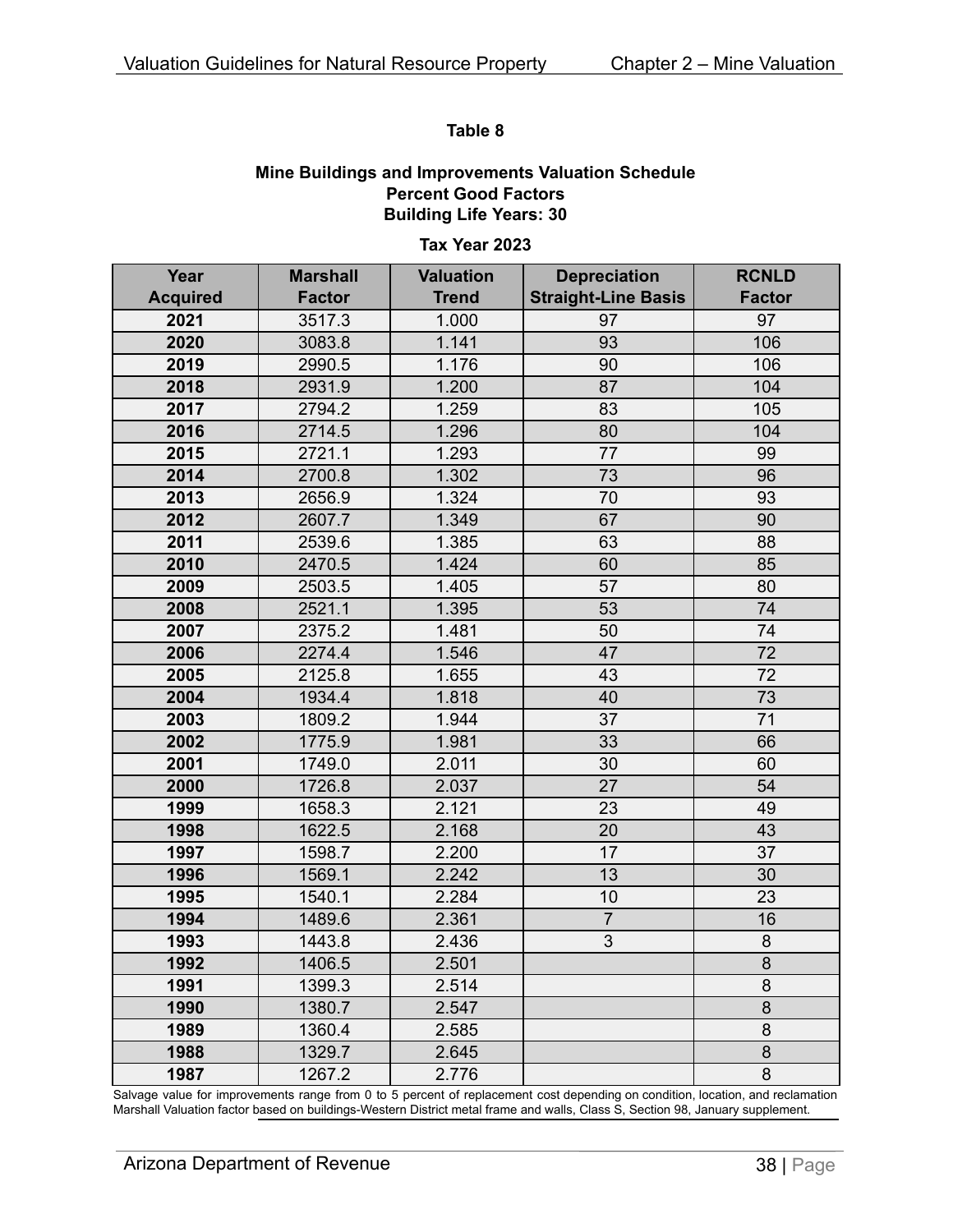The mineral-in-place value for any particular commodity will depend on several factors including the stage of development for the deposit. In a recent study by Hodos<sup>24</sup>, gold deposits were separated into four different categories as shown in Table 11. In this study deposits were segregated into exploration, advanced/pre-feasibility, feasibility, and production phases. Depending on the stage of development, the estimated market value in price per ounce ranges from less than \$10 for exploration stage properties to an average of \$60 for operating mines. A valuation of the Freeport McMoran Copper and Gold operations in Indonesia estimated a market value per ounce for gold reserves in place of \$95. Another factor that could influence the price paid per unit is the sale price of the commodity. In an acquisition of a portion of the El Pavon gold resources in Chile, Meridian Gold Inc. agreed to pay \$40 per ounce at a gold price less than \$400, \$50 per ounce at gold price between \$400 and \$500 per ounce, and \$60 per ounce at gold prices in excess of \$500 per ounce.<sup>25</sup>

For copper properties a range of \$.005 to \$0.10 per pound for copper in the ground was quoted in a brokerage report evaluating Corriente Resources Latin American mining projects.<sup>26</sup> As stated in the report, "...This value per pound increases with an increasing certainty that the deposit will be mined." Another evaluation of the Freeport McMoran Copper and Gold operations in Indonesia estimated a market value of \$0.15 per pound of copper in the ground associated with "...the world's lowest cost copper producer..."<sup>27</sup>

The analysis of a sale of a mineral deposit may involve a number of complex variables. The variables include both the value paid per unit of commodity (and equivalents based on byproducts) and the underlying quantity of the commodity itself. A mineral property sale may have a cash down payment or securities payment component, a deferred cash payment or securities component, a contingent payment component dependent on

 $24$  Hodos, E., 2004, Market Segmentation: An Important Facet of Market Analysis for Mineral Appraisals, The Appraisal Journal, Winter 2004.

 $25$  Meridian Gold Inc., 2004, Meridian Gold & Radius Gold Sign an Agreement on the El Pavon Property, September 23.

<sup>&</sup>lt;sup>26</sup> Van Doorn, R., 2001, Corriente Resources-Speculative Buy, Loewen, Ondaatje, McCutchen, Ltd., December 18.

 $27$  Hill, J., 2004, Freeport McMoran Copper & Gold (FCX), Smith Barney 2005 Top Picks, January 6.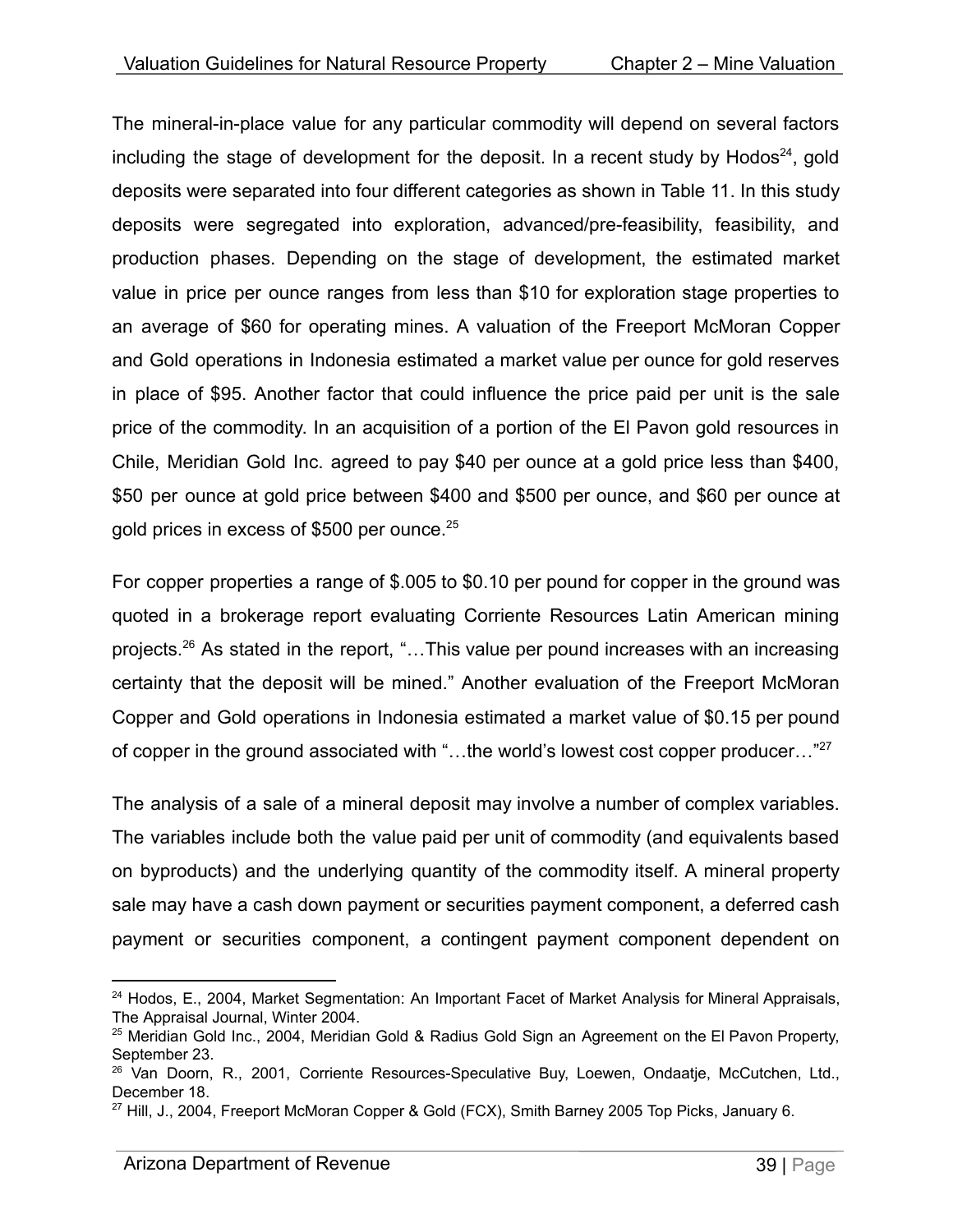additional mineral discoveries or changes in commodity prices, and a royalty component. Deferred payments involve several complications including timing and the discount rate selected to convert the future payment to a net present value. Payments expressed in foreign currencies will require conversion into domestic equivalents. The in-place commodity amount may be expressed as a measured, indicated or inferred resource, or if economically viable as proven, probable or possible mineable ore reserves. The quantity of the commodity may be expressed in gross content or net recoverable or saleable content. The determination of an in-place commodity amount depends on many additional variables including, but not limited to, projected commodity prices, anticipated economics factors such as operating costs, capital costs and economic returns on investment, and technical factors such as on-site and off-site plant recoveries for each commodity produced.

An example of a sale agreement is that of the Rosemont Ranch property in Pima County, Arizona. In 2005 Augusta Resources, a Canadian company, agreed to acquire the property for a total of \$20,800,000 in United States dollars in scheduled payments over three years. The sale included a 3.0% net smelter return retained by the prior owners. The Rosemont Ranch property consisted of several mineral property deposits with the Rosemont Deposit the largest in size. The quantity of gross commodity content, in this case copper, and equivalents for molybdenum and silver, was based on measured and indicated resources for the Rosemont Deposit only. The revised (2006) value of this transaction based on an accelerated payment by Augusta Resources is estimated at \$0.0045 per pound of copper content and equivalents in resources as calculated by the Department of Revenue.

Although the above example is expressed for gross commodity content in resources, the best measure of a mineral-in-place value for an operating mine is based on value per recoverable commodity content in mineable ore reserves. In general resources represent a larger quantity of mineral content that may or may not contain a smaller quantity of economically viable, mineable ore reserves.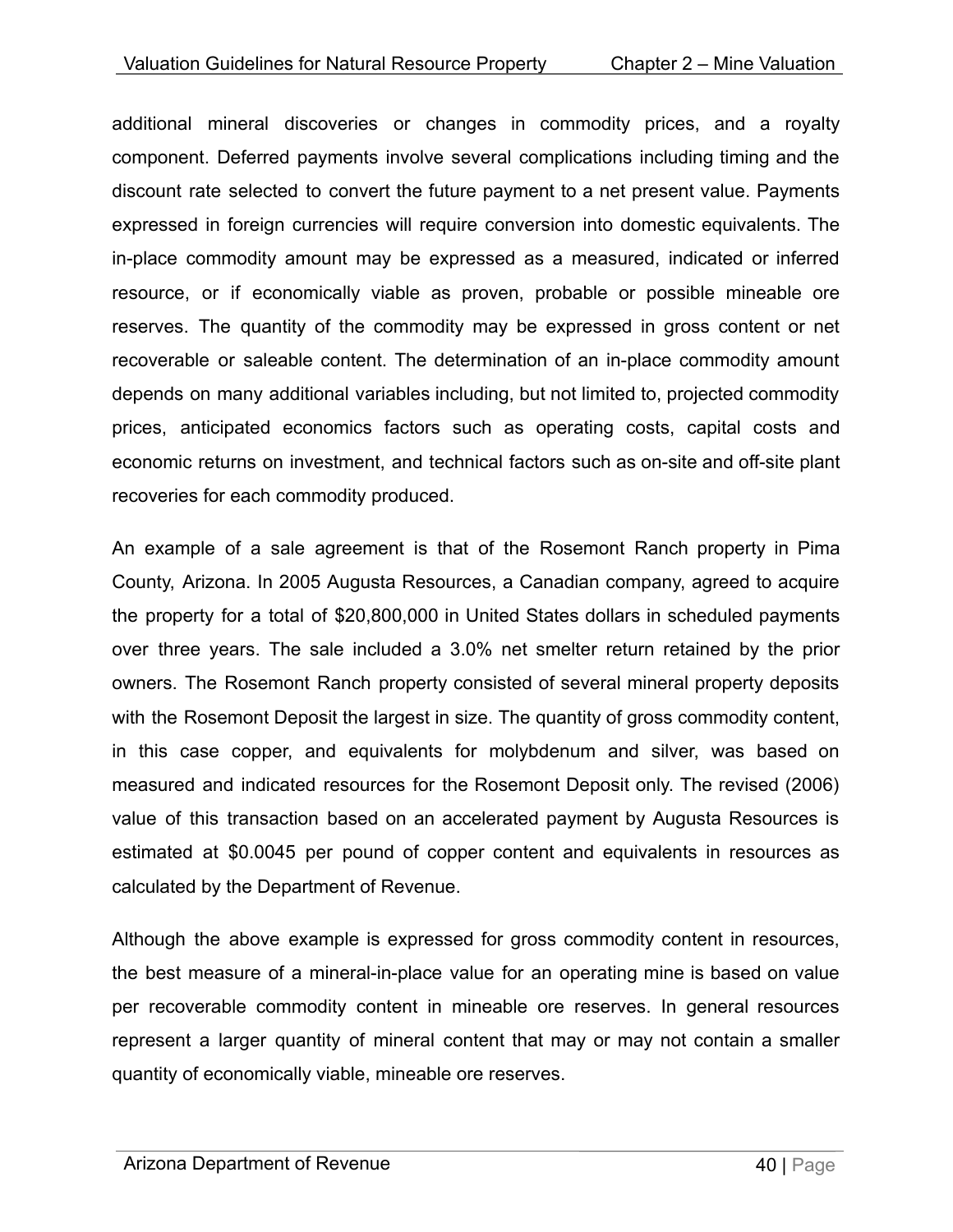The 2005 sale of the Carlota property for an amount of US \$37 million as announced by Quadra Mining Ltd. in Arizona represents another sale of an undeveloped copper mining property with declared ore reserves and several of the complications previously described. The sale involved a cash down-payment, an additional payment in ounces of gold deliverable in increments over the next two years, a contingent payment dependent on additional mineral discovery and advance, and production royalty payments. The property sale also included amounts for used mining equipment. Based on the available technical reports for the property, a mine plan was developed assuming \$1.00 copper prices over future mine life. The net value per pound of copper for this sale ranged from \$0.05 to \$0.06 per pound of copper depending on the certain project assumptions and purchase terms as of the acquisition date.

The mineral-in-place value portion of the cost approach is determined by multiplying the recoverable mineral or metal content in the deposit by a representative factor for the commodity in question. Mineral valuation factors are derived from sales of United States and Canadian mineral properties, analysis of royalty data, and analyst valuations. The data supporting the commodity factors is obtained from actual sales transactions and acquisitions of both developed and undeveloped deposits. The data set is analyzed by the Department to produce a correlation between sales price per unit of metal and estimated cash operating costs. The sample is adjusted for changes in commodity prices and operating costs related to differences in timing between the sale date and the ad valorem valuation date. Commodity valuation factors used by the Department for copper deposits are listed in Table 12. Commodity valuation factors are reviewed annually by the Department to account for changes in market conditions.

Construction work in progress (CWIP) is generally valued at the cost of the investment as of the valuation date. The investment cost is the amount entered for financial purposes on the books and records of the taxpayer. If completion of the project is expected to be in excess of one year, the value attributed to this construction work will be discounted at the natural resource property discount rate.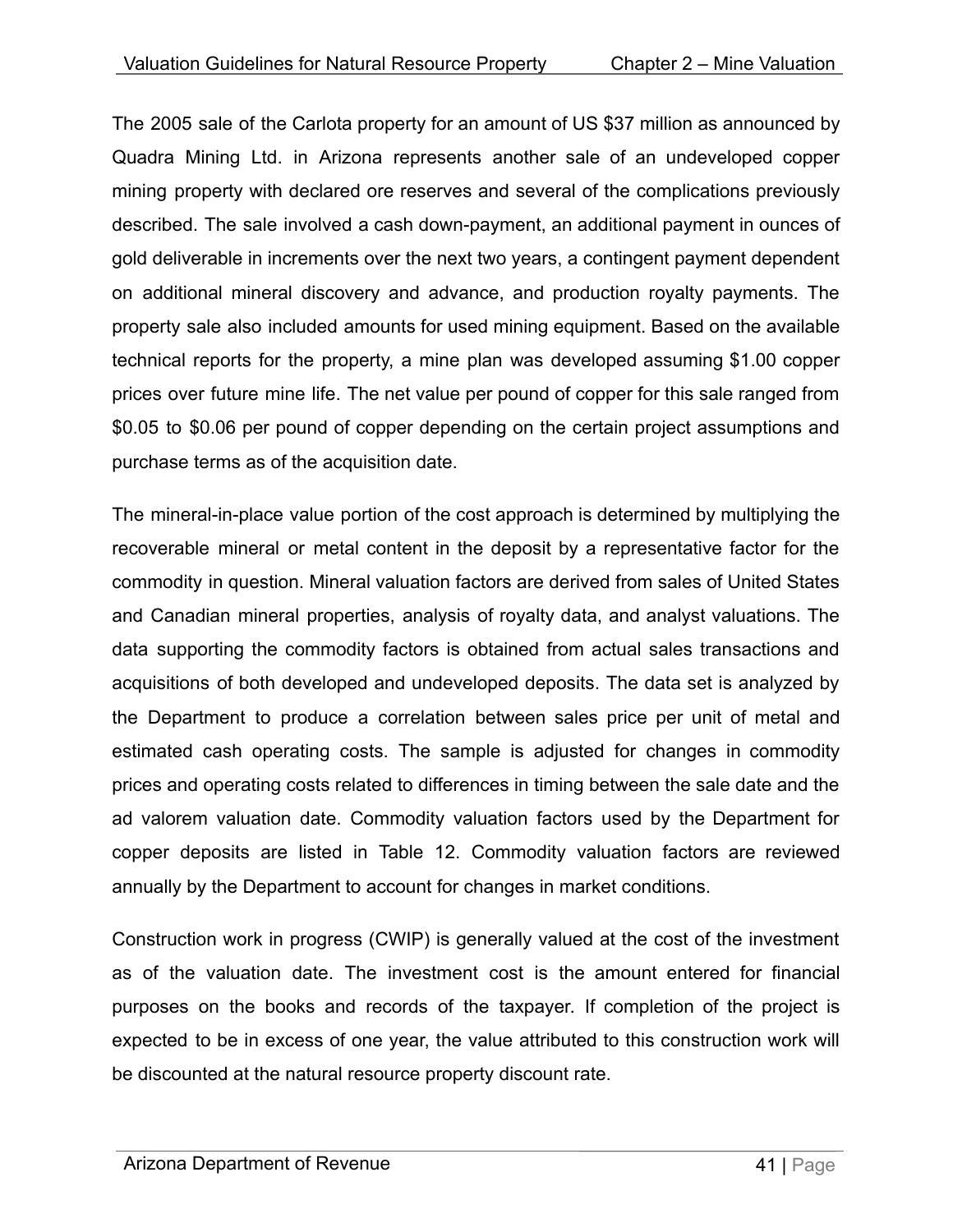Another taxable component of the cost approach is the supplies inventory used in the operation of the property. This property includes fuels, lubricants, reagents, spare parts, and other items that are maintained at or in the vicinity of the property for use in the producing unit. These assets are normally valued at acquisition with no allowance for depreciation. However, in-process or finished metal or mineral inventories are not taxable under this asset category.

Before arriving at a final cost approach to value, functional and/or economic obsolescence may be applied. Obsolescence may occur when equipment does not operate at design rates, or if unexpected events damage operating equipment at the property. Functional obsolescence generally arises from factors specific to the property and may be quantified by measuring the loss in utility of the property from the condition. Economic obsolescence generally arises from conditions outside of the property and may apply to the industry as a whole. Obsolescence may be applied for conditions such as the permanent shut down of a portion of a plant while the remaining facilities continue to operate. For new operating properties that have not achieved expected results, a cost approach valuation with an allowance for obsolescence may be applicable.

Residual value represents the minimum percent good value for operating property under normal circumstances. Residual percent good factors apply to both operating and temporarily idle property that has reached the maximum depreciable life for equipment in its class as established by the Department. A cost approach valuation set at residual value levels may also apply to property that has operated at continuing losses during the five years preceding the valuation date. The residual value factors are based on comparisons of the resale value of equipment to the original acquisition cost. If the equipment cost of the subject property has been restated and the original cost is no longer available (purchased by a new owner or written down), the residual value factors listed in Tables 7 and 8 may be modified to account for this restatement of value.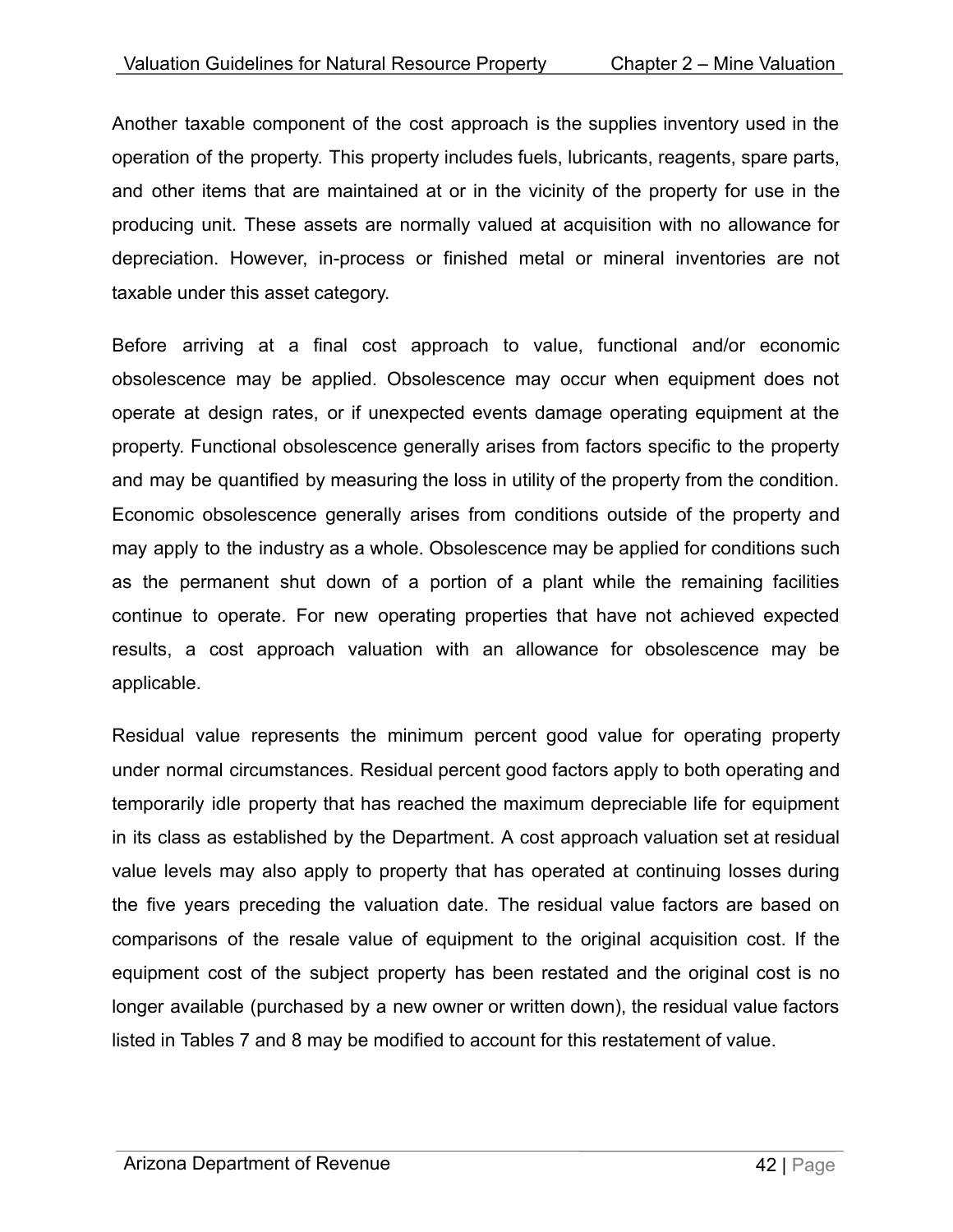Salvage value, as utilized in the cost approach, applies to equipment that is permanently shut down, or no longer operating because of economic conditions. If the entire property is shutdown with no remaining potential as a going-concern mineral property, then the cost approach valuation will be the summation of the salvage value of individual remaining components at the site. Salvage value is the controlling lower limit of value and includes the maximum amount of depreciation that may be applied to a property. Salvage value factors are based on comparisons of the resale value of equipment at the end of expected operating life to the original acquisition cost. If the equipment cost of the subject property has been restated and the original cost is no longer available (purchased by a new owner or written down), the salvage value factors listed in Tables 7 and 8 may be modified to account for this restatement of value.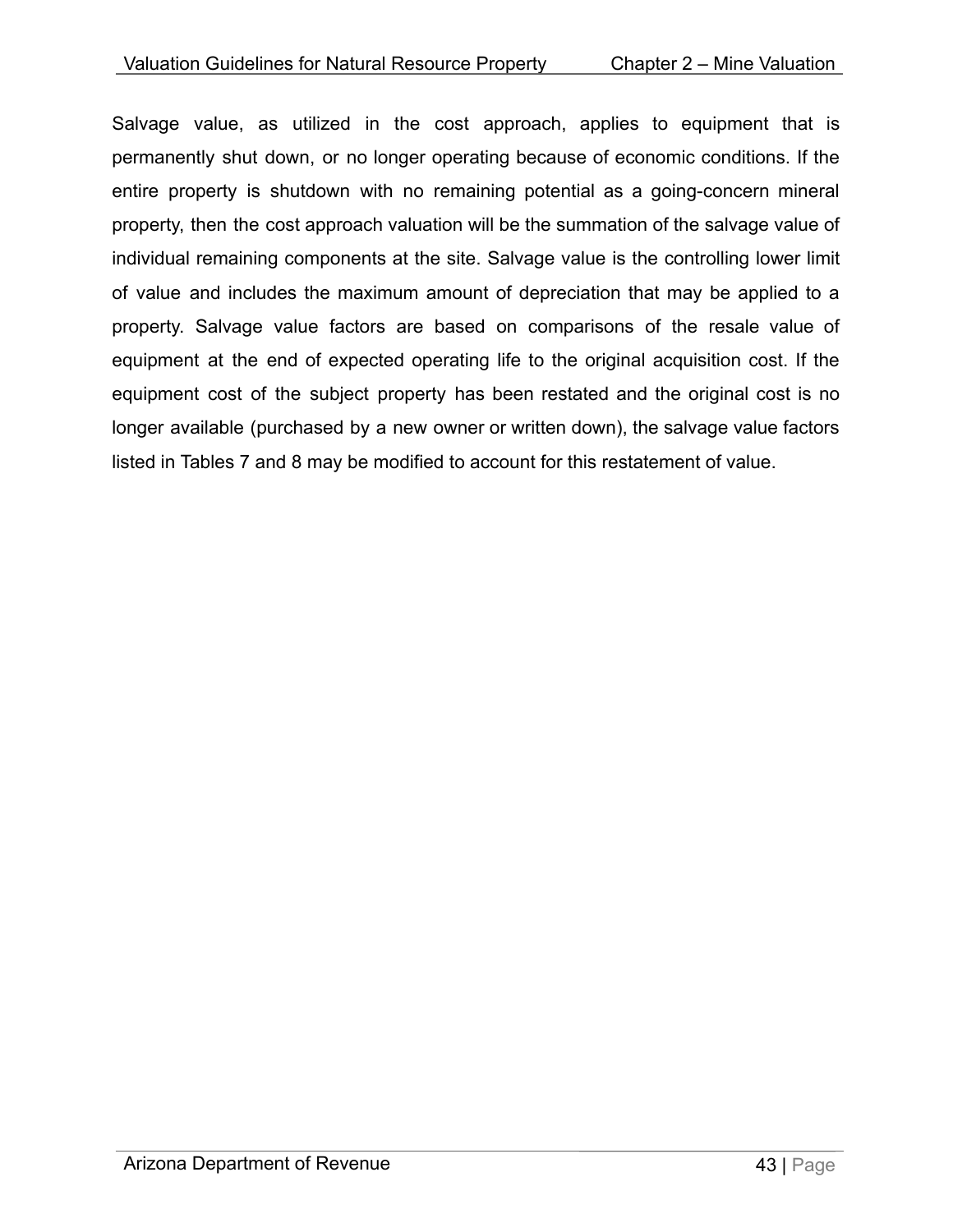#### **Selected Published Mineral-in-Place Valuations for Copper Deposits**

#### **Tax Year 2023 Copper Deposit Valuations**

| <b>Source</b>                                 | <b>Value per Pound</b>                                             |  |
|-----------------------------------------------|--------------------------------------------------------------------|--|
| Doublestar Resource (2006)                    | Royalty C\$2.00 per ton copper ore                                 |  |
| <b>Northern Dynasty (2006)</b>                | Market is paying \$0.05/lb resource (ref Canaccord/Adams)          |  |
| PolyMet Mining (2005)                         | \$0.015 per pound copper-widely accepted rule of<br>thumb-resource |  |
| Canaccord-Zerb (2005)                         | \$0.05 per recoverable pound \$0.03-0.07 @ \$0.90 Copper           |  |
| <b>Freeport (Smith Barney 2005)</b>           | \$0.15 per pound copper in reserve                                 |  |
|                                               |                                                                    |  |
| <b>First Assoc (2004)</b>                     | \$.02 per pound of resource in Prosperity Project                  |  |
| <b>First Associates (2004) Meyer</b>          | \$0.02 per Ib resource (Latin America)                             |  |
| LOM (2001) Van Doorn                          | \$.03 per pound of resource? (Latin America)                       |  |
| <b>Leader Mining (2000)</b>                   | \$0.0025 (Similco purchase) (in Skillings Review)                  |  |
|                                               |                                                                    |  |
| Christie et al (1998)                         | \$0.05 reserves-feasibility                                        |  |
| Christie et al (1998)                         | \$0.01 resources-development                                       |  |
|                                               |                                                                    |  |
| Echo Bay Mines (1995)                         | \$0.02 per lb reserves                                             |  |
| (Brazilian Deposit)                           | (Proven/Probable Ore)                                              |  |
| Cyprus Amax (1994)<br>(in Eng Mining Journal) | \$0.08 (El Abra, Chile)                                            |  |
| <b>Gibraltar Mines (1994)</b>                 | \$0.015/lb recoverable (Chile)                                     |  |
| Spickelmier (1993)<br>(Doppler ref)           | premium \$0.015 (in Chile)                                         |  |
| <b>Glasser (1993)</b>                         | \$0.062 (Sanchez sale)                                             |  |
| <b>Producing stage</b>                        | \$0.12/lb recoverable                                              |  |
| <b>Feasibility/finance stage</b>              | \$0.04/lb recoverable                                              |  |
| <b>Prefeasibility stage</b>                   | \$0.02/lb recoverable                                              |  |
| <b>Moon (1992)</b>                            | \$0.025 to 0.03 per reserve??                                      |  |
| Doppler (1992)                                | less than \$0.02                                                   |  |
| Cambior (1991)                                | \$0.037/lb recoverable                                             |  |
| <b>Estra (1990)</b>                           | \$0.05/lb insitu reserve                                           |  |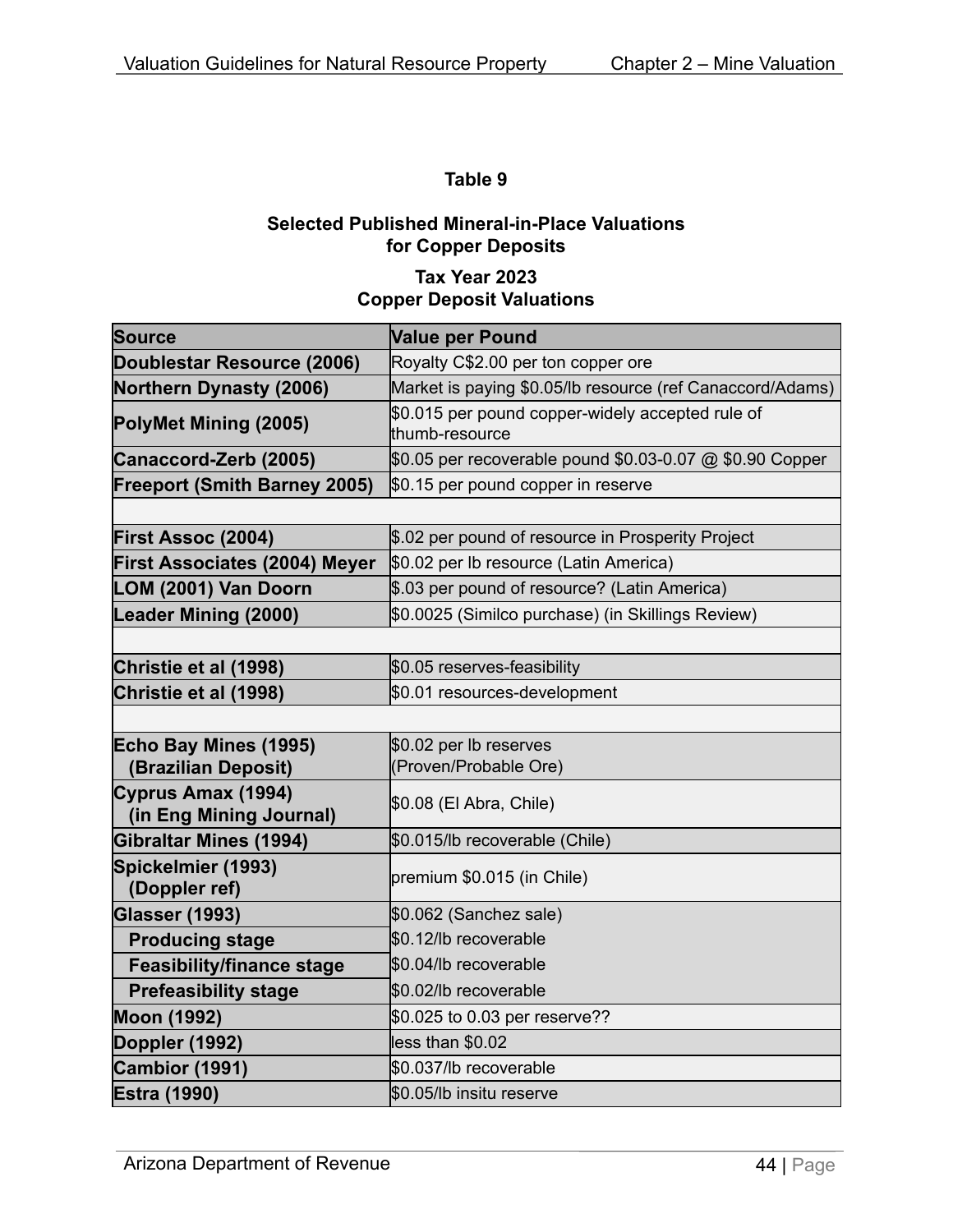#### **Selected Published Mineral-in-Place Valuations for Gold Deposits**

#### **Tax Year 2023 Gold Deposit Valuations**

| Source                                               | <b>Value per Ounce</b>                                                                             |
|------------------------------------------------------|----------------------------------------------------------------------------------------------------|
| <b>Northern Dynasty (2006)</b>                       | Market is paying \$65/oz for in-situ gold (ref<br>Canaccord/Adams)                                 |
| <b>Celtic Resources Holdings (2006)</b>              | Ore reserve value $@$ \$75 to \$150/oz (SRK report)<br>Inferred mineral resource @ \$15 to \$30/oz |
| <b>Dutton (2006)</b>                                 | Value @ \$62/oz for in ground reserves                                                             |
| Northgate-Young Davidson (2005)                      | \$11 per resource ounce                                                                            |
| <b>Cambior-Sleeping Giant Mine (2005)</b>            | \$45 per ounce-reserve?                                                                            |
| <b>RBC Capital Markets</b><br>(Africa Propects 2005) | \$25 per ounce indicated & measured; \$15 other                                                    |
| <b>Freeport (Smith Barney 2005)</b>                  | \$95 per ounce gold in reserve                                                                     |
| Meridian (2004)                                      | \$40 @\$<400;\$60 @>\$500; El Pavon                                                                |
| Agnico-Eagle (2003)                                  | \$11 Purchase&Explor                                                                               |
| <b>Willis-Richards (2002)</b>                        | \$10 / Undiscoverd Oz                                                                              |
| <b>McEwan (2002)</b>                                 | \$11(Goldcorp)                                                                                     |
| Aurizon (2002)                                       | \$6(exploration \$/oz)                                                                             |
| Van Doorn (2001)                                     | \$12 as equivalent                                                                                 |
| <b>Golden Phoenix (2000)</b>                         | \$1.03(bankrupt mine)                                                                              |
| <b>Wheaton River (1999)</b>                          | \$11(Costa Rica mine)                                                                              |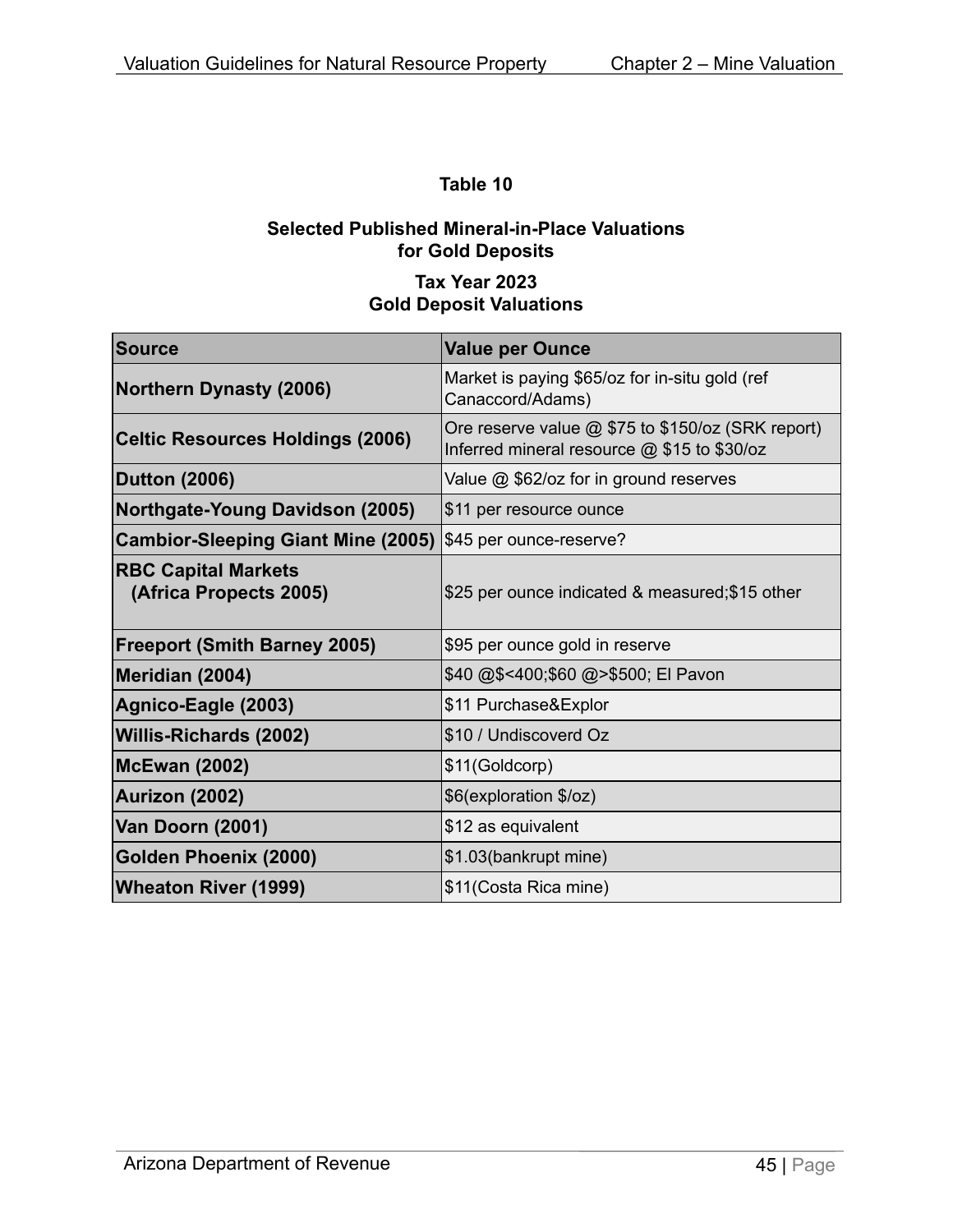#### **Commodity Valuation Standards for Gold Deposits Tax Year 2023**

#### **Mineral-in-Place Value per Stage of Development**

| <b>Property Stage of Development</b>              | Value of Deposit in \$/Ounce                       |
|---------------------------------------------------|----------------------------------------------------|
| <b>Production Phase</b>                           | Average about \$60/oz but with wide range in value |
| <b>Feasibility Phase</b>                          | Projects sell in \$30/oz range                     |
| <b>Advanced Exploration</b><br>to Pre-feasibility | Average less than \$15/oz                          |
| <b>Exploration Phase</b>                          | Average less than \$10/oz                          |

Adapted from Hodos, E., 2004, Market Segmentation: An Important Facet of Market Analysis for Mineral Appraisals, The Appraisal Journal, Winter.

#### **Table 12**

#### **Commodity Valuation Factors for Copper Deposits**

#### **Tax Year 2023 Mineral-in-Place Value**

| <b>Operating Cost in \$/Pound</b> | <b>Value of Deposit in \$/Pound</b> |
|-----------------------------------|-------------------------------------|
| 0.60                              | 0.0750                              |
| 0.70                              | 0.0600                              |
| .080                              | 0.0450                              |
| .090                              | 0.0300                              |
| 1.00                              | 0.0150                              |
| Greater than 1.00                 | 0.0100                              |

Operating cost means cash operating costs before Income Tax and Capital Cost charges less by-product credits.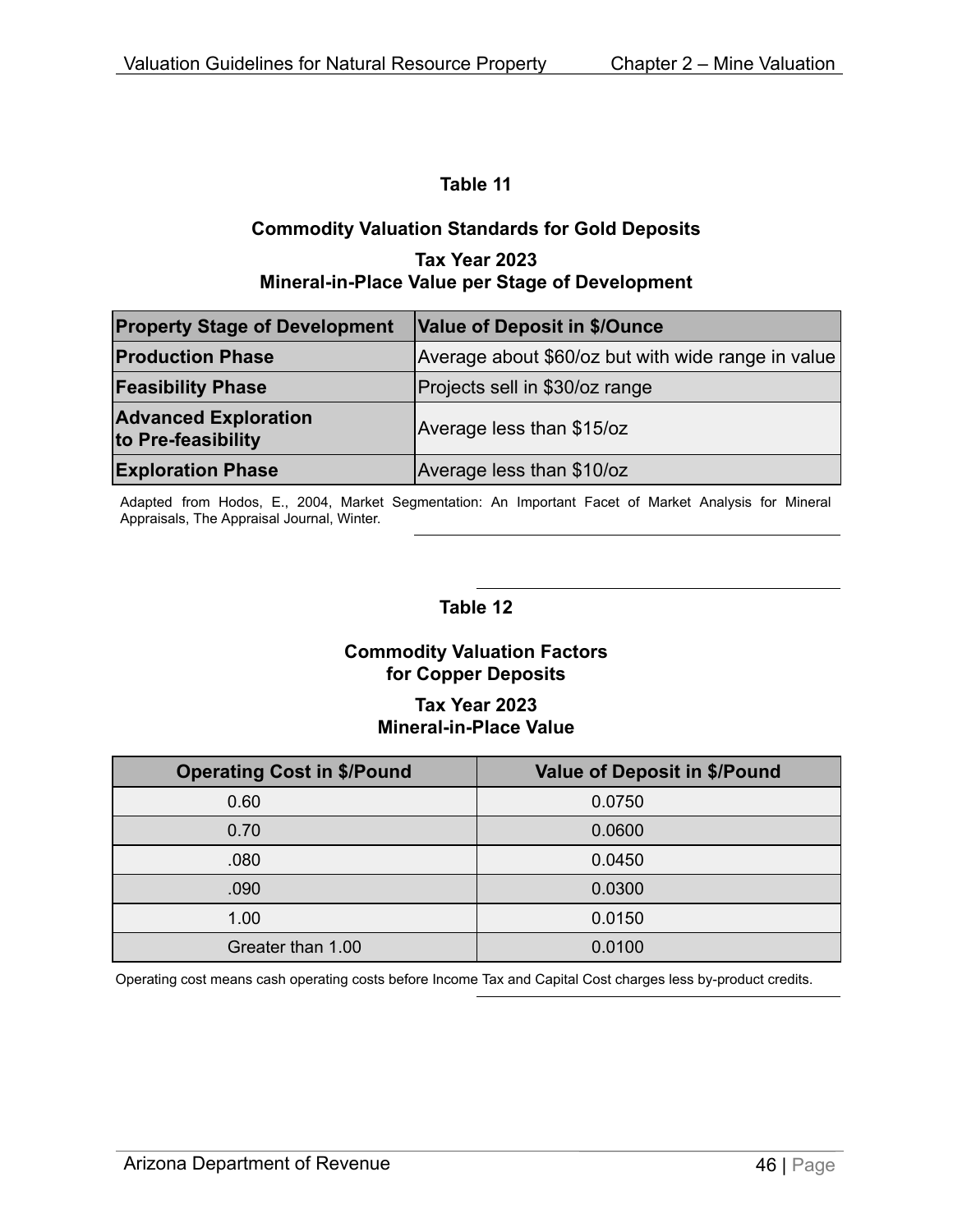#### <span id="page-47-0"></span>**Market Approach**

#### <span id="page-47-1"></span>**Application of the Market Approach**

The market approach to value is a recognized standard appraisal method and technique used to establish property value. The technique is most useful when an open market, "arm's length" actual sale of the property has occurred, or if a sufficient number of sales have occurred which are comparable to the subject property. An important characteristic of the market approach is that the sale must take place between a willing buyer and willing seller assuming that neither of the parties are under duress to buy or sell. In some cases, a form of the market approach to value known as "Stock and debt" method may be used to estimate property value. This method may be used to determine the market value of businesses with securities that trade on public exchanges or in open markets.

The application and usefulness of the comparable sales technique of the market approach to value for natural resource properties in Arizona is limited because of the infrequency of individual mine property sales and the varying characteristics of the individual natural resource properties. Similarly, the application of the stock and debt form of the market approach is also limited because of the difficulties in establishing the valuation of all the securities of the parent corporation and the complications involved in allocating a portion of the value to the individual natural resource property. The sale of a mine may be only part of a complex transaction including a heterogeneous group of other operations not all of which may be involved in mining and mineral processing activities. However, if the parent company is essentially a natural resources conglomerate with only a few operating properties, the stock and debt method may be an appropriate method to use to develop a value for ad-valorem purposes.

#### <span id="page-47-2"></span>**Valuation Methodology**

In accordance with the Arizona Administrative Code Rule 15-4-205, the market approach to value for natural resource property is considered if a sale of a controlling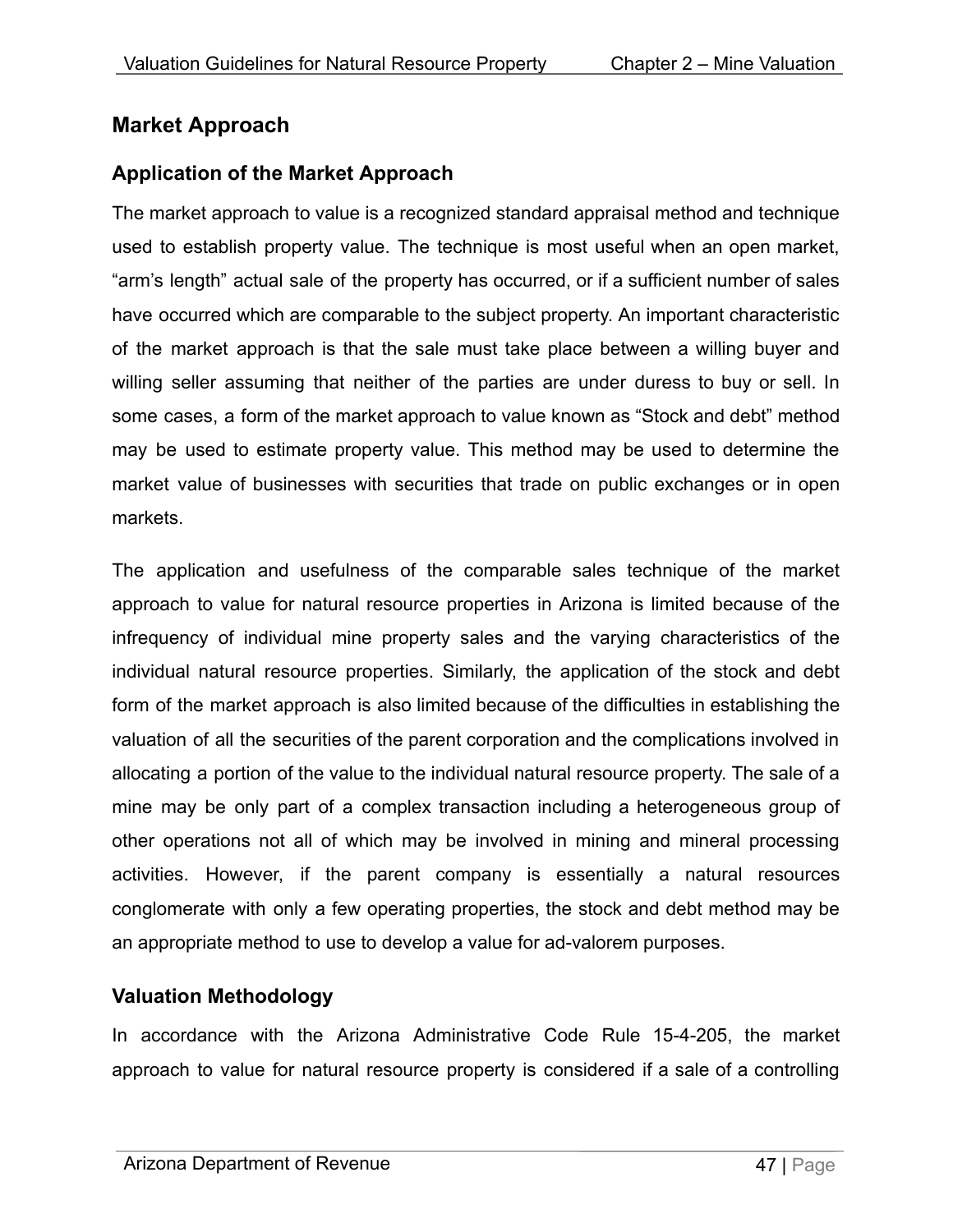interest in the voting securities of the parent corporation has occurred or, if a direct sale of assets of a producing mine located within the State of Arizona has occurred. When the controlling interest in the voting securities of a parent corporation is sold, the usefulness of this transaction for valuation purposes depends on the value of the corporation's assets in Arizona compared with its out-of-state assets.

The market value technique in Arizona has generally involved an analysis of the terms of a sale and an evaluation of an asset allocation schedule based on the sale. The analysis of the transaction separates value into those parts that are taxable as centrally valued natural resource property and those that are locally valued as non-operating property, or non-taxable property such as metal inventories.

Based on Rule 15-4-206, the market approach may be considered the primary method of valuation if the sale of the mine unit has occurred within the twelve months preceding the valuation date that occurs on January 1st.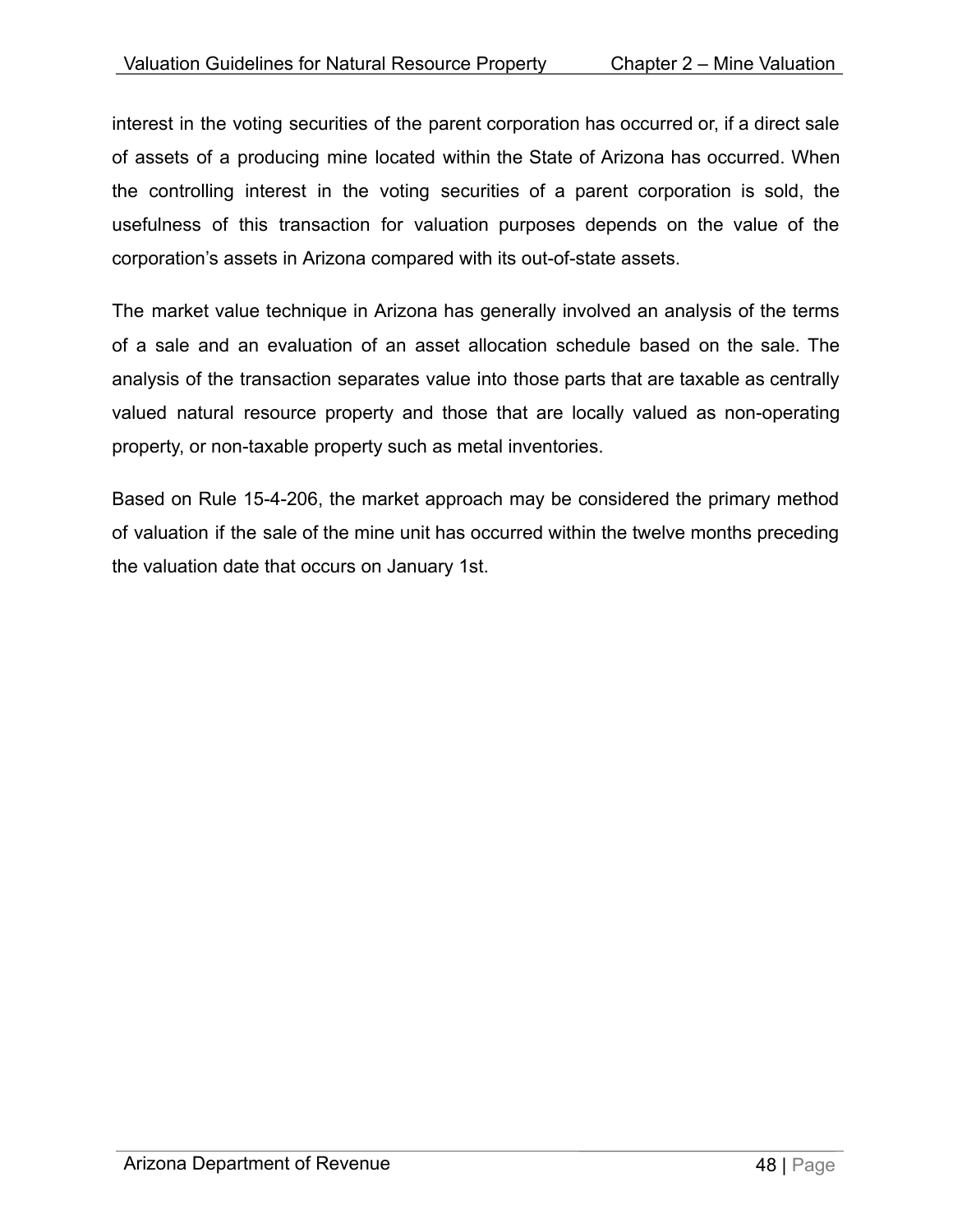## **Chapter 3**

## <span id="page-49-0"></span>**Correlation of Value Indicators**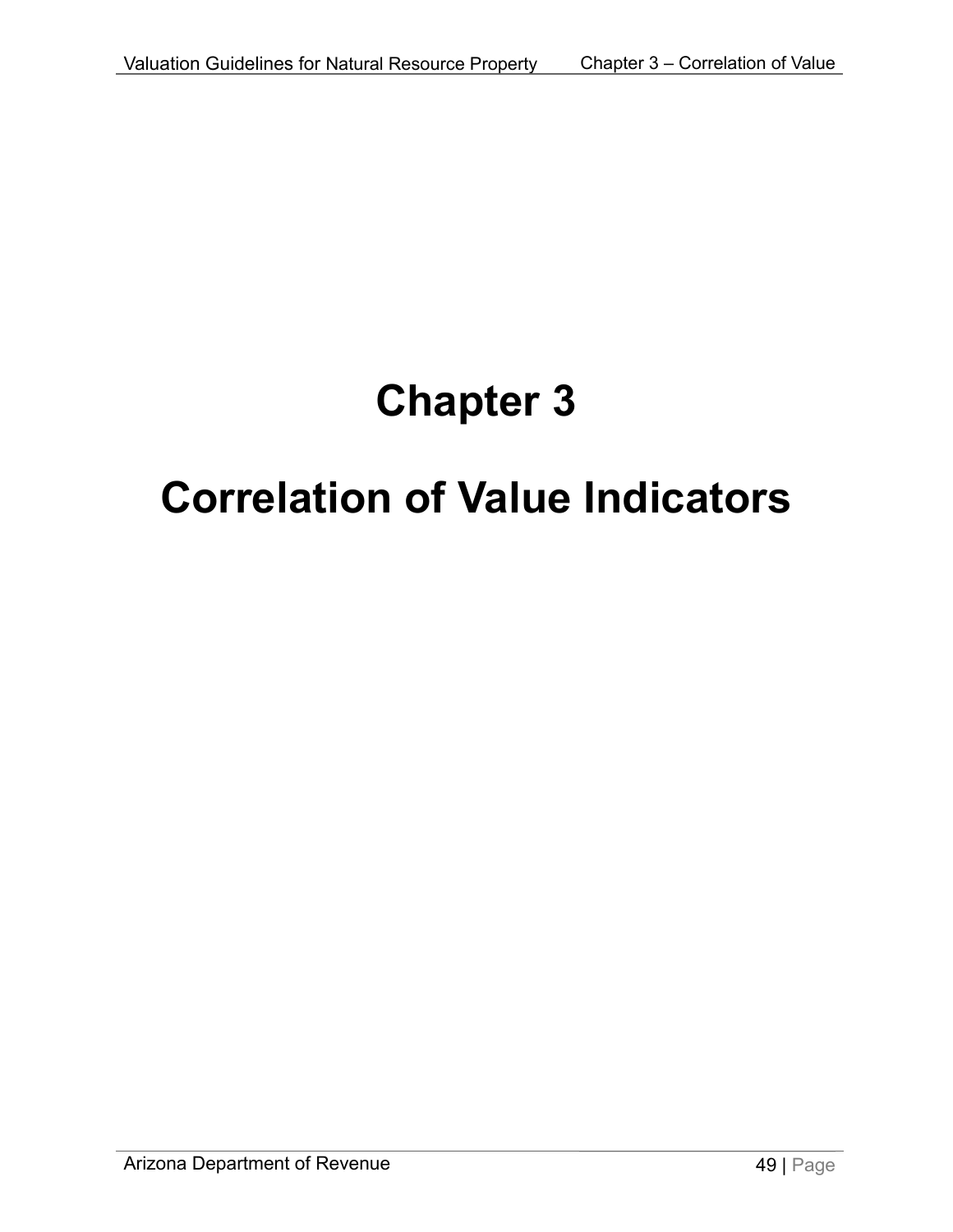The process of determining the final property value based on the applicable indicators is termed the reconciliation of value estimates. $^{28}$   $^{29}$  The full cash value reconciliation for a mine or other natural resource property is based on consideration of appropriate valuation methods which may include the income, market, and cost approaches. The relative weight to be assigned to these indicators, or estimates, on the conditions affecting the property in question. Procedures for the determination of value and the relative weighting of indicators are contained in the rules adopted by the Department. Normally, for a mine with an established operating history and reserves sufficient for continued production, the income approach to value represents the most reliable indicator. If a sale of a mine property has occurred within the preceding twelve months, a value developed through the market approach may be the prime indicator or estimate of value. And, if a natural resource property has recently commenced production, has operated at a loss, or is near the end of its economic life, the cost approach may be the primary method for the derivation of value. The cost approach may also be used exclusively to value taxable lands, personal property, and improvements for those properties in which the mineral deposit is held under a non-taxable leasehold interest.

<sup>&</sup>lt;sup>28</sup> International Association of Assessing Officers, 2010, Property Assessment Valuation, p. 71.

<sup>&</sup>lt;sup>29</sup> The Appraisal Institute, 2013, The Appraisal of Real Estate, Fourteenth Edition, Chicago, IL, pp. 641-42.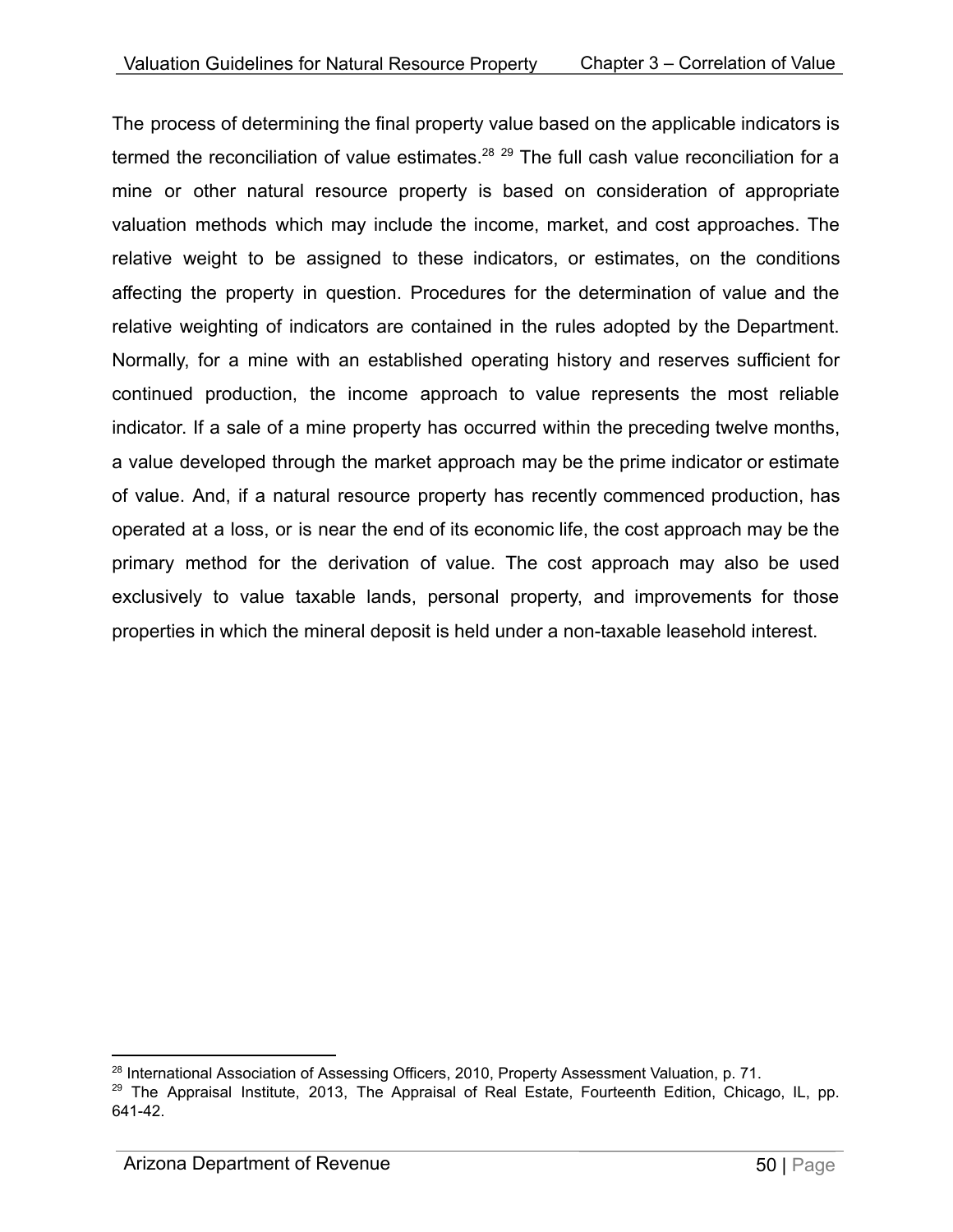## **Chapter 4**

## <span id="page-51-0"></span>**Non-Producing Mine Valuation Procedures**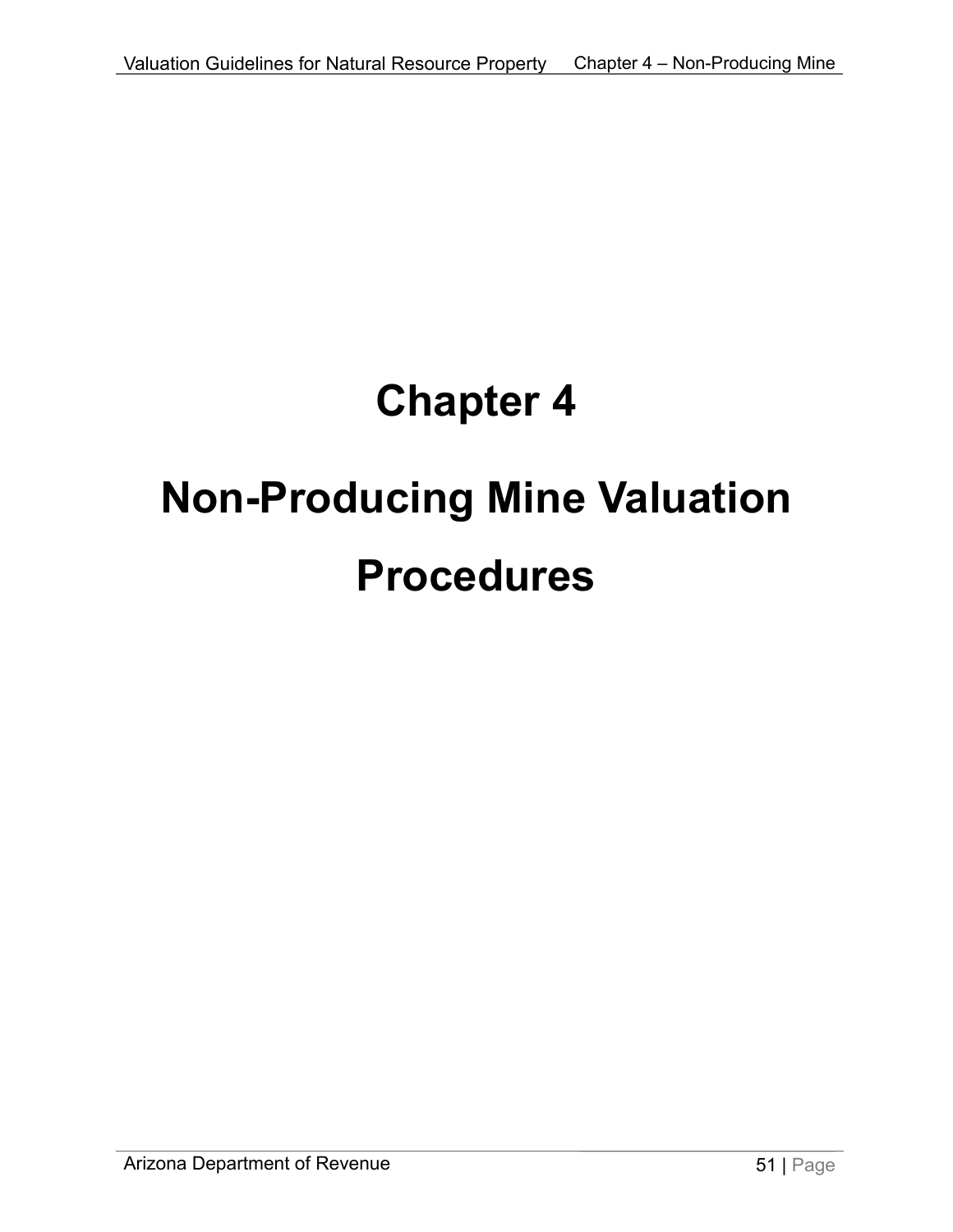The Department values non-producing mines by the same standard appraisal methods and techniques used for other property. When appropriate, the valuation methods utilizing the income, cost and market approaches would also be used to determine values for non-producing mine property. Non-producing mine property is valued by the Department for a period of three valuation years after the last valuation year in which it was valued as a producing mine.

Most non-producing mine property is valued by use of the cost approach. Because these properties are not operating and not generating income, use of the income approach to valuation would be inappropriate. Although occasional sales of non-producing property do occur, the applicability of the market sales approach is very limited.

Application of the cost approach to value for non-producing property depends on the specific conditions at the property. For permanently shut down, non-producing mines that are no longer going-concerns and have exhausted the existing mineable reserve, an evaluation based on salvage value would be appropriate. The overall valuation would include amounts for surface lands, supplies, personal property, and improvements, including construction-work-in-progress. For a property that is temporarily closed and has not exhausted the mineable reserve, a cost approach with an appropriate amount of obsolescence may be utilized to develop a value for the property. However, if the duration of the temporary shut down is quantifiable, then an income approach may be used to value the property. Finally, if an actual sale of a shut down property occurs, then the market value based on its sale price could be used in addition to other applicable methods to establish the full cash value in accordance with Rule 15-4-206.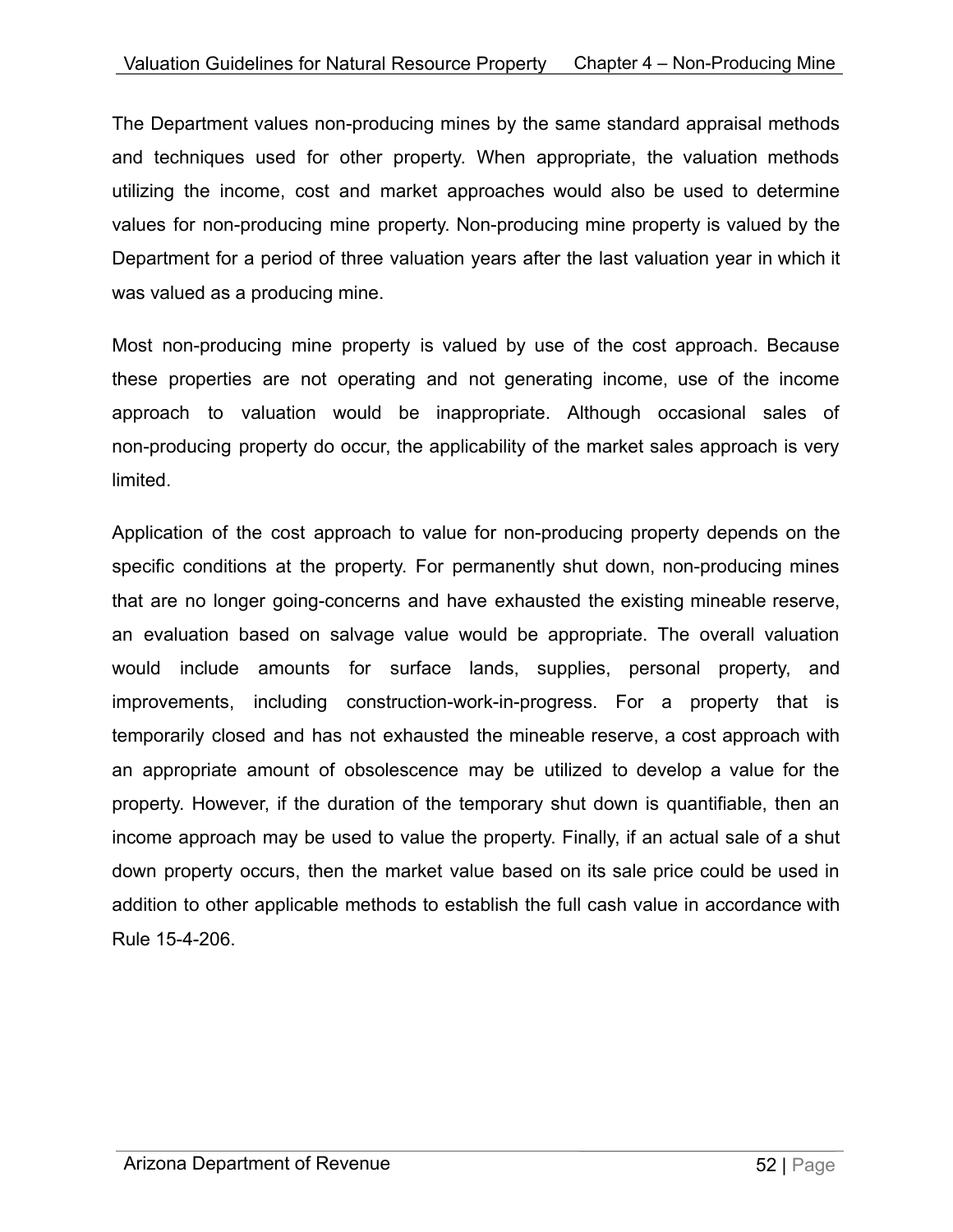## **Chapter 5**

# <span id="page-53-1"></span><span id="page-53-0"></span>**Valuation of Producing Oil, Gas, and Geothermal Interests**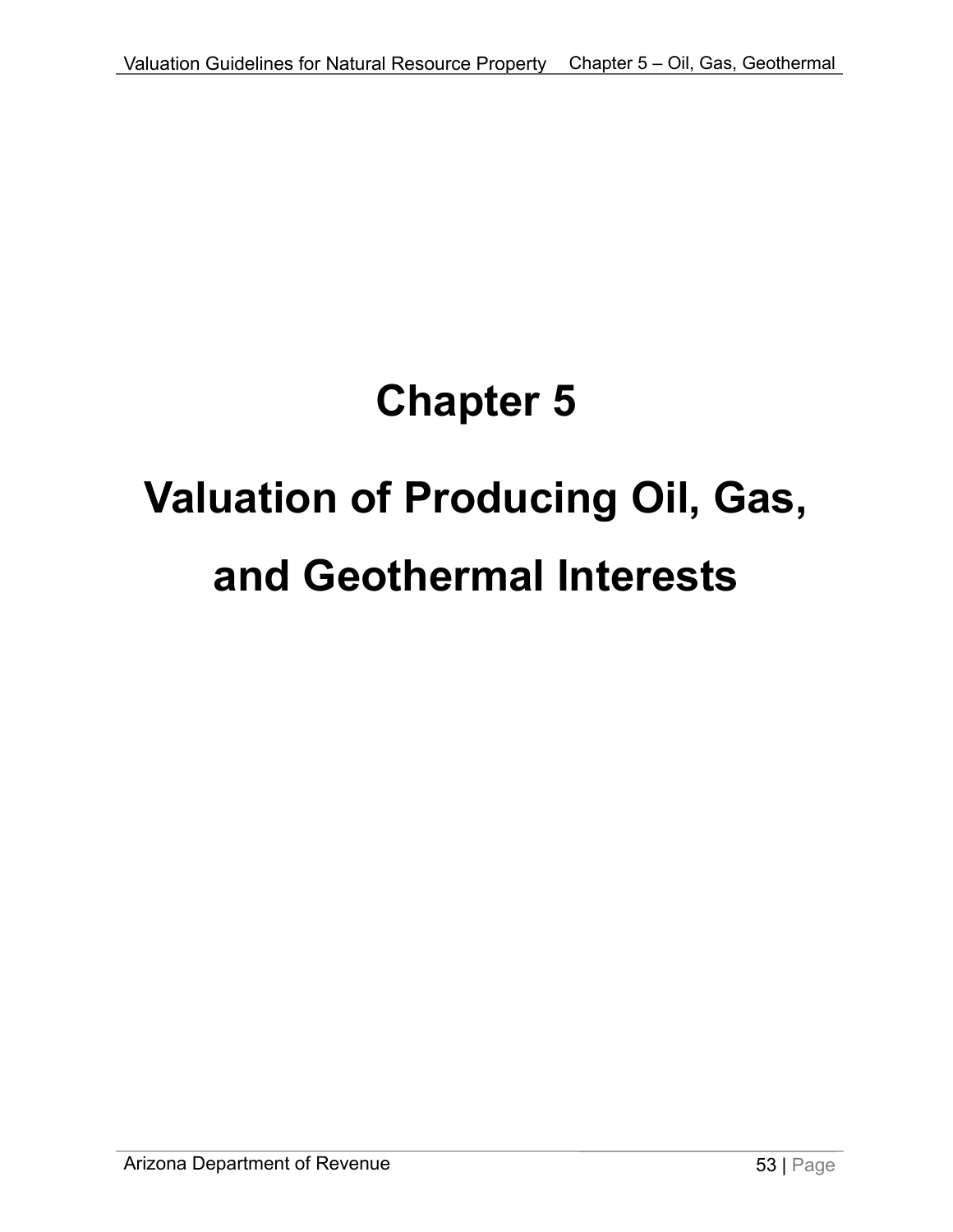Producing oil, gas, and geothermal interests in Arizona are valued by the Department on the basis of production and field, posted or representative price for the commodity per A.R.S. §§ 42-14101 through 42-14106. The associated tax imposed for this particular type of property is a leasehold interest tax. Real and personal property used at the well site are separately valued and assessed by the local county assessor.

The valuation for this type of property is established by determining the gross yield and field price of the commodity being produced. Amounts are deducted for tax exempt production related to constitutional exemptions, such as an Indian interest in the production, and for amounts that are used at the well site for production purposes. The full cash value is derived by multiplying the taxable gross production of the commodity by the representative price for that commodity.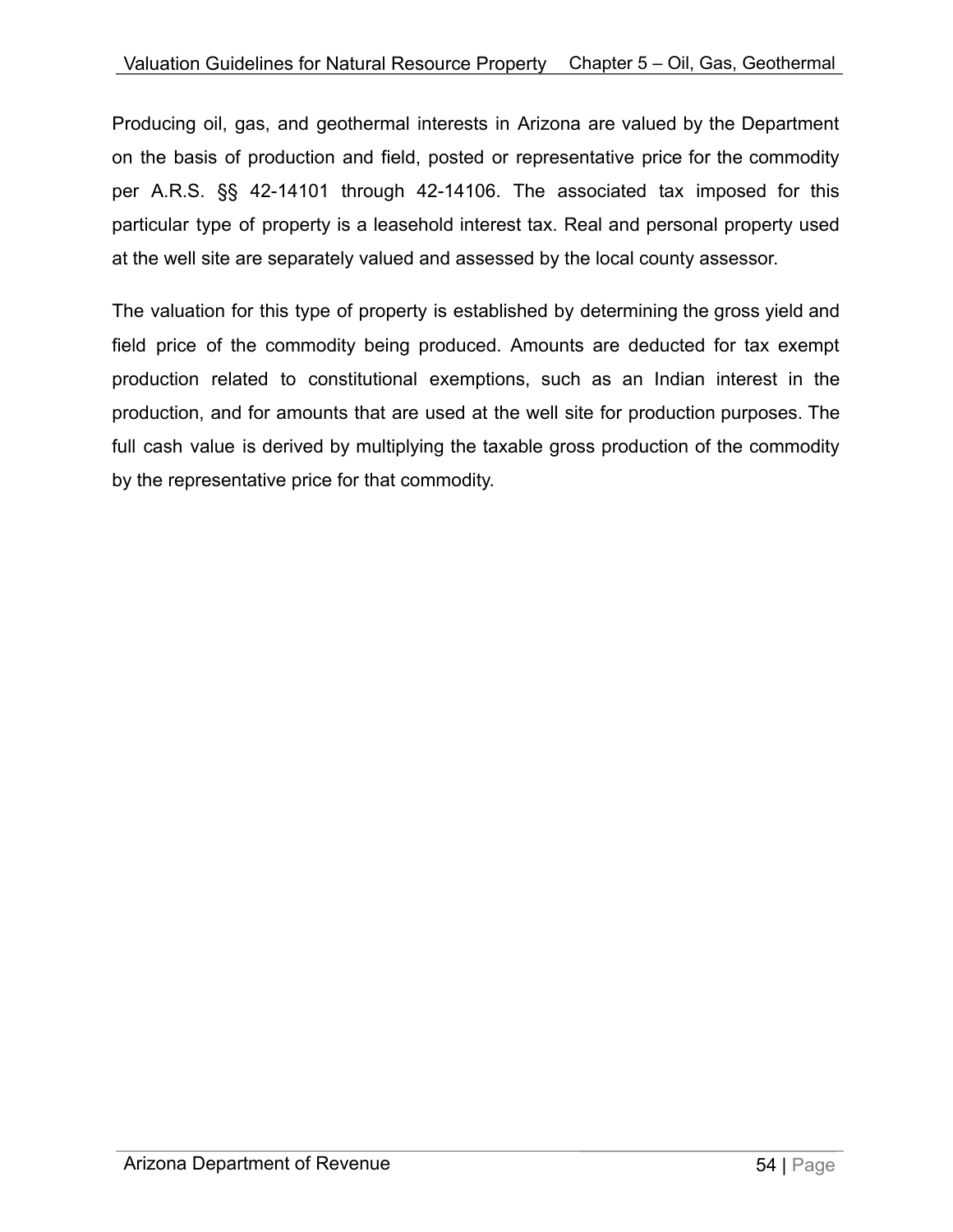# <span id="page-55-0"></span>**Chapter 6 Appendices**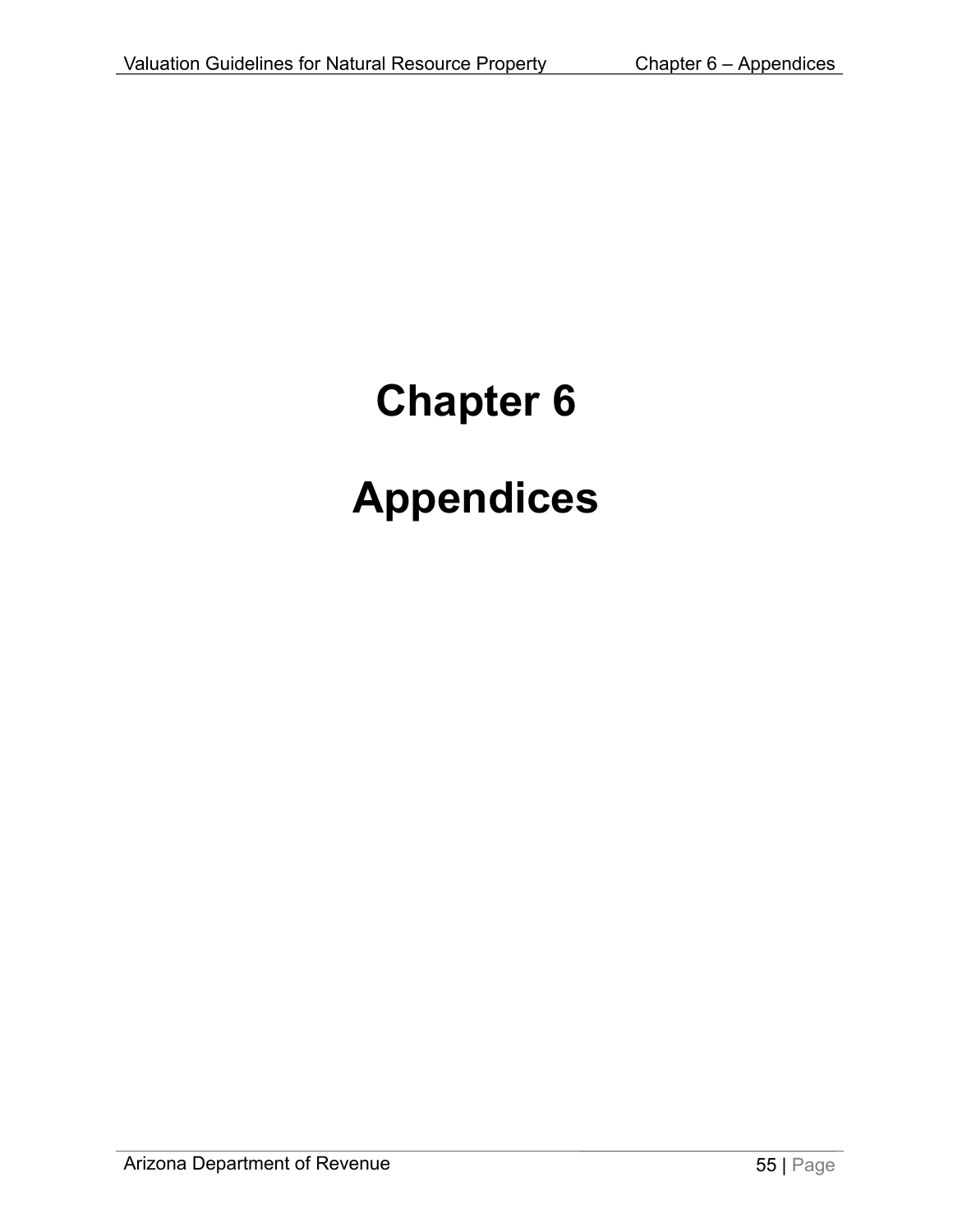# **Appendix 1 Example of Constant \$ and Nominal \$ Cash Flow Calculations**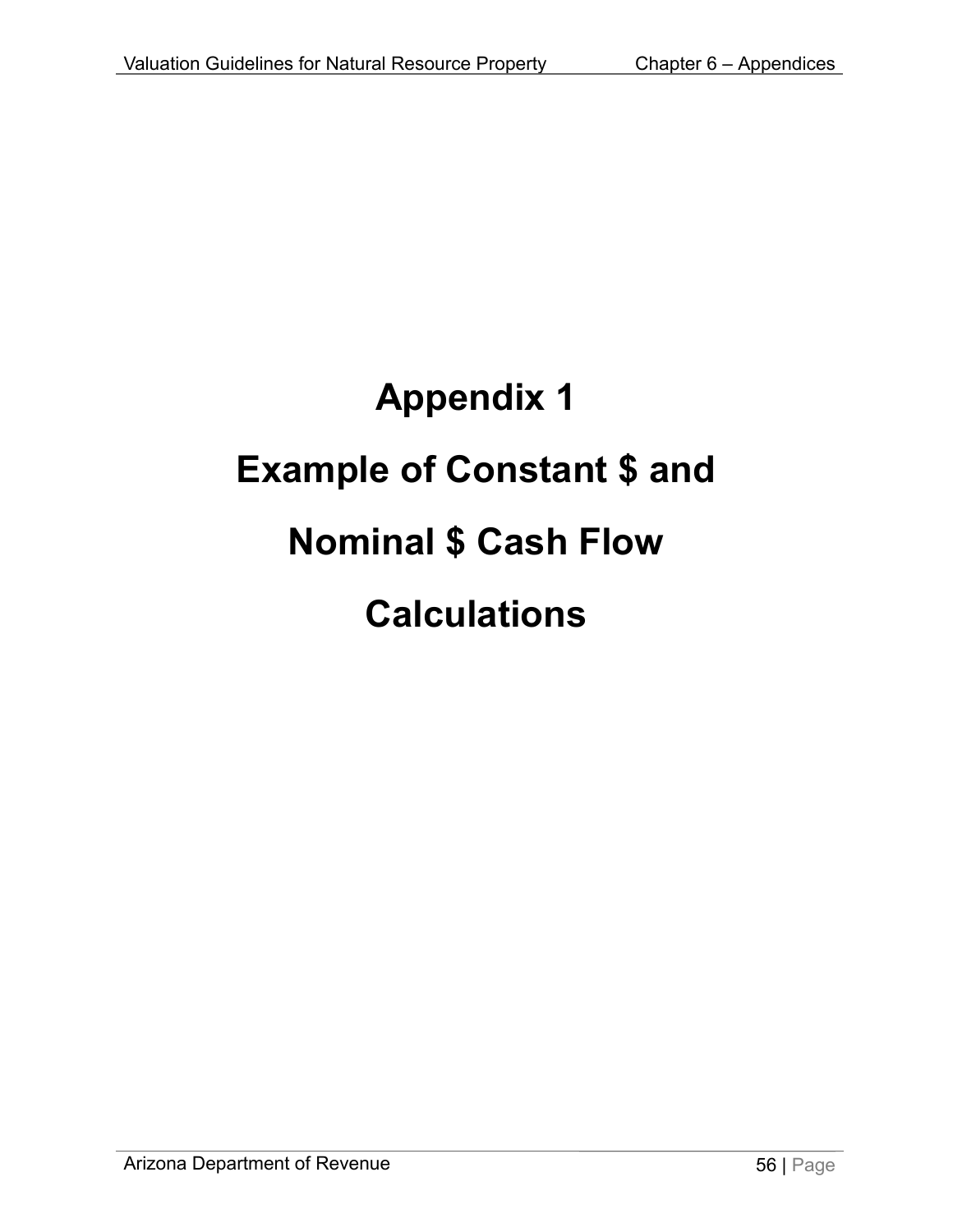#### **Example Calculations**

#### **Comparison of Constant \$ and Nominal \$ Discounted Net Present Values**

| <b>Constant \$ Discounted Cash Flow Net Present Value</b>                    |                                                       |                                             |             |                                                                               |             |             |              |  |  |
|------------------------------------------------------------------------------|-------------------------------------------------------|---------------------------------------------|-------------|-------------------------------------------------------------------------------|-------------|-------------|--------------|--|--|
| Real \$ Discount Rate: 9.00%<br>Long Term Copper Price: \$2.000 (Uninflated) |                                                       |                                             |             |                                                                               |             |             |              |  |  |
| <b>Assumes End of Period Discounting of Cash Flow Amounts</b>                |                                                       |                                             |             |                                                                               |             |             |              |  |  |
|                                                                              | 2022<br>2028<br>2023<br>2024<br>2025<br>2026<br>2027  |                                             |             |                                                                               |             |             |              |  |  |
| Production                                                                   | 100,000,000                                           | 100,000,000                                 | 100,000,000 | 100,000,000                                                                   | 100,000,000 | 100,000,000 | 100,000,000  |  |  |
| <b>Revenue-Copper \$/lb</b>                                                  | 2.000                                                 | 2.000                                       | 2.000       | 2.000                                                                         | 2.000       | 2.000       | 2.000        |  |  |
| <b>Operating Cost-\$/lb</b>                                                  | $-1.500$                                              | $-1.500$                                    | $-1.500$    | $-1.500$                                                                      | $-1.500$    | $-1.500$    | $-1.500$     |  |  |
| <b>Gross Margin-\$/lb</b>                                                    | 0.500                                                 | 0.500                                       | 0.500       | 0.500                                                                         | 0.500       | 0.500       | 0.500        |  |  |
| Inc Tax @ 20%                                                                | $-0.100$                                              | $-0.100$                                    | $-0.100$    | $-0.100$                                                                      | $-0.100$    | $-0.100$    | $-0.100$     |  |  |
| <b>Capital Cost-\$/lb</b>                                                    | $-0.050$                                              | $-0.050$                                    | $-0.050$    | $-0.050$                                                                      | $-0.050$    | $-0.050$    | $-0.050$     |  |  |
| <b>Net Cash Flow-\$/lb</b>                                                   | 0.350                                                 | 0.350                                       | 0.350       | 0.350                                                                         | 0.350       | 0.350       | 0.350        |  |  |
| <b>Cash Flow in \$</b>                                                       |                                                       |                                             |             | \$35,000,000 \$35,000,000 \$35,000,000 \$35,000,000 \$35,000,000 \$35,000,000 |             |             | \$35,000,000 |  |  |
| <b>Net Present Value</b>                                                     | \$176,138,969                                         |                                             |             |                                                                               |             |             |              |  |  |
| <b>Discount Rate</b>                                                         | $9.00\%$ $(1 + 0.090) = (1 + 0.120)$ / $(1 + 0.0275)$ |                                             |             |                                                                               |             |             |              |  |  |
|                                                                              |                                                       |                                             |             |                                                                               |             |             |              |  |  |
|                                                                              |                                                       |                                             |             | <b>Nominal \$ Discounted Cash Flow Net Present Values</b>                     |             |             |              |  |  |
|                                                                              |                                                       | <b>Nominal \$ Discount Rate: 12.00%</b>     |             |                                                                               |             |             |              |  |  |
|                                                                              |                                                       |                                             |             | Long Term Copper Price: \$2.000 (Uninflated)                                  |             |             |              |  |  |
|                                                                              |                                                       | <b>Annual Inflation (Escalation): 2.75%</b> |             |                                                                               |             |             |              |  |  |
|                                                                              | 2022                                                  | 2023                                        | 2024        | 2025                                                                          | 2026        | 2027        | 2028         |  |  |
| <b>Production</b>                                                            | 100,000,000                                           | 100,000,000                                 | 100,000,000 | 100,000,000                                                                   | 100,000,000 | 100,000,000 | 100,000,000  |  |  |
| <b>Revenue-Copper \$/lb</b>                                                  | 2.055                                                 | 2.112                                       | 2.170       | 2.229                                                                         | 2.291       | 2.354       | 2.418        |  |  |
| <b>Operating Cost-\$/lb</b>                                                  | $-1.541$                                              | $-1.584$                                    | $-1.627$    | $-1.672$                                                                      | $-1.718$    | $-1.765$    | $-1.814$     |  |  |
| <b>Gross Margin-\$/lb</b>                                                    | 0.514                                                 | 0.528                                       | 0.542       | 0.557                                                                         | 0.573       | 0.588       | 0.605        |  |  |

**Inc Tax @ 20%** -0.103 -0.106 -0.108 -0.111 -0.115 -0.118 -0.121 **Capital Cost-\$/lb** -0.051 -0.053 -0.054 -0.056 -0.057 -0.059 -0.060 **Net Cash Flow-\$/lb** 0.360 0.370 0.380 0.390 0.401 0.412 0.423 **Cash Flow in \$** \$35,962,500 \$36,951,469 \$37,967,634 \$39,011,744 \$40,084,567 \$41,186,893 \$42,319,532

**Net Present Value** \$176,138,969

**Discount Rate** 12.00%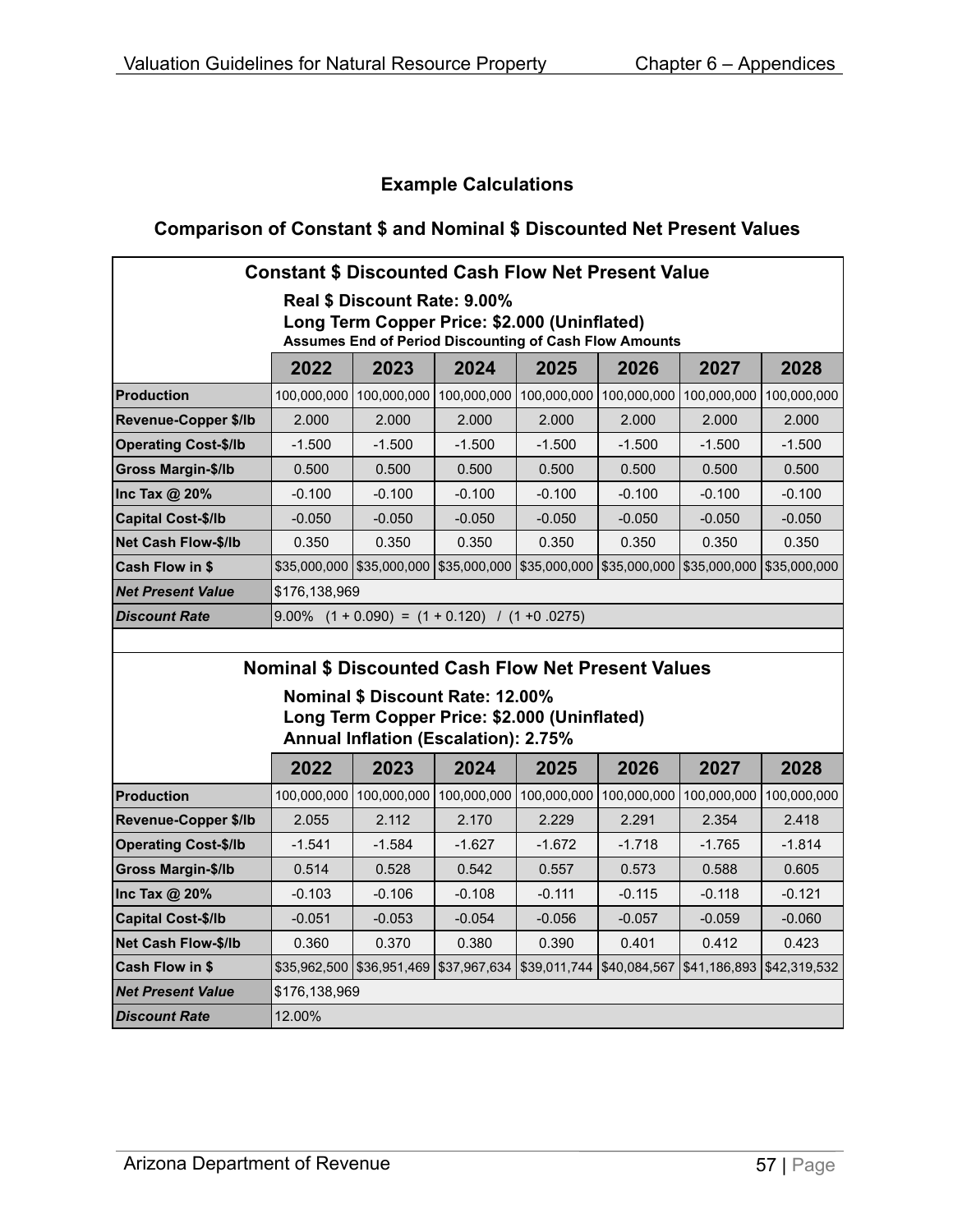# **Appendix 2 Pre-Income Tax versus After-Income Tax Discount Rate Calculations**